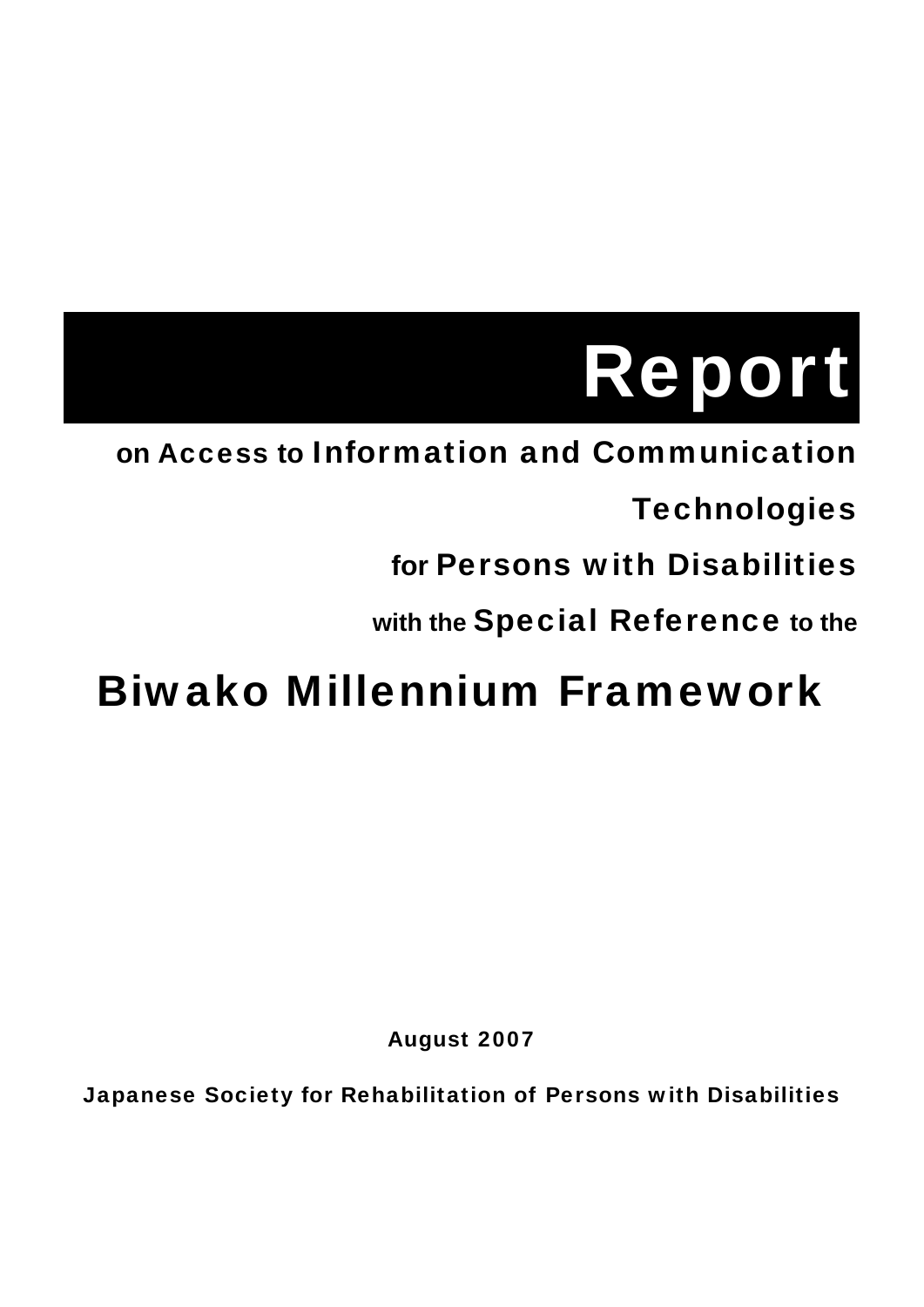# Table of Contents

| F. Access to information and communications, including information, communication,<br>and assistive technologies (Extract from Biwako Millennium Framework) 26               |  |
|------------------------------------------------------------------------------------------------------------------------------------------------------------------------------|--|
|                                                                                                                                                                              |  |
|                                                                                                                                                                              |  |
| Tunis Declaration on Information Society for Persons with Disabilities, November 18,<br>Adopted in the Second Global Forum on Disability during the WSIS in Tunis 31<br>2005 |  |
|                                                                                                                                                                              |  |
|                                                                                                                                                                              |  |
|                                                                                                                                                                              |  |
|                                                                                                                                                                              |  |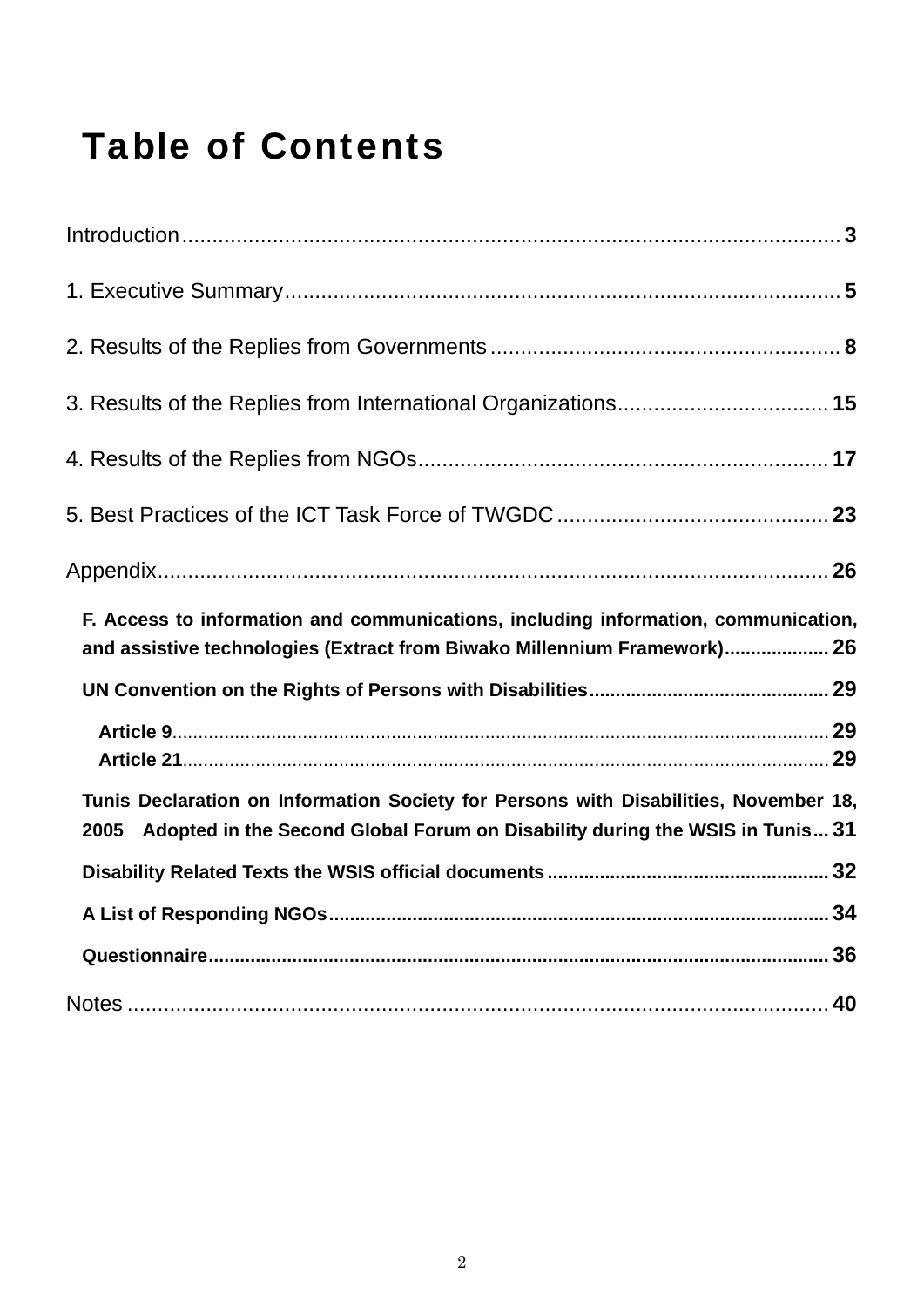### <span id="page-2-0"></span>Introduction

Information and Communication technologies (ICT) offer persons with disabilities new possibilities to achieve independent living and full participation in social, economic, and cultural activities. However, there is a digital divide between non-disabled and disabled persons, just as there is one between developed and developing countries and between the rich and the poor. In order to solve this digital divide and promote digital opportunities for persons with disabilities, what kind of strategy should we come up with?

To find a solution ICT Task force of the Thematic Working Group on Disability-related Concerns (TWGDC), a UNESCAP-organized working group mechanism to promote and monitor the implementation of "Biwako Millennium Framework for Action Towards an Inclusive Barrier-free and Right-based Society for Persons with Disabilities in Asia and the Pacific 2003-2012" (BMF) decided to conduct an ICT survey for persons with disabilities related to the BMF targets in the priority area on information and communications. Another goal of this survey was to supplement information to the replies to the UNESCAP 2004 BMF review questionnaire, which aimed to further assess the implementation of the BMF targets in the priority area on information and communications.

This report reviews replies to the questionnaire on the progress of ICT for persons with disabilities in the Asia and Pacific region<sup>[1](#page-39-0)</sup> circulated by the Japanese Society for Rehabilitation of Persons with Disabilities to the Governments, international organizations and NGOs of Members States (53) and Associate Members (9) of the United Nations Economic and Social Commission for Asia and the Pacific (ESCAP) on behalf of the ICT Task Force of TWGDC.

The questionnaire was prepared, based on the actions required to achieve the goal of the targets concerning the information and communication area, and the survey was done from 2005 to 2006, with the hope that the data obtained from the responses of the questionnaire would contribute to the UNESCAP-organized high-level intergovernmental Meeting on the mid-point review of the BMF in 2007.

As of December, 2006, 20 governments, seven international organizations and 43 NGOs in the region had returned replies to the questionnaire. While the survey was being carried out, two major events were held to solve the digital divide for person with disabilities. One was the Second Phase of the World Summit Information Society (WSIS) in Tunis, Tunisia in 2005, and the other was the adoption of the International Convention of Persons with Disabilities at the General Assembly of United Nations in December 2006. These events gave us great hope for promoting access to information and communications by utilizing information and communication technologies for persons with disabilities. The following section summarizes the result of the survey in light of those important events.

This report consists of five sections. The first section is the executive summary. The second section reviews replies submitted by governments, the third deals with replies from international organizations, and the fourth deals with replies from non-governmental organizations.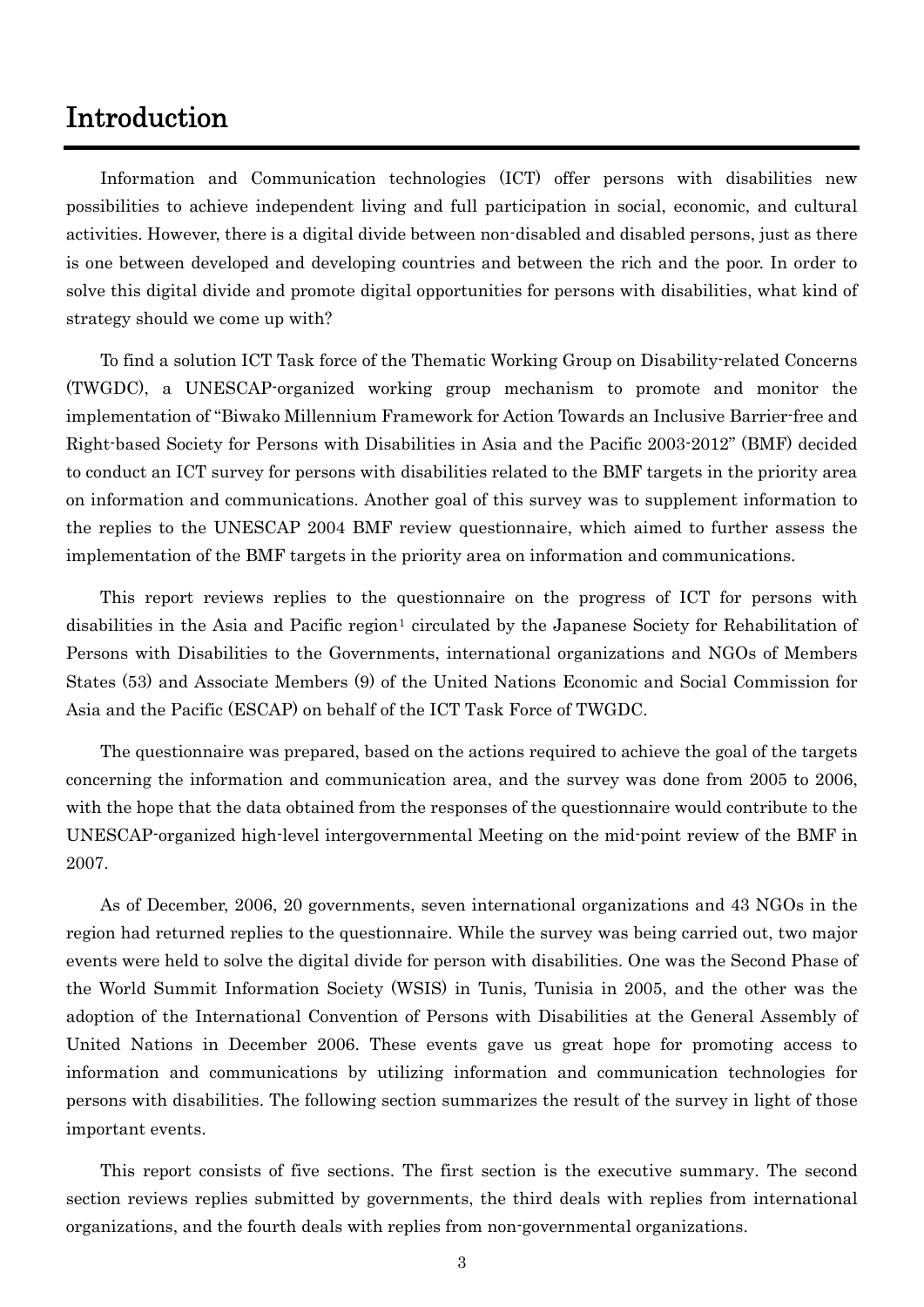The fifth section describes disability advocacy, one of best practices in the area of information and communications, as carried out by the ICT Task Force of TWGDC at the WSIS, although it is no longer a body in UNESCAP.

It is hoped that this report will be useful in promoting ICT for persons with disabilities to ensure their access to information and communications, including information and communication technologies.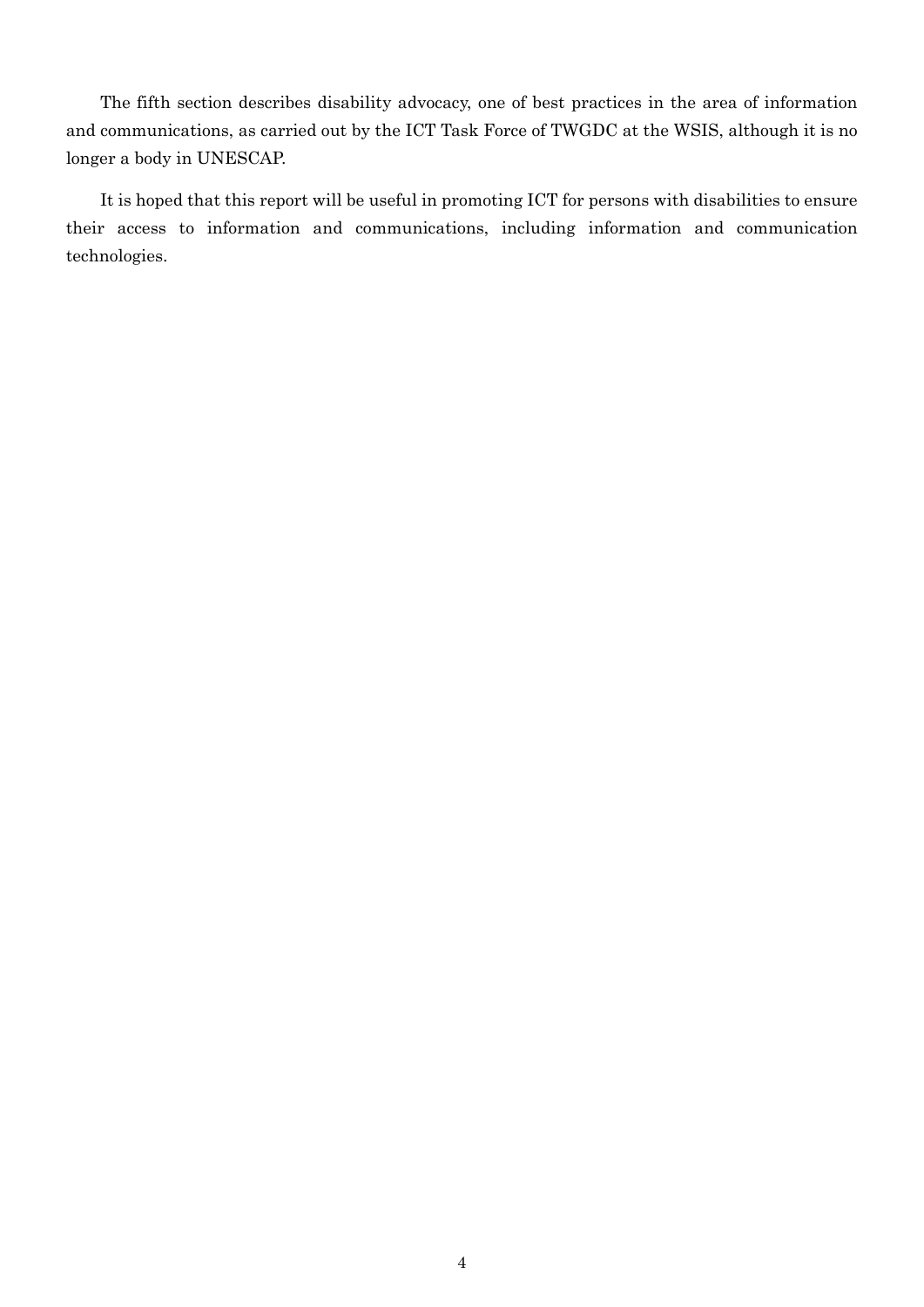### <span id="page-4-0"></span>1. Executive Summary

The replies from 20 governments, seven international organizations, and 43 NGOs from 21 countries are reviewed. The following is a summary of the results of the survey and a conclusion.

#### Summary of the Survey

First of all, we have to say that it is difficult to correctly review the policies and measures of ICT for persons with disabilities promoted by the governments in the Asian and Pacific countries since we did not get enough data of the ICT usage of persons with disabilities as a result of our survey. However we try to review it from other perspectives below.

Most of the 20 responding governments actively promote ICT for persons with disabilities, given the fact that 16 governments take some measures to protect the rights of persons with disabilities to information and communications and 15 governments support ICT literacy training for persons with disabilities. Fourteen governments organize disability awareness-raising training for ICT-related people. However, funding seems to be a problem, since 10 governments responded that there is no system for persons with disabilities to utilize accessible computer/assistive technology equipment. In addition 14 governments admitted they have not created networks of consumers with disabilities to increase their power to buy ICT products and services.

Twelve governments support ICT development for persons with disabilities based on international standards. However, only five governments responded that they know what international ICT standards are, only six responding governments have ICT accessibility guidelines for persons with disabilities, and only Pakistan has ICT standards for persons with disabilities. Hong Kong, China has a "2004 Digital 21 Strategy "and a "Policy on Bridging the Digital Divide." In Pakistan, the National Policy for Persons with Disabilities 2002 includes the ICT policy for persons with disabilities. Seven responding governments have developed standards in ICT telecommunication and broadcasting for persons with disabilities.

According to the replies from governments, 11 countries use sign language and 10 countries use finger Braille as standardized forms of communication. Only two counties (Japan and Thailand) have the standardized tactile sign language used by deaf-blind persons. In Australia, there is also Audio Recording as a standardized form of communication. Fifteen governments responded that they have a system to train/dispatch sign language interpreters, Braille transcribers, finger Braille interpreters, and human readers. According to the replies from NGOs, sign language (15 organizations) and Braille (14 organizations) are more provided than closed caption and induction loop programs for hard of hearing people.

Six out of seven responding international organizations incorporate accessibility standards for persons with disabilities in line with international ICT standards. However, they have no financial resources to promote ICT accessibility for persons with disabilities.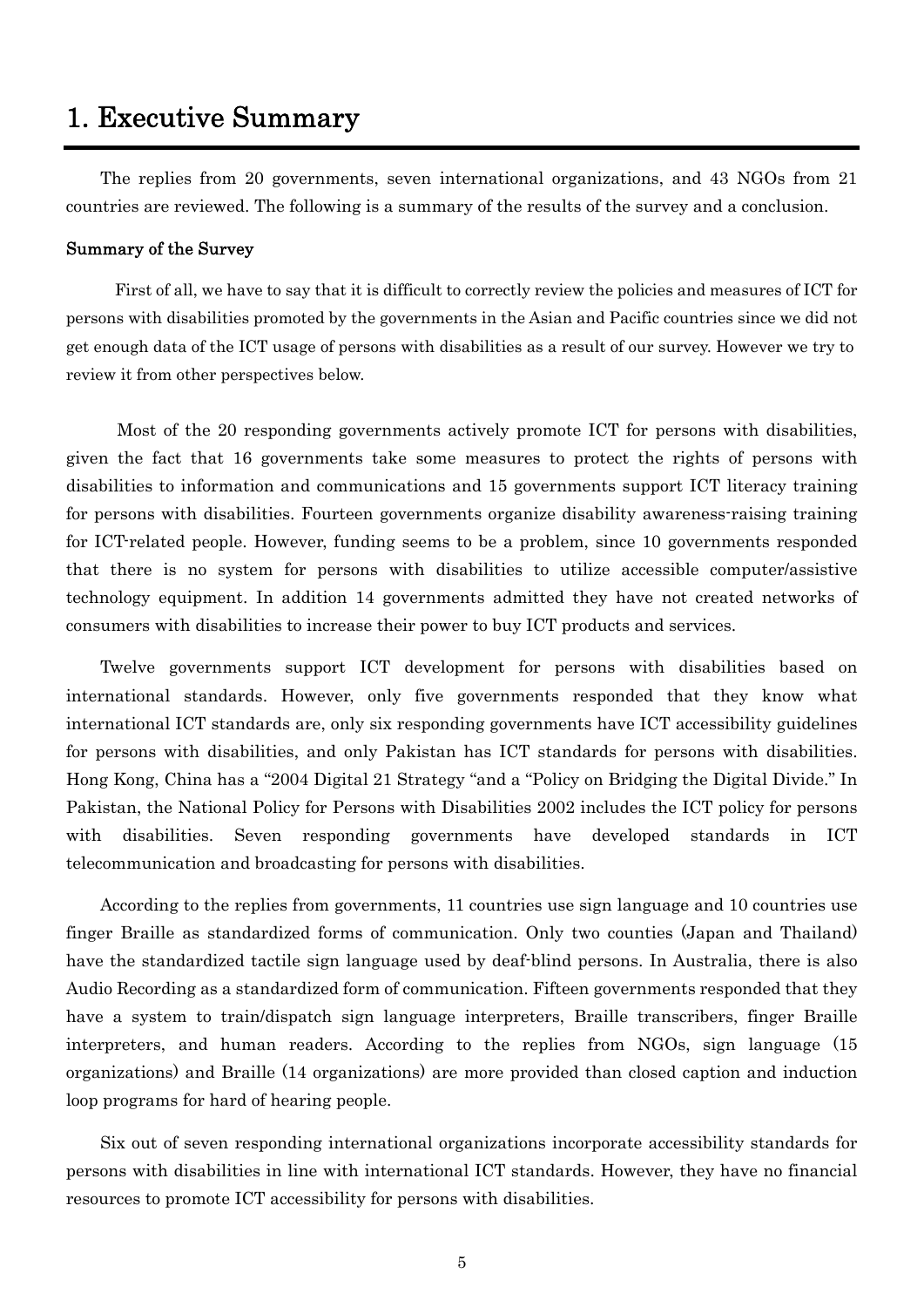Twenty-six out of 43 NGOs say that they have not got involved in setting up ICT guidelines, and 21 NGOs do not conduct ICT-related training. On the other hand, it is noted that 23 organizations do some activities to promote ICT for persons with disabilities. Regarding the details of the activities, please refer to the section on "Results of the Replies from NGOs". In addition, disability advocacy activities at the World Summit Information Society by the ICT Task Force of TWG-DC are reported to be one of most effective practices and will give some ideas about the potential role of ICT for persons with disabilities in the fifth section.

Barriers to development of environmental infrastructure for ICT use are quite similar everywhere. Thirteen responding governments say they lack funding, training, knowledge of the needs and opportunities, and affordable ICT materials. Five responding international organizations mentioned as barriers the high cost of ICT-related equipment and assistive technologies, lack of organizations with a fund to take initiative, no policy on ICT infrastructure for persons with disabilities, and so forth. As for the response from NGOs, the following barriers were reported.

- (1) Unstable conditions and poverty in the country
- (2) Lack of financial resources, the high cost of assistive devices, and lack of knowledge on ICT information
- (3) No availability of ICT equipment and ICT training
- (4) Limited physical access at IT institutions
- (5) Lack of awareness regarding ICT for persons with disabilities on the part of governments and (potential) users themselves
- (6) Lack of ability to access information by persons with disabilities
- (7) Lack of government support for persons with disabilities to utilize ICT
- (8) Lack of affordable telecommunication services and network not only in rural areas but also in urban.

#### Conclusion

In line with the above results, we think that governments need to focus once again on the clear benefits of ICT for persons with disabilities and create appropriate strategies regarding information and communication technologies, including information and communication services; and this should be done with due consideration of the official documents in the WSIS as well as Articles 9 and 21 of the International Convention on the Rights of Persons with Disabilities. The high cost is a problem mentioned by governments, international organizations, and NGOs; but if the concept of universal design and the use of assistive technologies are included in designing, developing, and organizing the environmental infrastructure of ICT for persons with disabilities, ICT for all can be achieved at an affordable cost and in a timely manner.

Finally, it needs to be emphasized that all member states of ESCAP should encourage implementation of the International Convention of the Rights of Persons with Disabilities, since it is a legally binding tool to ensure information accessibility for persons with disabilities; and in order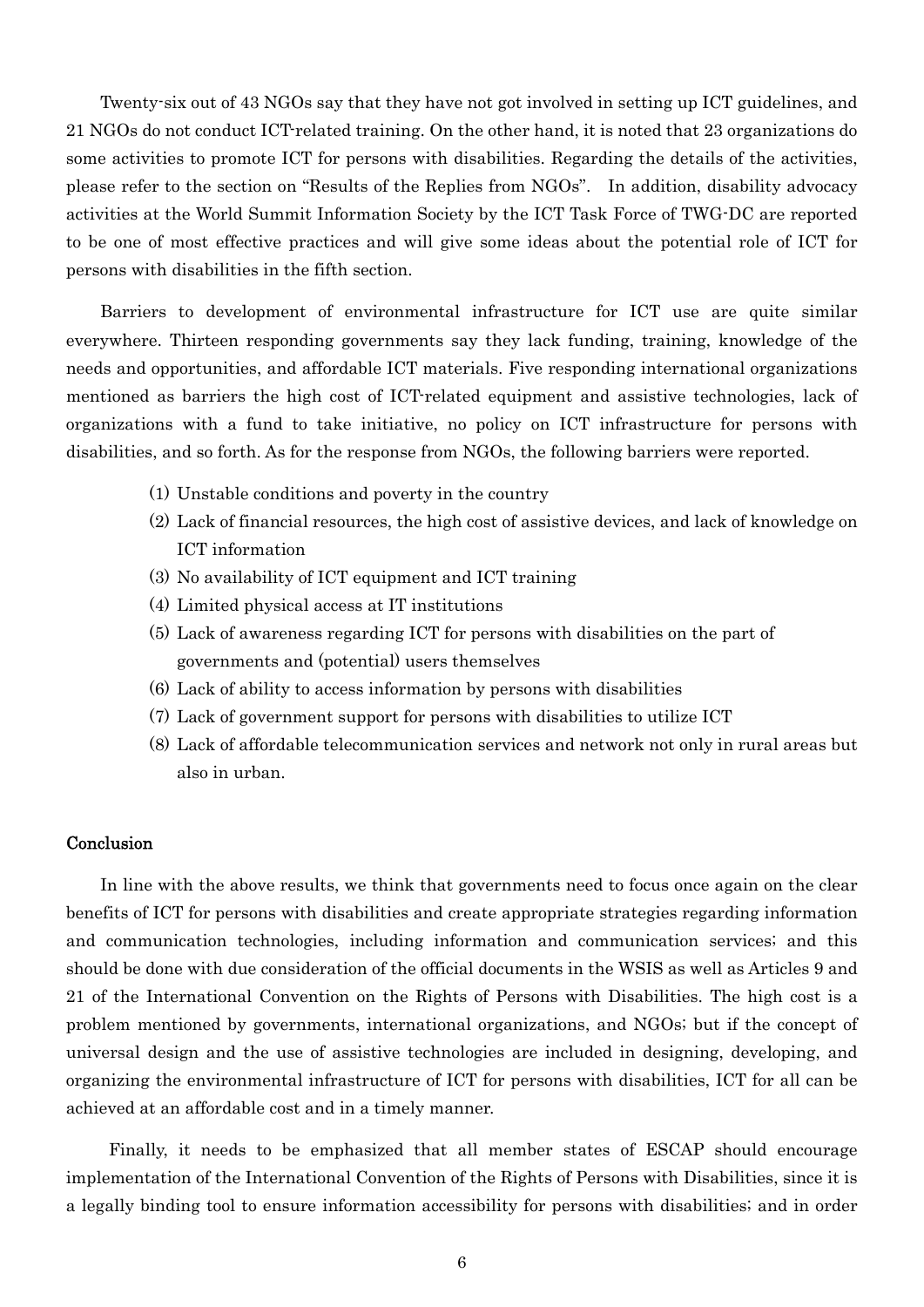that the Convention be implemented, BMF could be a strong regional policy in Asia and the Pacific.

We all regret that the ICT Task Force Group under TWGDC, a UN inter-agency operational mechanism, does not exist any longer due to UN restructuring. Therefore, it is hoped that a new task force working group will be organized to promote and monitor implementation of BMF targets in the priority area of information and communications for another five years.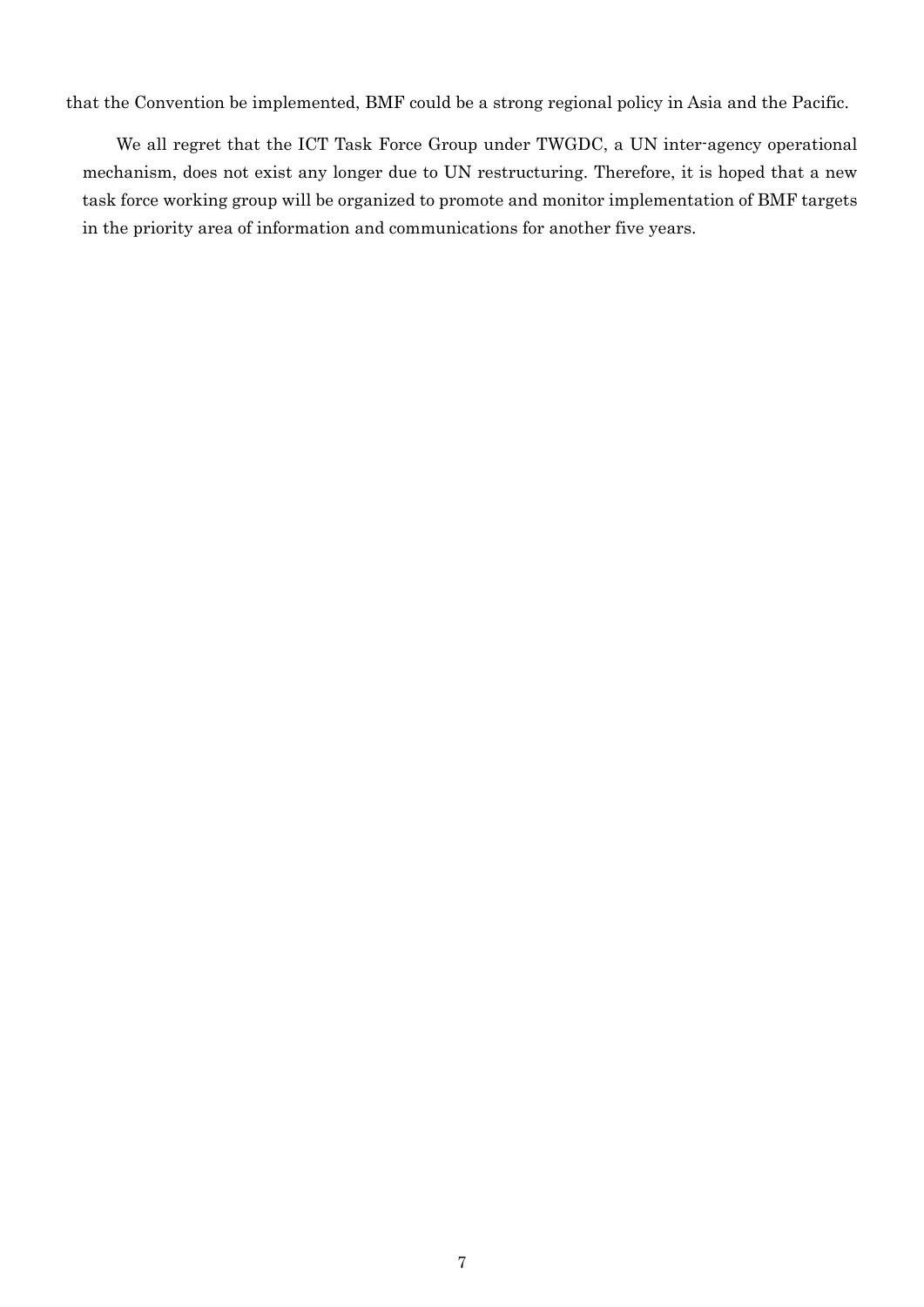# <span id="page-7-0"></span>2. Results of the Replies from Governments

Twenty Governments submitted replies to the questionnaire on progress in the implementation of the BMF targets in the priority area of information and communications. The following are the responding governments.[2](#page-39-1)

Australia, Bhutan, Cambodia, China, Hong Kong China, Indonesia, Japan, Kazakhstan, Korea (Republic of), Lao PDR, Maldives, Mongolia, New Zealand, Niue, Pakistan, Philippines, Thailand, Timor Leste, Turkey, Vanuatu

The results of the questionnaire addressed to governments were as follows.

#### 1. Are there any surveys on ICT (information communication technology) usage by persons with disabilities in your country? (e.g. number of internet providers, mobile phone, computer users, etc.)

| $\operatorname{Yes}$ | 6  | 30%   |
|----------------------|----|-------|
| $\rm No^3$           | 13 | 65%   |
| No Answer            |    | $5\%$ |

Governments from Australia, Bhutan, Japan, Republic of Korea, Mongolia and New Zealand responded "Yes". Pakistan said they had some information on ICT usage by persons with disabilities, although they responded "No".

#### 1.1 If yes, what are the title, time, and organizer of the surveys?

|                   | The Australian Bureau of Statistics (ABS)'s Survey of            |
|-------------------|------------------------------------------------------------------|
|                   | Disability, Ageing and Careers, 2003' (Catalogue 4430), at Table |
|                   | 20, shows computer and internet usage by persons with a          |
| Australia         | disability aged 15 and over. The ABS also put out a survey in    |
|                   | 2004/2005, "Household Use of Information Technology"             |
|                   | (Catalogue 8146.0) which contains statistics on the use of       |
|                   | computers and the Internet by persons with a disability.         |
|                   | Comprehensive Survey on Measures for Disabled Persons (The       |
| Japan             | Cabinet Office, 1 Nov to 16 Dec, 2005)                           |
|                   | Survey of people with disabilities every 5 years (2000, 2005),   |
| Republic of Korea | Ministry of Health and Welfare                                   |
|                   | Mongolian cellular phone companies Mobicom, Skytel, Unitel.      |
| Mongolia          | Since 1999                                                       |
|                   | Household Disability Survey, conducted by Statistics New         |
| New Zealand       | Zealand following the five-yearly census                         |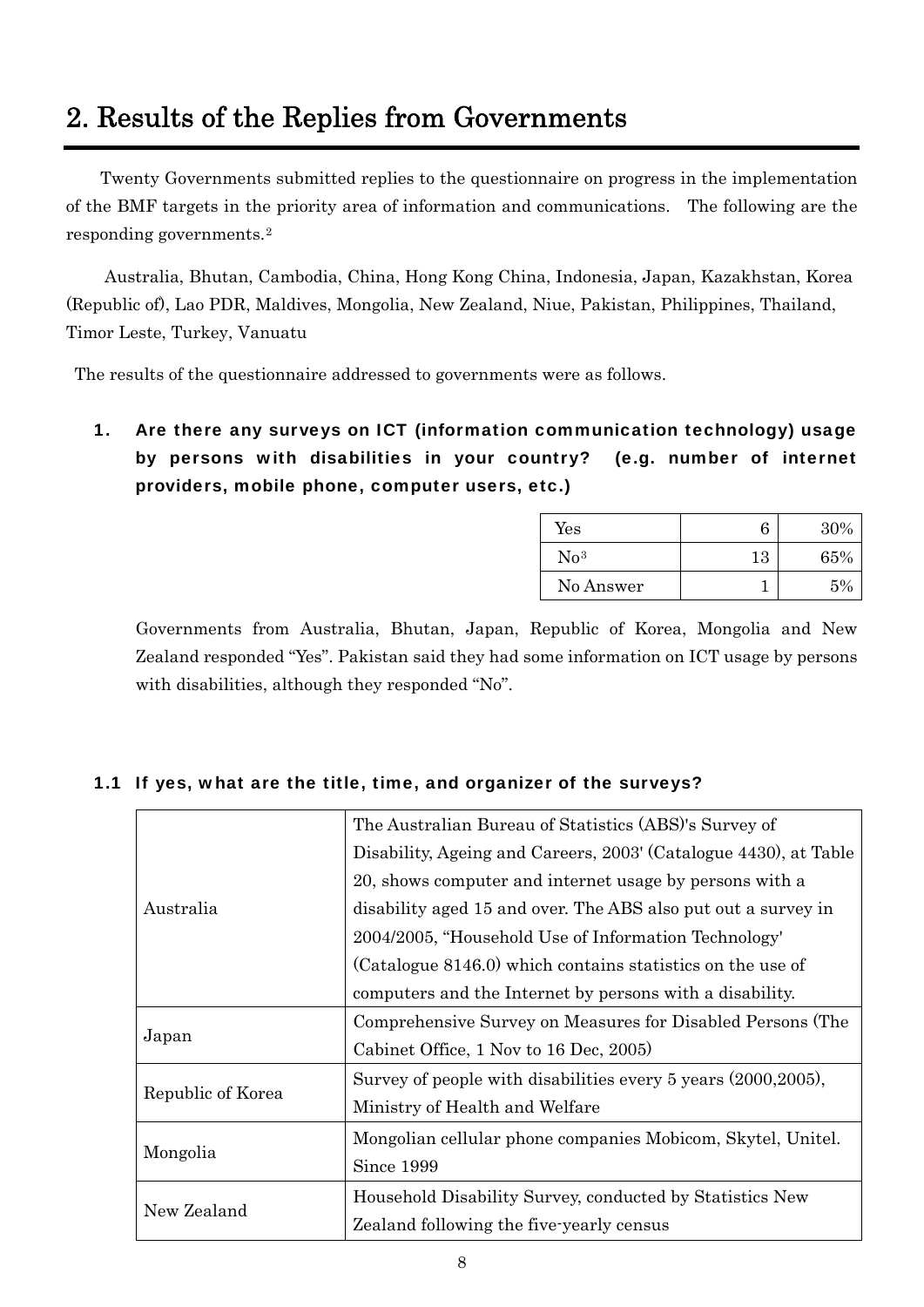#### 2. Do you have any departments which are responsible for ICT for persons with disabilities?

| $Yes4-5$  | 9 | 45% |
|-----------|---|-----|
| No        | 9 | 45% |
| No Answer | ດ | 10% |

Australia, China, Hong Kong China, Japan, Korea, Mongolia, Pakistan, Thailand, and Turkey responded "Yes".

#### 3. Does your country have any of the following ICT policies for persons with disabilities?

| ICT accessibility guidelines for persons with Yes |     | ี | 30% |
|---------------------------------------------------|-----|---|-----|
| disabilities                                      |     |   |     |
| ICT standards for persons with disabilities       | Yes |   | 5%  |

Others (specify)

| Hong Kong, China | Policy on bridging the digital divide                          |
|------------------|----------------------------------------------------------------|
| Pakistan         | National Policy for persons with disability 2002. An extracted |
|                  | information from the above policy is annexed as per appendix   |
|                  | $\Pi^6$                                                        |

Australia, Japan, Republic of Korea, New Zealand, Philippines, and Turkey responded that they have ICT guidelines for persons with disabilities; and only Pakistan has ICT standards for persons with disabilities.

#### 3.1 What are the titles of the guidelines/standards?

|           | Guidelines for Commonwealth Information Published in Electronic   |
|-----------|-------------------------------------------------------------------|
|           | Formats', Australian Government Information Management Office,    |
|           | (http://www.agimo.gov.au/information/publishing/formats).         |
|           | Commonwealth Disability Strategy, 'Better Information and         |
|           | Communication Practices' – Department of Families, Community      |
|           | Services and Indigenous Affairs                                   |
|           | (http://www.facsia.gov.au/disability/cds/pubs/icp/icp_index.htm). |
| Australia | The Human Rights and Equal Opportunity Commission has             |
|           | responsibility for ensuring the accessibility of web site content |
|           | under the provisions of the Disability Discrimination Act 1992.   |
|           | HREOC has a range of guidelines and standards that represent      |
|           | best practice in web design and also define Australian legal      |
|           | requirements in relation to web accessibility                     |
|           | (http://www.hreoc.gov.au).                                        |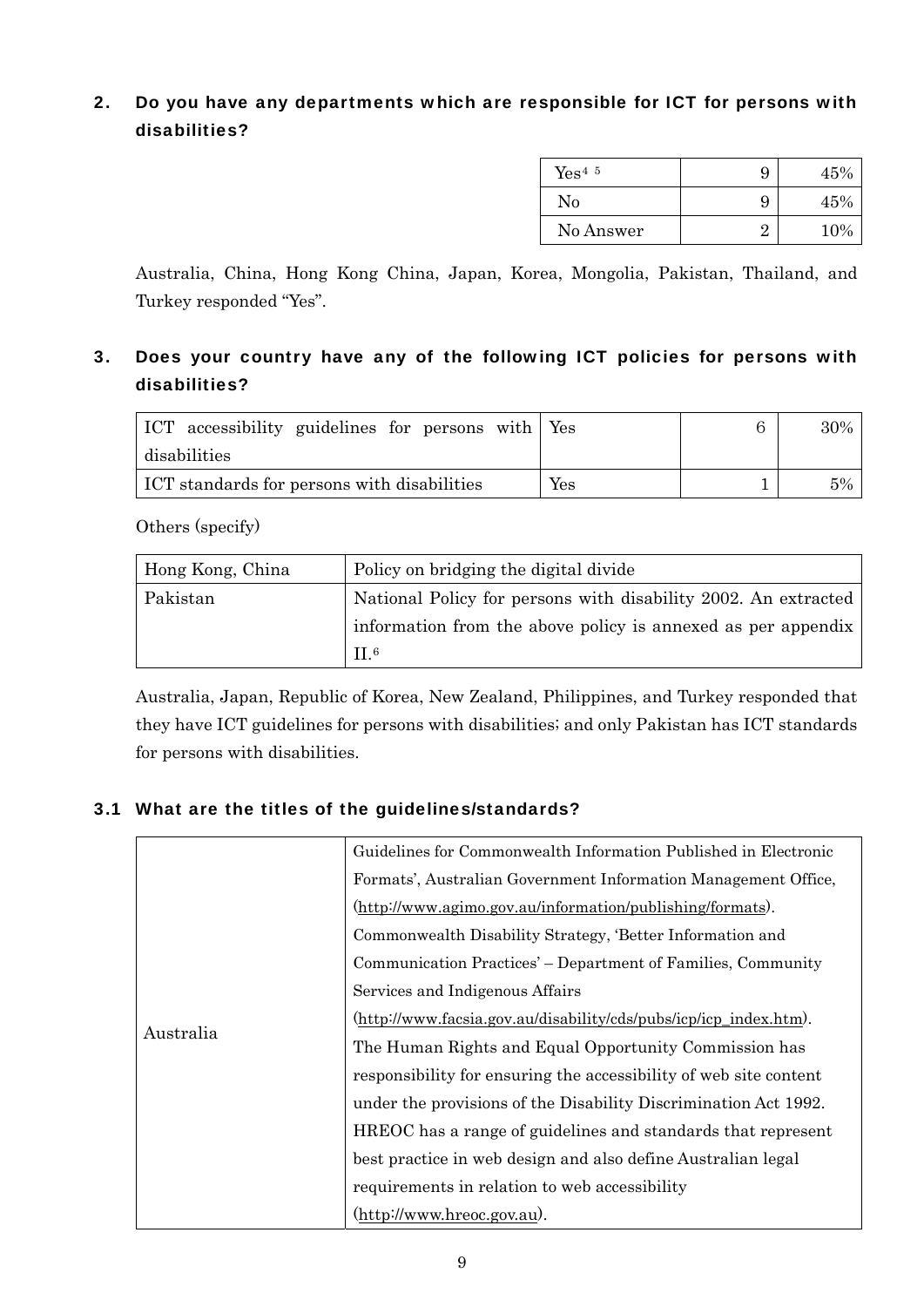| Hong Kong, China    | 2004 Digital 21 Strategy                                                                                |
|---------------------|---------------------------------------------------------------------------------------------------------|
| Korea (Republic of) | Enlargement of information education and TV caption for<br>people with disabilities                     |
| New Zealand         | For websites, government agencies follow the Web Guidelines<br>set out by the State Services commission |
| Pakistan            | <b>ICT</b> Standards                                                                                    |
| Philippines         | Manila Declaration on Accessible ICT and Manila ICT Design<br>Recommendations                           |
| Turkey              | Web Accessibility Guidelines                                                                            |

4. Does your government support ICT development for persons with disabilities based on international standards such as the Web Accessibility Initiative of the World Wide Web Consortium (W3C), Digital Accessible Information System Consortium (DAISY), and Web Access?

| Yes <sup>7</sup> 8 | 19 | 60% |
|--------------------|----|-----|
| No                 | 6  | 30% |
| No Answer          | ດ  | 10% |

Australia, Bhutan, Cambodia, Hong Kong China, Japan, New Zealand, Niue, Pakistan, Philippines, Thailand, Turkey, and Vanuatu responded "Yes".

5. Does your government support ICT literacy training for persons with disabilities? (e.g. How to communicate with software and hardware developers to address their needs?)

| Yes <sup>9 10</sup> | 15 | 75%    |
|---------------------|----|--------|
| No                  | З  | $15\%$ |
| No Answer           | ດ  | 10%    |

Australia, Bhutan, Cambodia, China, Hong Kong China, Indonesia, Japan, Republic of Korea, Lao PDR, Mongolia, New Zealand, Niue, Pakistan, Philippines, and Thailand, responded "Yes".

6. Does your government take any measures to protect the right of persons with disabilities to information and communications? (e.g. copyright exemption, exemption of duties, subsidize the cost of assistive technology )

| Yes <sup>11</sup> 12 | 16 | 80% |
|----------------------|----|-----|
| No                   | З  | 15% |
| No Answer            |    | 5%  |

Australia, Bhutan, Cambodia, China, Hong Kong China, Indonesia, Japan, Republic of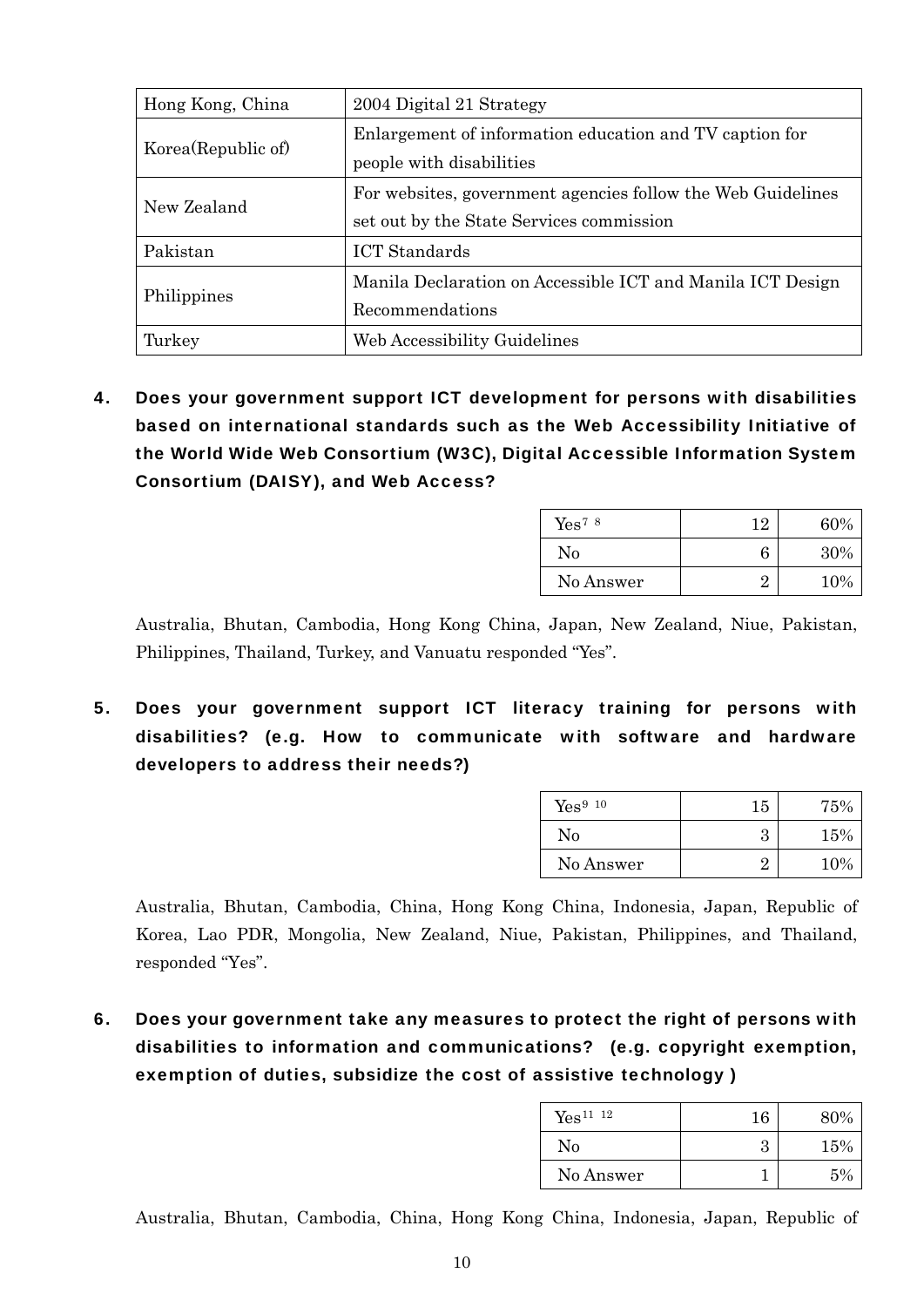Korea, Mongolia, New Zealand, Niue, Pakistan, Philippines, Thailand, Timor leste, and Turkey responded "Yes".

In Australia, the 'Commonwealth Disability Strategy' (CDS) encourages Australian Government organizations to provide equal access for people with disabilities to all Australian Government mainstream policies, programs, and services. One of the Strategy's five principles is 'Access', which states that 'people with disabilities have access to information in appropriate formats about the programs and services they use'. The Australian Government Department of Families, Community Services and Indigenous Affairs (FaCSIA) is responsible for this strategy [\(www.facsia.gov.au](http://www.facsia.gov.au/)). Please refer to its details at Note 13.

#### 7. Does your government organize disability awareness-raising training for ICT-related peoples (ICT policy makers, representatives, and technical personnel of private ICT companies)?

| Yes <sup>13</sup> 14 | 14 | 70% |
|----------------------|----|-----|
| No                   | 4  | 20% |
| No Answer            |    | 10% |

Cambodia, China, Hong Kong China, Indonesia, Japan, Republic of Korea, Lao PDR, Mongolia, Niue, Pakistan, Philippines, Thailand, Timor Leste, and Turkey responded "Yes". Australia responded "No", but they added that it is provided by NGOs.

#### 8. Are there any standardized forms of communication in your native language?

| Yes <sup>15</sup> | 15 | 75% |
|-------------------|----|-----|
| No                | З  | 15% |
| No Answer         | ດ  | 10% |

Australia, China, Cambodia, Indonesia, Japan, Republic of Korea, Maldives, Mongolia, New Zealand, Niue, Pakistan, Philippines, Thailand, Timor Leste, and Vanuatu responded "Yes".

#### 8.1 If yes, what are the standardized forms of communication?

| $Sign$ language <sup>16</sup> |    | 55% |
|-------------------------------|----|-----|
| Finger Braille                | 10 | 50% |
| Tactile sign language         |    | 10% |

The standardized sign language is available in Australia, Bhutan, China, Indonesia, Japan, Maldives, Mongolia, New Zealand, Pakistan, Thailand and Vanuatu; the standardized finger Braille is available in Australia, China, Cambodia, Indonesia, Japan, Republic of Korea, Mongolia, Philippines, Thailand, and Turkey; while the standardized tactile sign language is available in Japan and Thailand.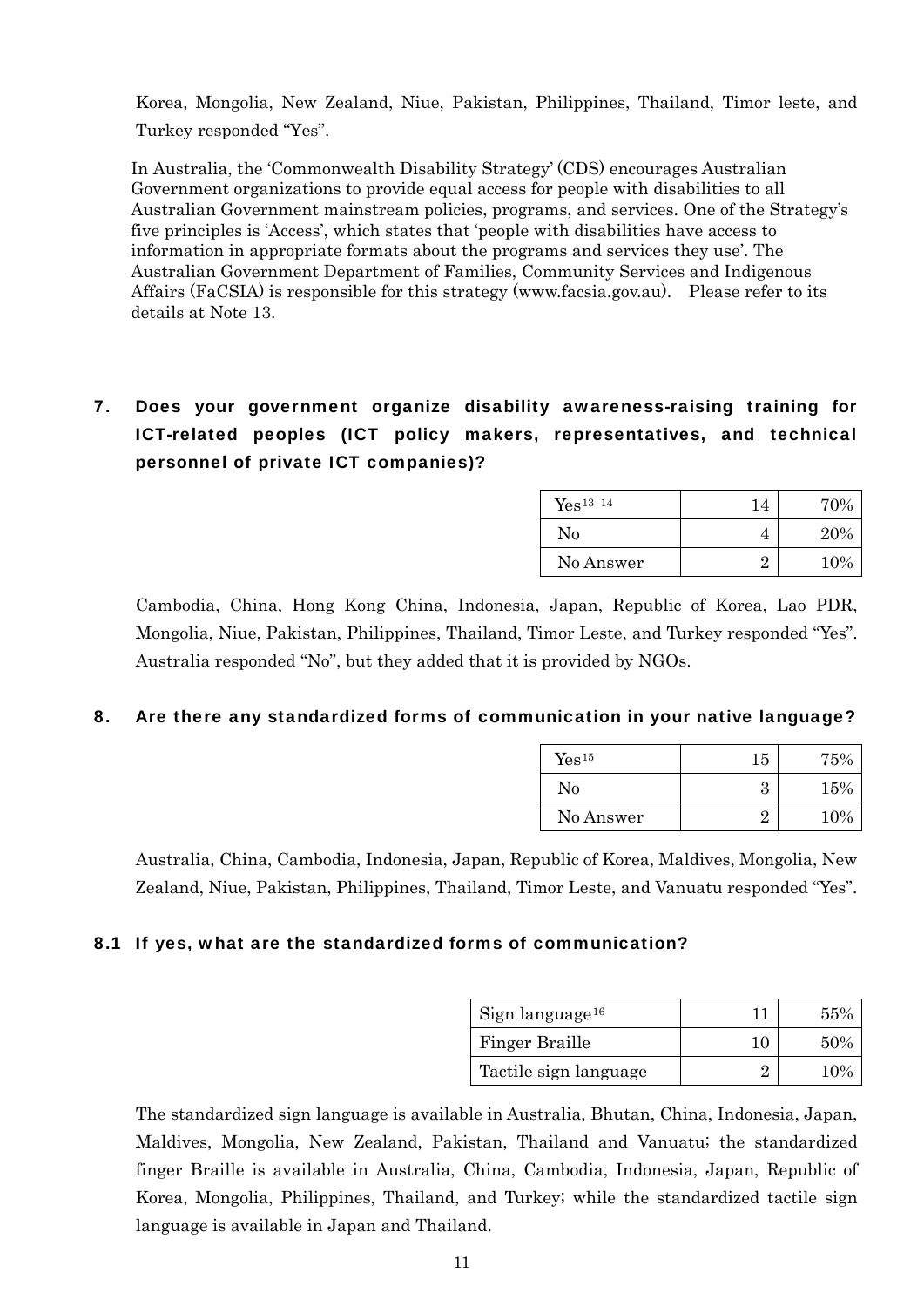Others (specify)

| Australia | Audio recordings in English    |
|-----------|--------------------------------|
| Pakistan  | (CD software for sign language |

#### 8.2 Does your government support and cooperate to standardize such forms of communication?

| Yes <sup>17</sup> | 1 <sub>7</sub><br>┸ | 85% |
|-------------------|---------------------|-----|
| No                | ດ                   | 10% |
| No Answer         |                     | 5%  |

Australia, Bhutan, Cambodia, China, Hong Kong China, Indonesia, Japan, Republic of Korea, Lao PDR, Maldives, Mongolia, New Zealand, Niue, Pakistan, Philippines, Thailand, and Turkey responded "Yes".

9. Are there any systems to train / dispatch sign language interpreters, Braille transcribers, finger Braille interpreters, or human readers?

| Yes <sup>18</sup> 19 | 15 | 75% |
|----------------------|----|-----|
| No                   | 4  | 20% |
| No Answer            |    | 5%  |

Australia, Bhutan, Cambodia, China, Hong Kong China, Indonesia, Japan, Republic of Korea, Maldives, Mongolia, New Zealand, Pakistan, Philippines, Thailand, and Turkey responded "Yes".

#### 10. Are there any networks of consumers with disabilities created to increase their power to buy ICT products and services?

| Yes <sup>20</sup> | 5  | 25% |
|-------------------|----|-----|
| $\rm No^{21}$     | 14 | 70% |
| No Answer         |    | 5%  |

Australia, Japan, Republic of Korea, Mongolia and Thailand responded "Yes". According to the Australian government, many peak industry groups (such as deafness societies) bulk purchase ICT products and sell them to their individual members (for example, audio playback devices).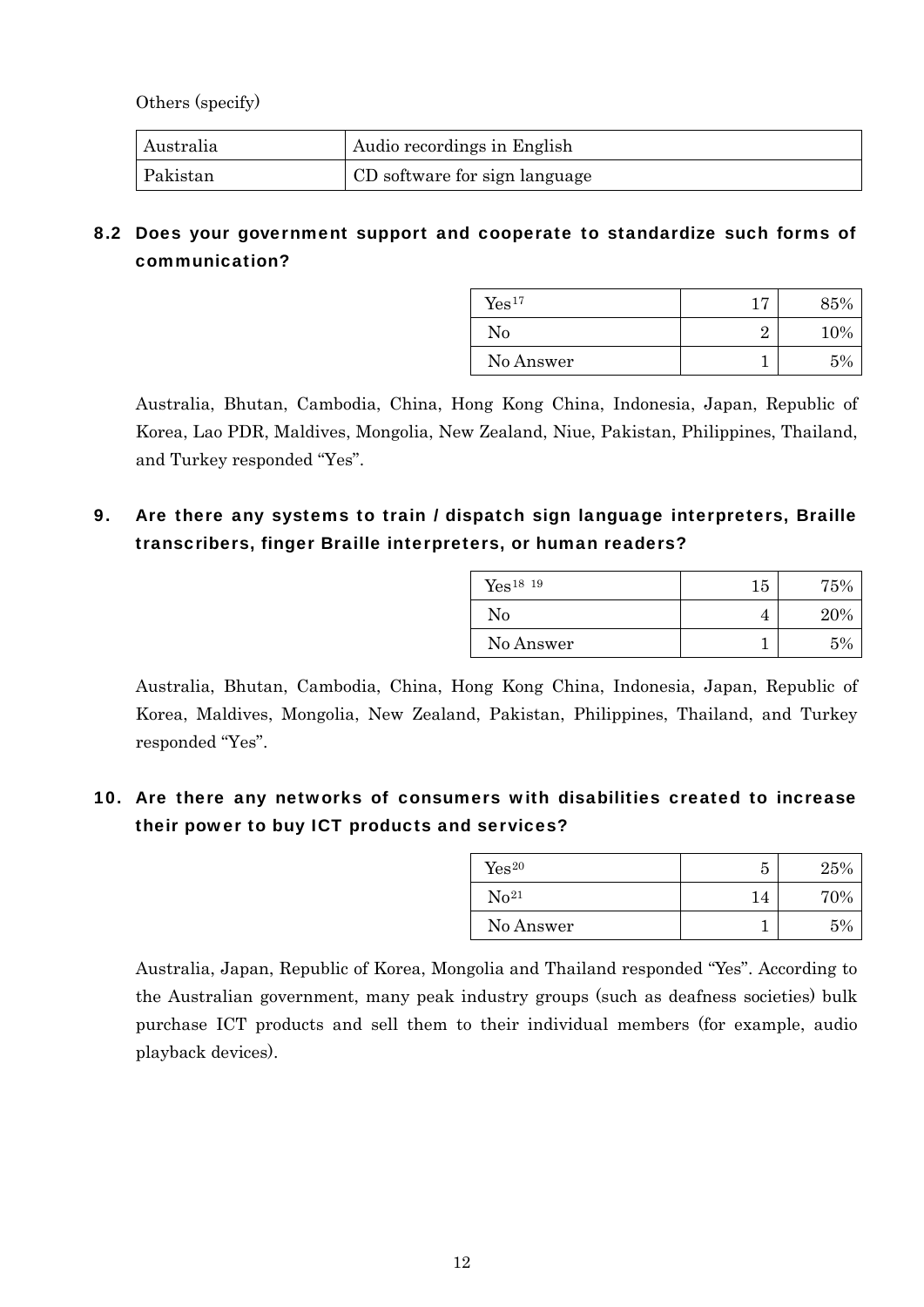#### 11. Is there any regional working group to develop standards in ICT telecommunication and broadcasting for persons with disabilities?

| ${\rm Yes^{22}}$ |   | 35% |
|------------------|---|-----|
| $\rm No^{23}$    |   | 55% |
| No Answer        | റ | 10% |

Australia, China, Japan, Republic of Korea, Niue, Thailand, and Vanuatu responded "Yes".

#### 12. Is there any financial support system for persons with disabilities to utilize accessible computers / assistive technology equipment?

| $Yes^{24}25$ | 9  | 45% |
|--------------|----|-----|
| No           | 10 | 50% |
| No Answer    |    | 5%  |

Australia, China, Hong Kong China, Japan, Republic of Korea, New Zealand, Pakistan, Thailand, and Turkey responded "Yes".

As for the questionnaire addressed to all types of organizations, the results of the replies were as follows.

#### 1. Do you have any information about the following items? Please check all the appropriate items.

| <b>BMF</b>                              |  |  |      | 15 | 75% |
|-----------------------------------------|--|--|------|----|-----|
| WSIS                                    |  |  |      | 5  | 25% |
| International ICT standards for persons |  |  | with | 5  | 25% |
| disabilities                            |  |  |      |    |     |

Cambodia, China, Hong Kong China, Indonesia, Japan, Lao PDR, Maldives, Mongolia, Niue, Pakistan, Philippines, Thailand, Timor Leste, Turkey, and Vanuatu have some information about BMF; Australia, China, Japan, Pakistan, and Philippines have some information about WSIS; and Australia, Japan, Republic of Korea, Pakistan, and Philippines have some information about International ICT standards for persons with disabilities.

#### 2. Do you think the development of environmental infrastructure for utilizing ICT is adequately carried out?

| Yes       | 5        | 25% |
|-----------|----------|-----|
| No        | 13       | 65% |
| No Answer | $\Omega$ | 10% |

Australia, Hong Kong China, Japan, Republic of Korea, and Pakistan responded "Yes".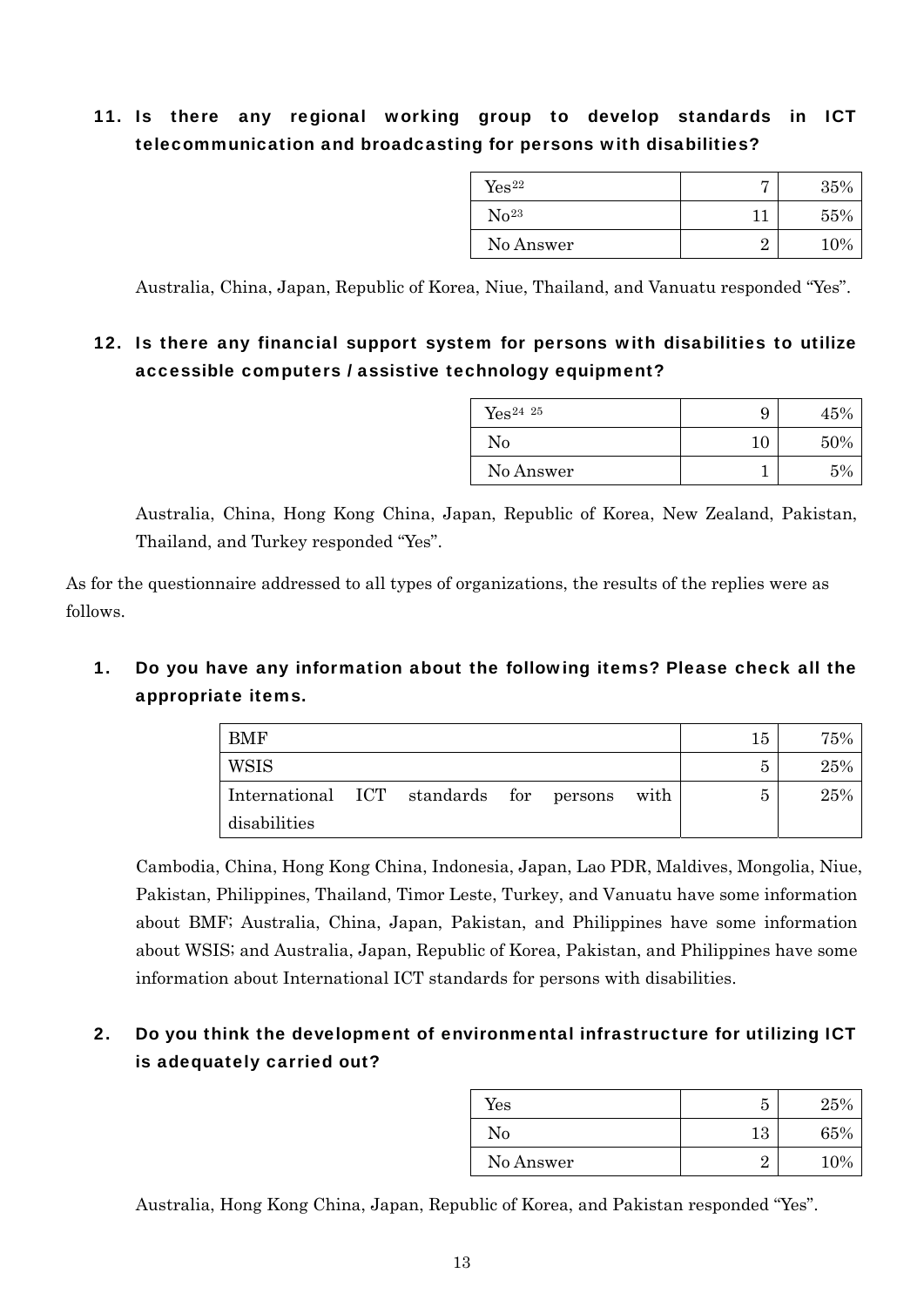| Cambodia    | ICT should observe if each country reaches out more PWD in    |
|-------------|---------------------------------------------------------------|
|             | the countryside so to equally send and recruit the learners   |
|             | evenly for the training.                                      |
| Indonesia   | Not yet fully carried out. We began utilizing ICT in some     |
|             | offices.                                                      |
| Lao PDR     | Funding                                                       |
| Mongolia    |                                                               |
|             |                                                               |
| New Zealand | Knowledge of the needs and opportunities to promote this      |
|             | understanding, and the ability of disabled people to          |
|             | participate independently in society.                         |
| Niue        | Limited usage and Niue's number of disabled people is very    |
|             | few.                                                          |
| Pakistan    | Non-availability of Policy on ICT for PWD.                    |
|             | Taxes (15% sale tax) and duties on ICT equipment.             |
|             | Non-availability of separate training institute for PWD on    |
|             | ICT.                                                          |
| Philippines | Knowledge of technology. Affordability and availability of    |
|             | technology. Resistance to change                              |
| Thailand    | 1. The education disadvantage, poverty, and the lack of skill |
|             | and access to ICT. 2. Decision makers, product manufacturers, |
|             | distributors, and related personnel in the development of     |
|             | ICT's infrastructure (no acknowledgement about the needs of   |
|             | ICT access for PWD)                                           |
| Timor Leste | Because the ICT in Timor Leste has formulated for general     |
|             | population but not for persons with disabilities              |
| Turkey      | Because of low income status, PWD generally couldn't afford   |
|             | to buy additional ICT materials.                              |
| Vanuatu     | Telecommunication services are expensive, and network is      |
|             | only in urban areas, not rural.                               |

### 2.1 If not, what are the barriers to using ICT in your country? (Please specify)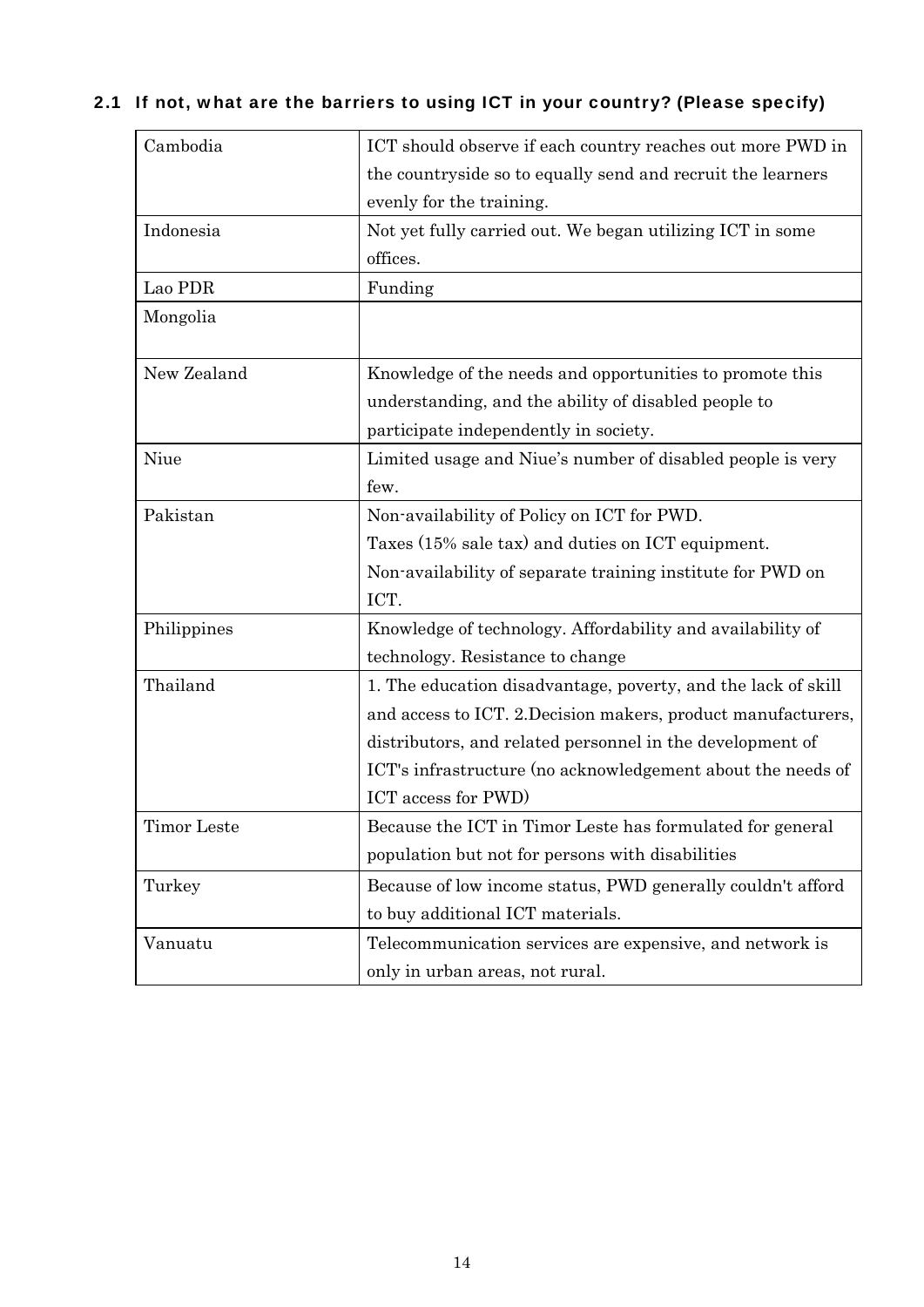# <span id="page-14-0"></span>3. Results of the Replies from International Organizations

Seven international organizations responded to the questionnaire:

Human Development Department, Thailand, World Bank UNESCO IITE (Institute for Information Technologies in Education) APCD (Asia-Pacific Development Center on Disability) ILO (International Labor Organization), Thailand UNDP/NPAD (National Program for Action on Disability), Afghanistan UNESCAP (United Nations Economic and Social Commission for Asia and the Pacific) RI/AP (Rehabilitation International, the Asia and Pacific Region)

The results of the questionnaire addressed to nternational organizations were as follows.

1. Does your organization incorporate accessibility standards for persons with disabilities in line with international ICT standards?

| $\operatorname{Yes}$ | 6 | 86%   |
|----------------------|---|-------|
| No                   |   | $0\%$ |
| No Answer            |   | 14%   |

2. Are there any funding resources to promote ICT accessibility for persons with disabilities?

| $\operatorname{Yes}$ | റ<br>ഄ | 43% |
|----------------------|--------|-----|
| No                   | റ<br>ഄ | 43% |
| No Answer            |        | 14% |

World Bank, Human Development Department in Thailand, UNESCO IITE based in Russia, and UNDP/NPAD based in Afghanistan responded "Yes".

If yes, please specify.

| World Bank, Thailand | Disability Accommodation Fund, ISG Accessibility Program,    |
|----------------------|--------------------------------------------------------------|
|                      | Personal Assistance for Significantly Disabled<br>Staff,     |
|                      | Accessibility of Buildings and Services, Creation of a       |
|                      | supportive Workplace for staff with disabilities, etc.       |
| UNESCO IITE          | The whole range of activities in this field is covered from  |
|                      | regular UNESCO budget and in kind according to the           |
|                      | agreement between UNESCO and the government of the           |
|                      | Russian Federation.                                          |
| UNDP/NPAD,           | We are working with hearing impaired and blind people in the |
| Afghanistan          | field of ICT                                                 |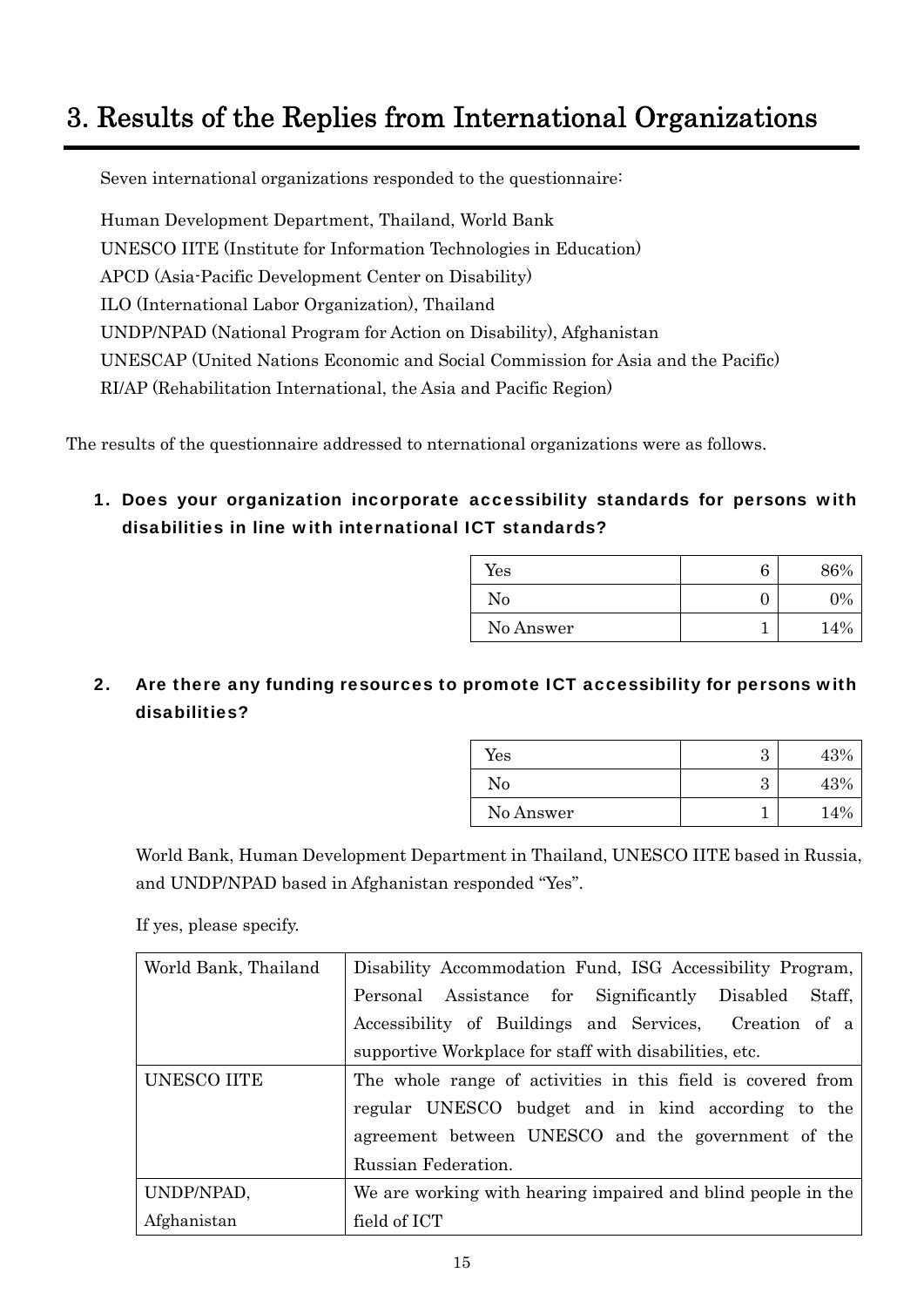The results of the questionnaire addressed to all types of organizations were as follows.

#### 1. Do you have any information about the following items? Please check all the appropriate items.

| BMF                                     |   | 57% |
|-----------------------------------------|---|-----|
| <b>WSIS</b>                             |   | 57% |
| International ICT standards for persons | 5 | 71% |
| with disabilities                       |   |     |

2. Do you think the development of environmental infrastructure for utilizing ICT is adequately carried out?

| $\operatorname{Yes}$ |   | 14% |
|----------------------|---|-----|
| No                   | 5 | 72% |
| No Answer            |   | 14% |

#### 2.1 If not, what are the barriers to using ICT in your country? (Please specify)

| UNDP/NPAD,         | Strong organizations with good funding should be established.     |
|--------------------|-------------------------------------------------------------------|
| Afghanistan        |                                                                   |
|                    |                                                                   |
| APCD in Thailand   | The cost of devices for assistive technology is high.             |
| ILO in Thailand    | Lack of awareness                                                 |
|                    | Lack of skills                                                    |
| World Bank,        | The country is not fully prepared and equipped for the            |
| Thailand           | accessibility of disabled people. There are still too many        |
|                    | obstacles for disabled people. For example, accessibility of      |
|                    | pavements, buildings, public transports, etc. Moreover, very      |
|                    | often it is not included in the Government Policy.                |
| <b>UN ESCAP</b>    | High cost                                                         |
| <b>UNESCO IITE</b> | Limited financial resources for the development of ICT            |
|                    | infrastructure; lack of coordinated policy, insufficient level of |
|                    | training and retraining of specialists for ICT implementation     |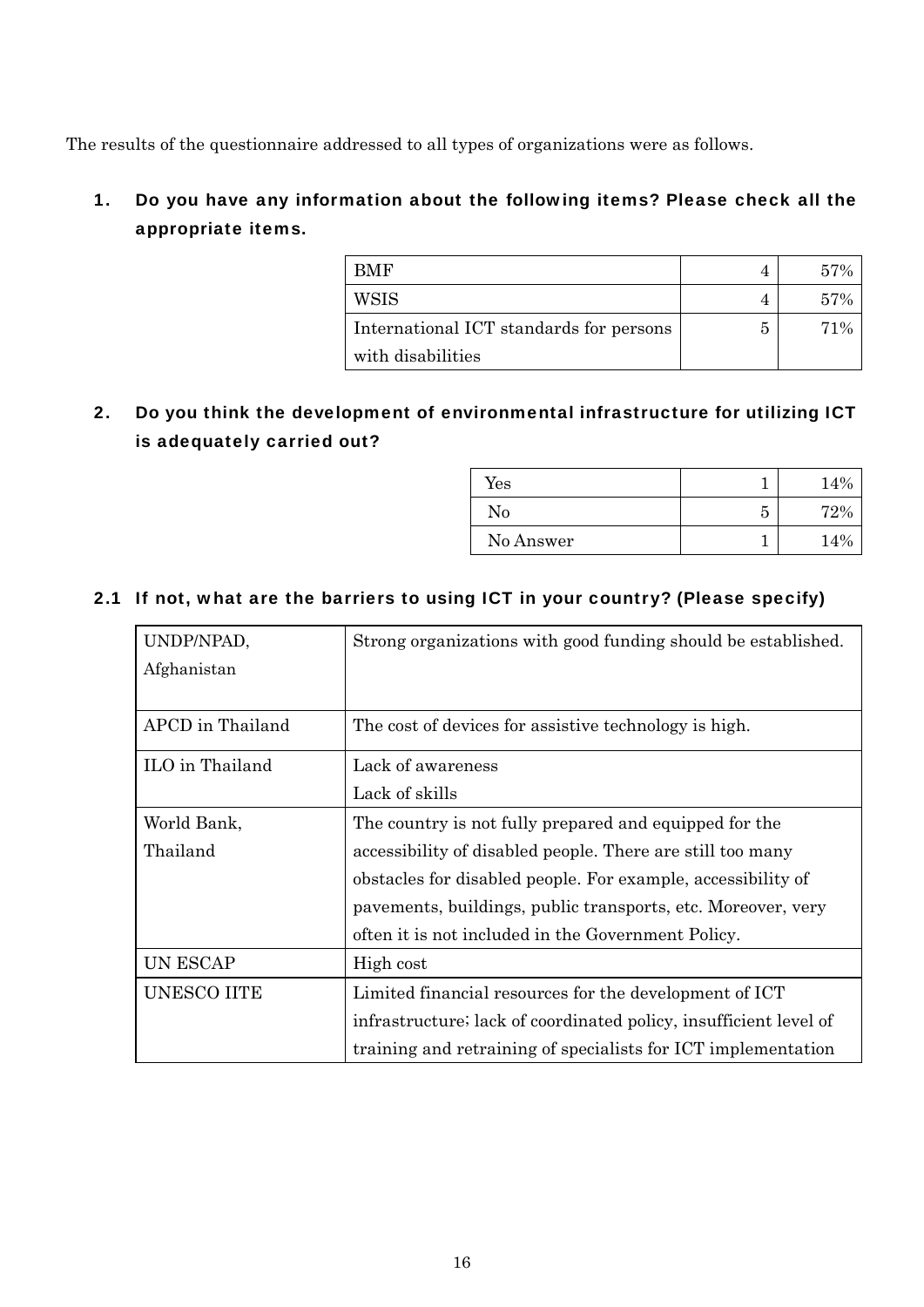# <span id="page-16-0"></span>4. Results of the Replies from NGOs

43 organizations related to disability, including two academic institutions, responded to the questionnaire. The countries of the responding NGOs are listed below.

Afghanistan (2), Australia (3), Bangladesh (4), Hong Kong China (1), India (1), Indonesia (1), Japan (4), Republic of Korea (2), Malaysia (3), Maldives (1), Nepal (3),Pakistan (1), Papua New Guinea (1), Philippines (5), Singapore (1), Sri Lanka (2), Thailand (2), Timor Leste (1), Tonga (1), Vanuatu (1), Viet Nam (1) Please refer to the list of responding organizations in the Appendix.

The results of the questionnaire addressed to NGOs are as follows.

#### 1. Has your organization ever got involved in setting up ICT guidelines?

| Yes       | 11 | 26% |
|-----------|----|-----|
| No        | 26 | 60% |
| No Answer | b  | 14% |

#### 2. Does your organization conduct ICT-related training?

| Yes                   | 15 | 35% |
|-----------------------|----|-----|
| No                    | 21 | 49% |
| No (but we have plan) |    | 2%  |
| No Answer             |    | 14% |

#### 3. Does your organization provide any of the following services for persons with disabilities?

| Sign Language  | Yes                  | 17 | 39%    |
|----------------|----------------------|----|--------|
| Closed Caption | Yes                  |    | $.9\%$ |
| <b>Braille</b> | Yes                  | 14 | 33%    |
| Induction Loop | $\operatorname{Yes}$ | 5  | 11%    |

#### 4. Are there any activities to promote ICT for persons with disabilities?

| Yes           | 23  | 53%  |
|---------------|-----|------|
| $\rm No^{26}$ | า า | 26%  |
| No Answer     | 9   | 21\% |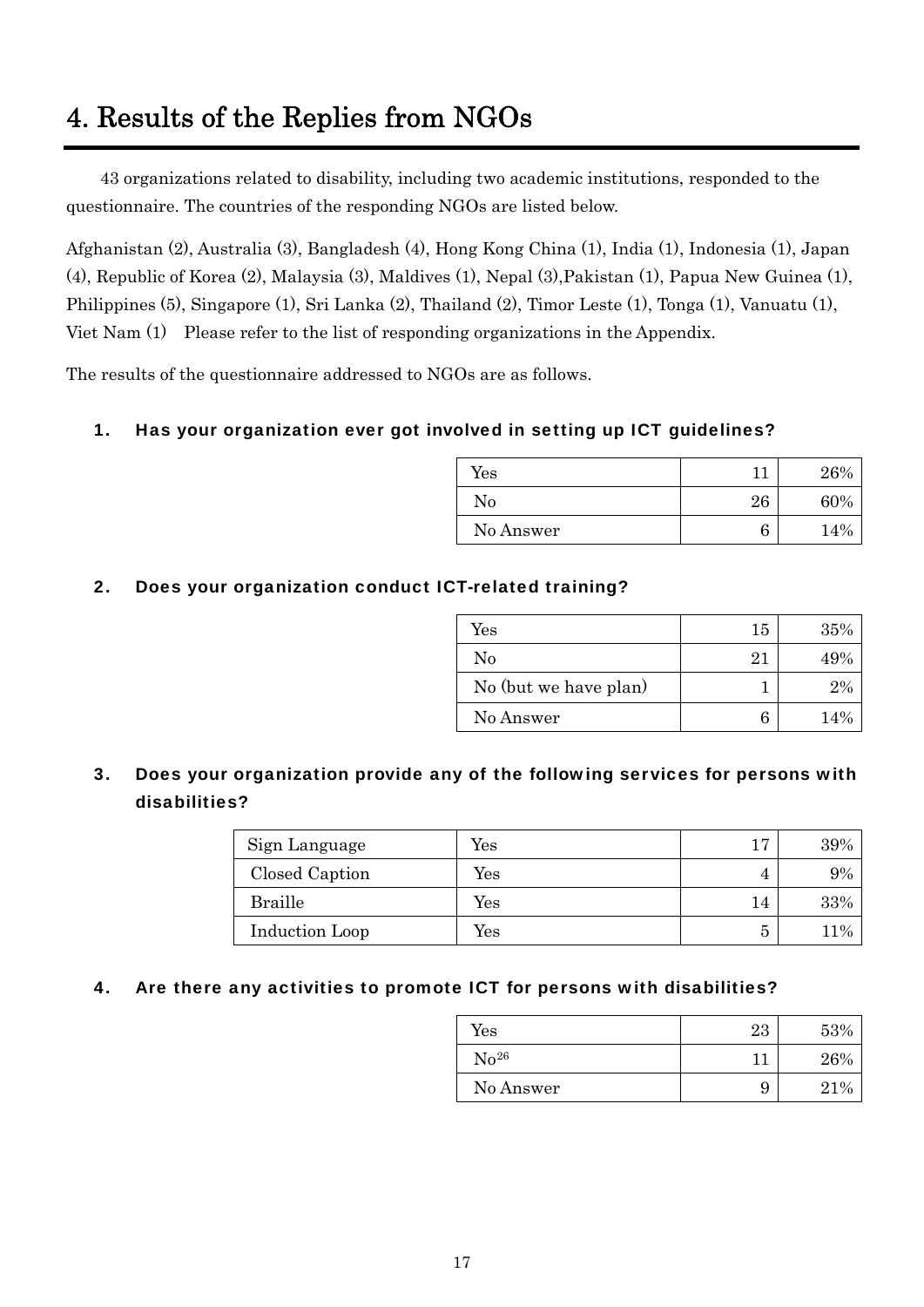# 4-1 If yes, please specify.

| Australia          | ICT is part of our general education and awareness of disability.<br>Some of ACROD's members provide training to individuals for ICT<br>and for the development of websites and produce alternative<br>formats of materials. |
|--------------------|------------------------------------------------------------------------------------------------------------------------------------------------------------------------------------------------------------------------------|
|                    | We are going to take up the projects in 2006<br><b>ICT</b> training for PWDs                                                                                                                                                 |
|                    | 1. YPSA has selected as DAISY focal Point.                                                                                                                                                                                   |
|                    |                                                                                                                                                                                                                              |
|                    | 2. Mr. Vashkar Vattachara, Programme Officer of YPSA selected as<br>the focal Person.                                                                                                                                        |
|                    | 3. YPSA has established the ICT and Resource centre for the                                                                                                                                                                  |
|                    | disabled.                                                                                                                                                                                                                    |
|                    | 4. YPSA has Organized DAISY for all Workshops.                                                                                                                                                                               |
|                    |                                                                                                                                                                                                                              |
|                    | 5. YPSA has organized First Focal Point training for DAISY Digital<br>Talking Books Production.                                                                                                                              |
|                    |                                                                                                                                                                                                                              |
|                    | 6. Need analysis of study materials & solutions for the visually                                                                                                                                                             |
| Bangladesh         | impaired students of Universities.                                                                                                                                                                                           |
|                    | 7. Set up of the study accessible corner for the visually challenged.                                                                                                                                                        |
|                    | 8. Developing a group of devoted volunteers.                                                                                                                                                                                 |
|                    | 9. Production of 10 Braille books.                                                                                                                                                                                           |
|                    | 10. Production of 100 DAISY and Audio books in one year.                                                                                                                                                                     |
|                    | 11. Arranging Face to Face Reading Services.                                                                                                                                                                                 |
|                    | 12. Organize Formal & Non Formal training programs for the                                                                                                                                                                   |
|                    | visually impaired students on ICT.                                                                                                                                                                                           |
|                    | 13. Orientation for volunteers.                                                                                                                                                                                              |
|                    | 14. Publication of a Booklet, brochure & sticker.                                                                                                                                                                            |
|                    | 15. To collect study materials from National & International                                                                                                                                                                 |
|                    | organizations and 6 libraries.                                                                                                                                                                                               |
| Hong Kong, China   | Web Accessibility                                                                                                                                                                                                            |
|                    | ATM accessibility guidelines                                                                                                                                                                                                 |
| India              | I would be obliged if someone can contact us regarding this.                                                                                                                                                                 |
|                    | Videotapes with captions and sign language are produced and lent                                                                                                                                                             |
|                    | to people with hearing impairment. Search through Internet and                                                                                                                                                               |
| Japan              | application submission system<br>are<br>provided.<br>Joining<br>the                                                                                                                                                          |
|                    | Broadcasting Committee for people with disabilities                                                                                                                                                                          |
| Korea(Republic of) | Forum for Solving the Digital Divide of PWD                                                                                                                                                                                  |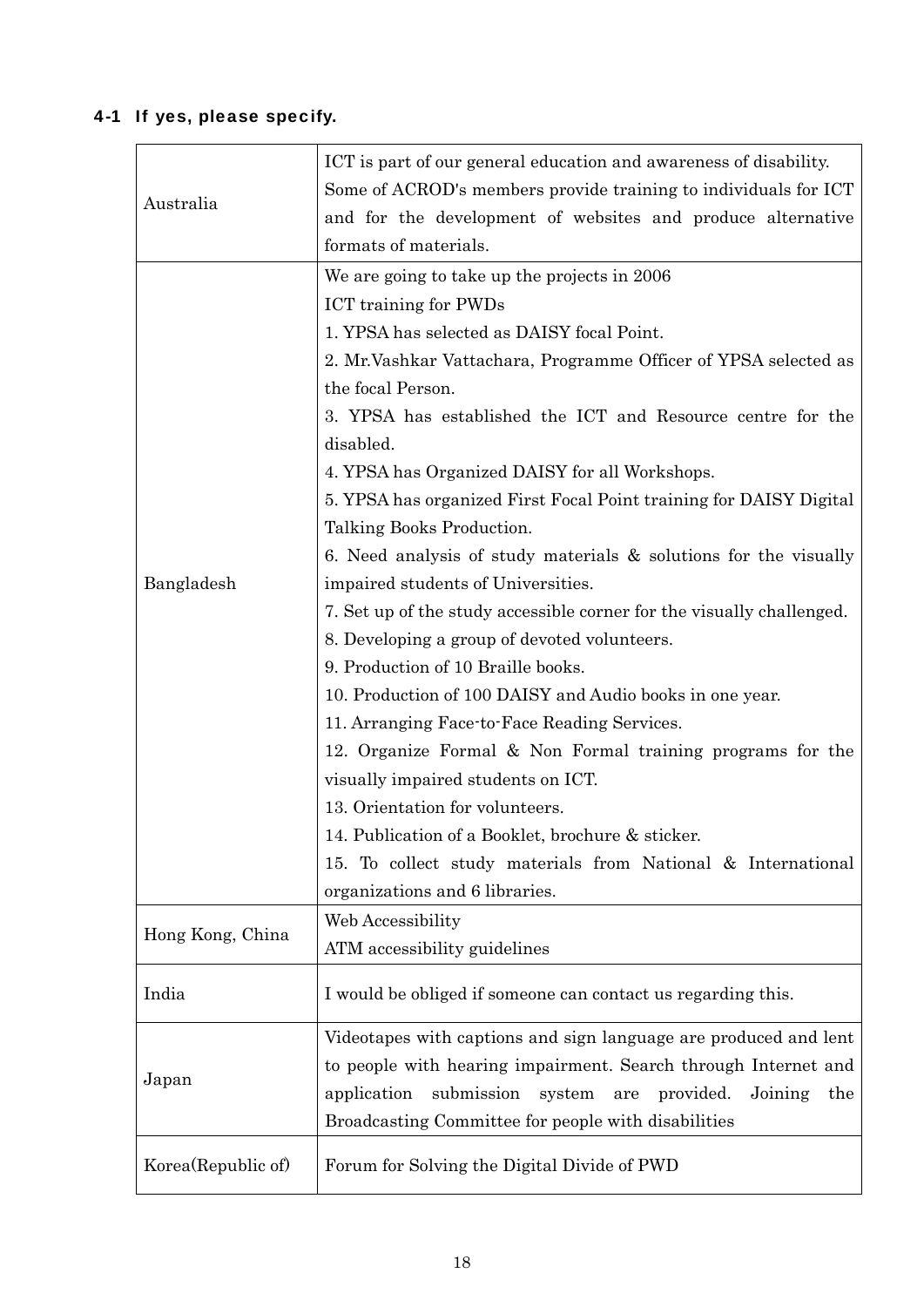|             | By state governments                                                |
|-------------|---------------------------------------------------------------------|
| Malaysia    | Funding from Welfare Dept to buy Computer                           |
|             | 1. Pager Program                                                    |
|             | 2. SMS For Deaf                                                     |
|             | 3. E-Pekak (e-Deaf) www.epekak.net.my                               |
|             | Training and orientation program will be launched (Short-term       |
|             | course up to six months).                                           |
| Nepal       | Some organization had volunteered to develop ICT program in         |
|             | their organization such as NAPD-Nepal.                              |
|             | Providing free IT education with the cooperation of local ICT       |
| Pakistan    | institutes in rural area.                                           |
|             | Advocating for ICT during the meeting, but not any fund for         |
|             | training                                                            |
|             | Established ITC Room                                                |
|             | Since 2001, we conduct an annual two-week computer training for     |
| Philippines | at least 20 blind students; help in setting up a computer resource  |
|             | center for the blind; conduct computer training for teachers of the |
|             | blind; make available the equipment needed by the blind; conduct    |
|             | tactile training for Braille transcribers;                          |
| Singapore   | Assistance technology Fund of Assistance technology Centre          |
|             | In August 2005 the DOJF (in collaboration with Karishma             |
|             | Enterprises of India) held an exhibition at Sri Lanka Foundation    |
|             | Institute).<br>The exhibition was entitled "Global Technology       |
|             | Exhibition".<br>The aim of this exhibition was to exhibit and       |
|             | demonstrate the latest disability products that have been           |
|             | developed for visually impaired and other disabled people. It was   |
|             | the first exhibition of this kind to be held in Sri Lanka and       |
| Sri Lanka   | representatives came from NGO's, the Government of Sri Lanka,       |
|             | Donor Agencies and local NGO's. As a result of the interest         |
|             | generated by the exhibition, the DOJF is now planning to exhibit    |
|             | similar technology in its Disability Resource Centre. (We provide   |
|             | sign language and Braille.)                                         |
|             | Training in sign language to parents of deaf children, teachers and |
|             | to the civil society.                                               |
| Thailand    | Training teachers for the visually impaired, blind students and     |
|             | teachers how to use assistive devices.                              |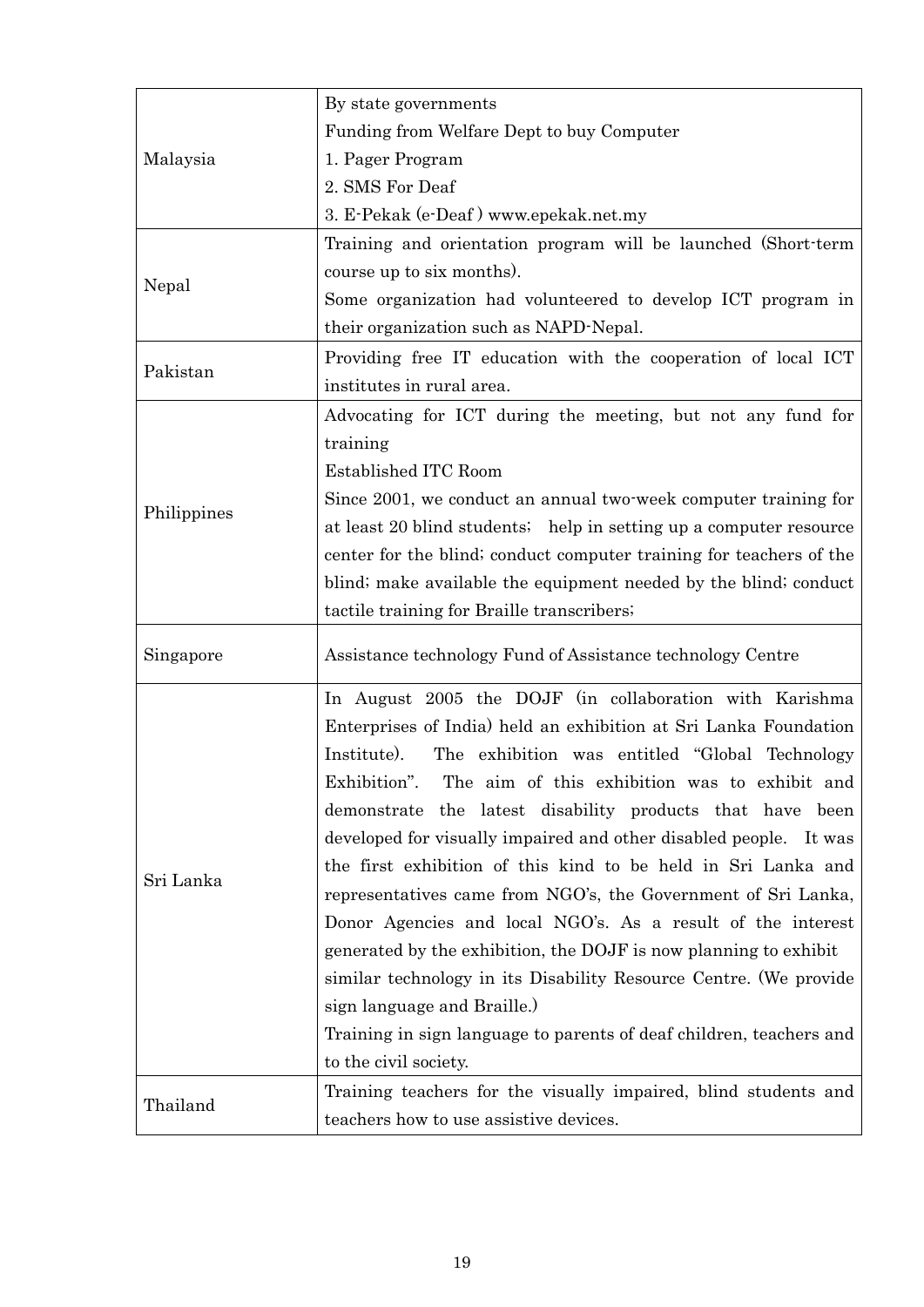| Tonga   | Our organization is a disability self-advocacy group. Our group         |
|---------|-------------------------------------------------------------------------|
|         | has arranged several members to attend and ICT training at the          |
|         | local University of the South Pacific Branch on basic ICT. These        |
|         | kinds of activities are planned to be continued. In relation to $Q.2$ . |
|         | the organization has provided individual and group training when        |
|         | required.                                                               |
| Vietnam | Support to develop a consistency of Braille, Signs system in            |
|         | Vietnam                                                                 |

The results of the questionnaire addressed to all types of organizations were as follows.

1. Do you have any information about the following items? Please check all the appropriate items.

| <b>BMF</b>                                                     | -34 | 79% |
|----------------------------------------------------------------|-----|-----|
| WSIS                                                           | 1 ດ | 28% |
| International ICT standards for persons with disabilities   10 |     | 23% |

Most of the responding organizations have some information on BMF, but very few organizations know WSIS and International ICT standards for persons with disabilities.

#### 2. Do you think the development of environmental infrastructure for utilizing ICT is adequately carried out?

| $\operatorname{Yes}$ | О  | 19% |
|----------------------|----|-----|
| No                   | 31 | 72% |
| No Answer            | 4  | 9%  |

#### 2.1 If not, what are the barriers to using ICT in your country? (Please specify)

| Afghanistan | Lack of peace and stability                                                                                                 |
|-------------|-----------------------------------------------------------------------------------------------------------------------------|
| Australia   | Cost factors items for a small population cannot easily be absorbed<br>in the overall cost and passed on to the individual. |
|             | Remote communities                                                                                                          |
|             | Financial constraints for many people with disability                                                                       |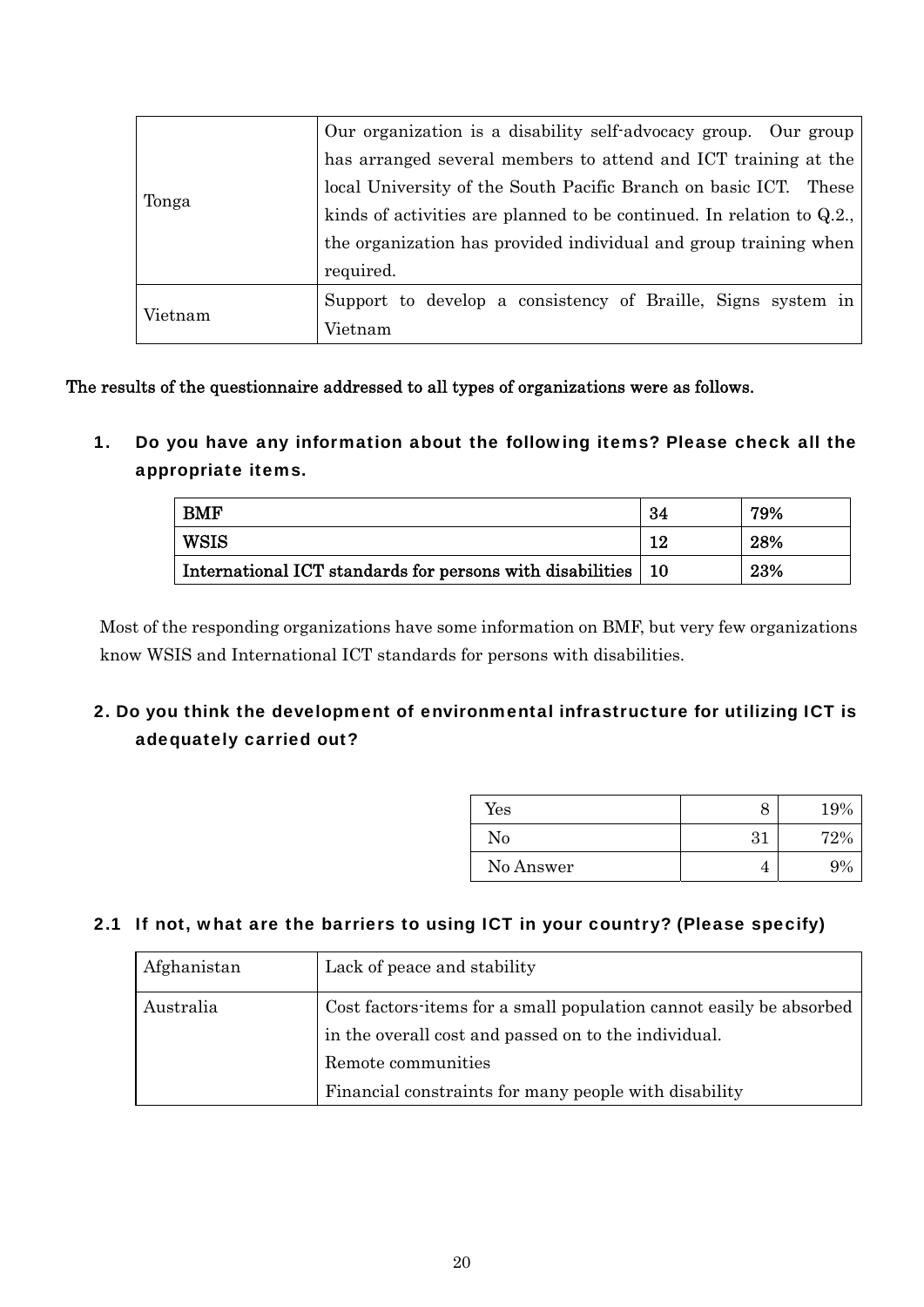| Bangladesh         | Extreme poverty                                                       |
|--------------------|-----------------------------------------------------------------------|
|                    | Not known to us                                                       |
|                    | Lack of awareness and expertise                                       |
|                    | Less Government support                                               |
|                    | Lack of information.                                                  |
| Hong Kong, China   | Yes, availability & awareness (both) for users and service            |
|                    | providers.                                                            |
| India              | Lack of resources, lack of awareness                                  |
| Indonesia          | 1) The Department of Information and Communication of Republic        |
|                    | Indonesia seem complicated to do the ICT implementation for the       |
|                    | Deaf community especially. (In fact, they have implemented            |
|                    | accessibility for the Blind persons only). Also the Television cannot |
|                    | provide any accessibility for the Deaf community; the Indonesian      |
|                    | broadcasting.<br>Indonesian<br>Language<br>sign<br>language<br>sign   |
|                    | interpretation and the deaf education program through television      |
|                    | schedules. 2) The funding must be provided to pay expenses for the    |
|                    | Sign Language program such as interpretation, education,              |
|                    | book-printing, etc.                                                   |
| Japan              | Lack of publication, Lack of training                                 |
|                    | Lack of infrastructure of availability for PWDs                       |
|                    | Lack of information and technical training for PWDs                   |
| Korea(Republic of) | 1. The recognition of universal services                              |
|                    | 2. Institutional support                                              |
|                    | 3. Budget support                                                     |
| Malaysia           | Mass of disabled are poor and can't afford to have access to ICT.     |
|                    | In Malaysia most of the IT Institutions are located in a building     |
|                    | without proper access for PWD'S. Environment is the main barrier      |
|                    | even to obtain a basic education.                                     |
| Maldives           | No knowledge available about ICT                                      |
| Nepal              | Social barriers                                                       |
|                    | Physical barriers                                                     |
|                    | Lack of awareness on ICT                                              |
|                    | Poverty                                                               |
|                    | Not affordable                                                        |
|                    | Major barrier in our country is attitudinal barrier, so people are    |
|                    | unaware about the access to ICT for PWDs.                             |
| Papua New Guinea   | Need more awareness                                                   |
| Philippines        | PWDs not the priority of the Local Government                         |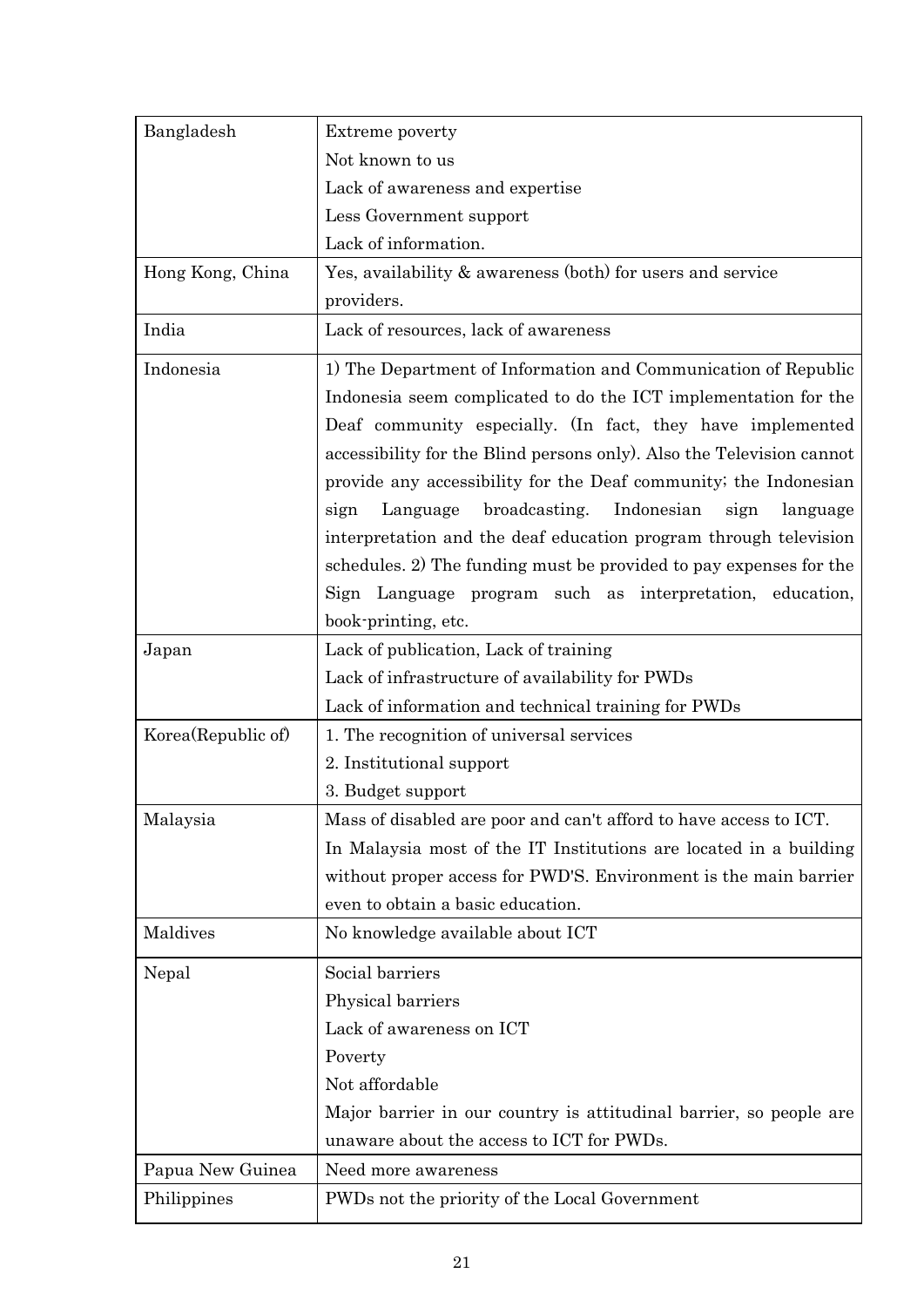|           | No policies set by the government; Lack of support from the           |
|-----------|-----------------------------------------------------------------------|
|           | government; Lack of funds                                             |
| Sri Lanka | There is very limited knowledge of ICT available in Sri Lanka. As     |
|           | a result, the DOJF had to use the services of its neighboring         |
|           | country, India.                                                       |
|           | Cost of ICT equipment standards for persons with disabilities         |
| Thailand  | 1. PWDs lack the abilities to access ICT from many reasons            |
|           | lack of education, news, and supporting<br>including<br>from          |
|           | government, poor economic status, etc.                                |
|           | 2. ICT program which is available is not sufficient. We have only     |
|           | one ICT center (NECTEC) in Bangkok. Anyway, we include                |
|           | teachers in special schools, however therapists for PWDs know         |
|           | very little about ICT provided in our country. Finally, the answer I  |
|           | gave might be not 100% true because I didn't have much ICT            |
|           | information from all over the country. Therefore, all information     |
|           | comes from my experience and information I got in Chiang Mai          |
|           | province.                                                             |
|           | Financial constraints and persons with disabilities are poor and      |
|           | cannot afford expensive devices. The government does not              |
|           | subsidize. Funds are not available to buy for the poor.               |
| Tonga     | 1. Physical Access                                                    |
|           | 2. Training opportunities                                             |
|           | 3. Access to equipment                                                |
|           | 4. Access to specific programs for people who are visually impaired   |
|           | or blind                                                              |
|           | 5. General education of people with disabilities, especially in       |
|           | Braille and sign language.                                            |
|           | 6. Lack of government support for people with disabilities to utilize |
|           | ICT facilities.                                                       |
| Vanuatu   | Telecommunication services are expensive and network is only in       |
|           | urban areas, not in rural.                                            |
| Vietnam   | Lack of communication equipment & network                             |
|           | Lack of place, funds to train PWDS in ICT                             |
|           |                                                                       |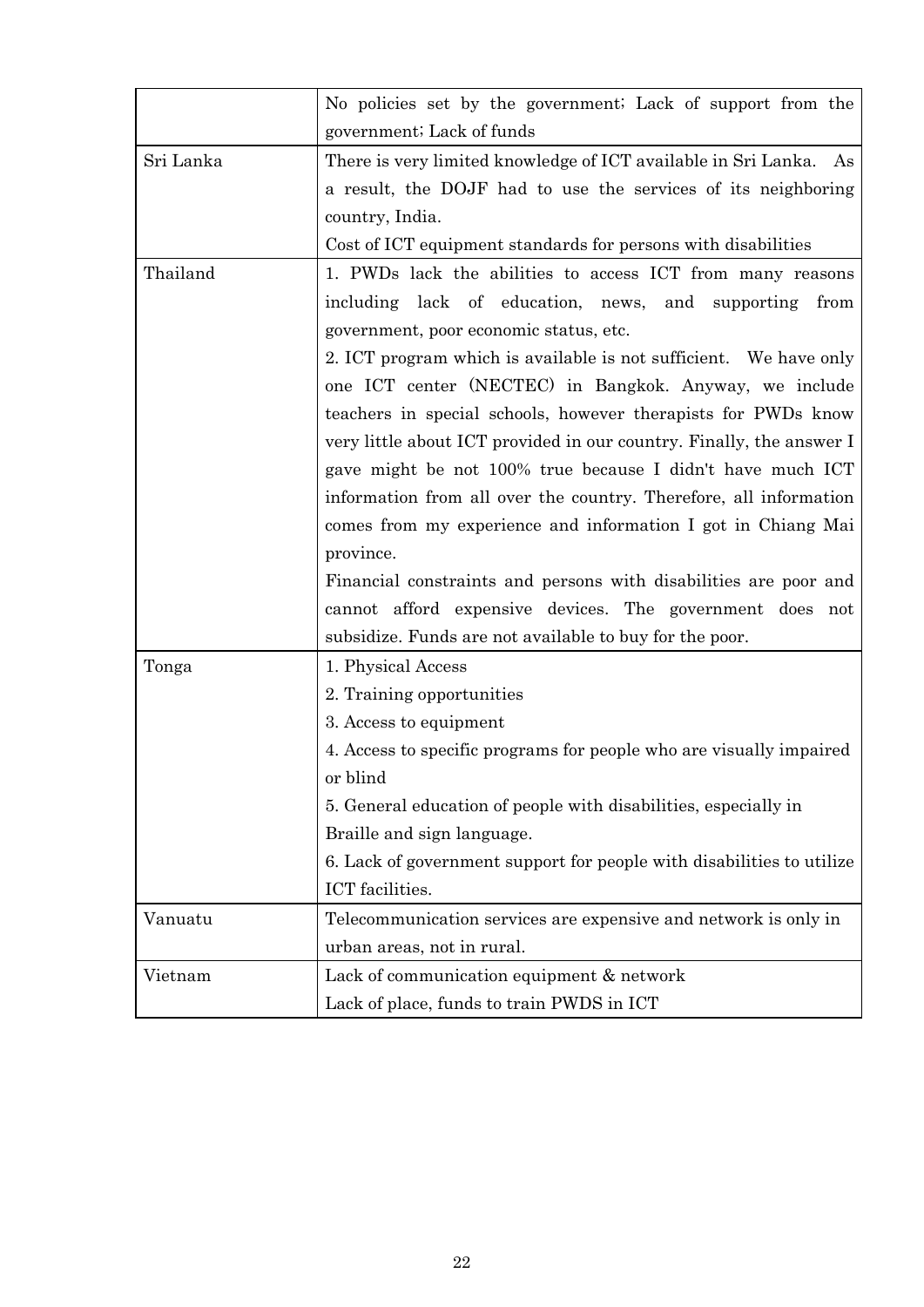# <span id="page-22-0"></span>5. Best Practices of the ICT Task Force of TWGDC

As one of best practices in the implementation of BMF targets in the priority area on information and communications, the disability advocacy activities of WSIS carried out by the ICT Task Force of TWGDC with the initiative of Mr. Hiroshi Kawamura and Mr. Monthian Buntan are reported here.

The World Summit on the Information Society (WSIS) was held in two phases. The first phase of WSIS took place in Geneva hosted by the Government of Switzerland from 10 to 12 December 2003, and 175 countries adopted a Declaration of Principles and Plan of Action. The second phase took place in Tunis hosted by the Government of Tunisia, from 16 to 18 November 2005, and 174 countries adopted the Tunis Commitment and the Tunis Agenda for the Information Society. Throughout these two summits, the disability caucus led by Mr. Hiroshi Kawamura and Mr. Monthian Buntan actively participated in the process in order to include a disability perspective in the above-mentioned official documents. The final goal of their activities was to attract the attention of the general public and governments to ICT accessibility at an early stage, as such awareness is essential as the ICT infrastructure is created in developing countries.

#### Getting involved in the process of WSIS

In May 2002 Mr. Kawamura was invited to a seminar held by the International Telecommunication Union (ITU) Asian and Pacific Branch to address the needs of people with disabilities. During a presentation by the ITU Secretariat, he learned of WSIS and decided to invite a representative from ITU to the ICT Task Force-organized accessibility seminar held in June 2002. The TWGDC, the Daisy Consortium, the W3C, the Thai Government, and the Thai DAISY Consortium hosted the seminar, during which participants learned about the WSIS and developed a clear strategy to move beyond the Asian and Pacific region to a global arena. The ICT Accessibility Seminar proved highly successful in raising this awareness through the sharing of accessibility guidelines in the Asia-Pacific region and beyond.

A declaration developed and adopted by the participants, and endorsed by TWGDC, was incorporated into the action plan of the Biwako Millennium Framework of UNESCAP, and this was brought to the Asian and Pacific Regional Preparatory Meeting for the WSIS held in Japan in January 2003. Its conclusion has become the basis of the WSIS Disability Caucus recommendation. At the same time it was also reflected in a section of International Convention on Rights of Persons with Disabilities, which was adopted in December 2007.

#### Awareness Raising Approach

To raise awareness of ICT for persons with disabilities, Mr. Kawamura involved persons with disabilities themselves such as Mr. Monthian Buntan, as mentioned earlier, and Ms. Kiki Nordstrom, who is Chairperson of IDA in WSIS. He also created a mailing list to discuss issues related to ICT for disabled people with the interested people around the world. It was called "real-time virtual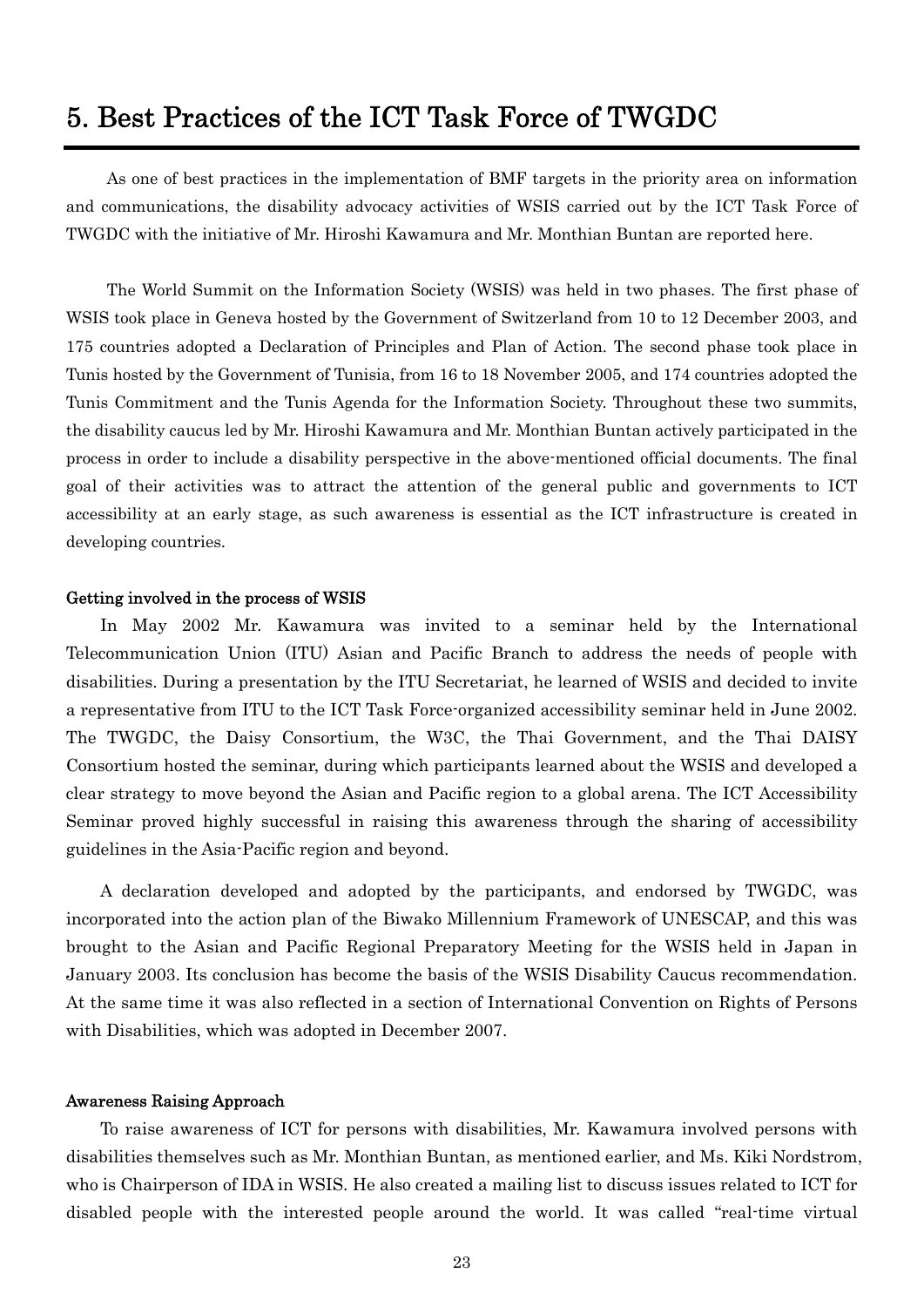international collaboration." As a result of these virtual, real-time group efforts, the concept of universal design and assistive technology, which is very important to everyone, including persons with disabilities, was included in the WSIS official documents. Please see the disability-related text of WSIS in the section of Appendix.

#### Global Forum on Disability in the Information Society

Global Forum on Disability, an official WSIS event, was held during the WSIS both in Geneva in 2003 and in Tunis in 2005. It was organized by Disability Caucus. These forums successfully addressed Internet access, education and training, mobile phone technologies, employment, capacity building, global library of knowledge sharing, social inclusion, multi-stakeholder partnership, accessible multimedia for reading and writing, disaster preparedness, indigenous persons with disabilities, etc, and gave opportunities to speak of the needs of disabled people in relation to developing and promoting ICT. At the Eighth Plenary Meeting of the Tunis Summit there were reports from Multi-stakeholder Events of WSIS. And Mr. Kawamura reported about the great success of the Global Forum and the declaration on behalf of the disability caucus at that session.

#### Tsunami Conference in Phuket, Thailand

After the Summit, the International Conference on Tsunami Preparedness of Persons with Disabilities was held on January 11 and 12 in Phuket, Thailand where a powerful tsunami struck in December 2004, taking the lives of many people. The conference was co-hosted by DAISY Consortium, Asia-Pacific Development Center on Disability (APCD), the Council of Disabled People of Thailand (CDPT), National Electronics and Computer Technology Center, Thailand (NECTEC), Thailand Association of the Blind (TAB Group), DAISY For All Project Thailand (DFA Thailand), Asian Disaster Preparedness Center, and Thai Autism Vocational Center.

The purpose of this conference was to establish an international networking for Promotion of Tsunami Preparedness of Persons with Disabilities in the context of the WSIS Plan of Action implementation by sharing information on the following: the needs of Persons with Disabilities for Tsunami Preparedness with special attention to the various components of individual preparedness such as logical understanding of tsunamis, accessible communication channels for warning, and planned/confirmed evacuation routes; the most effective Tsunami preparedness promotion activities that meet the requirements of persons with disabilities; on-going Tsunami Disaster Prevention/Mitigation initiatives at the local and international levels; and initiatives for bridging the digital divide in the area of disaster preparedness of persons with disabilities as implementation of the WSIS Plan of Action.

All the people attending the conference made sure that they could do some collaborative work to promote disaster preparedness for persons with disabilities. More people and related agencies are expected to join this network to work together and address this important issue as a result of the conference.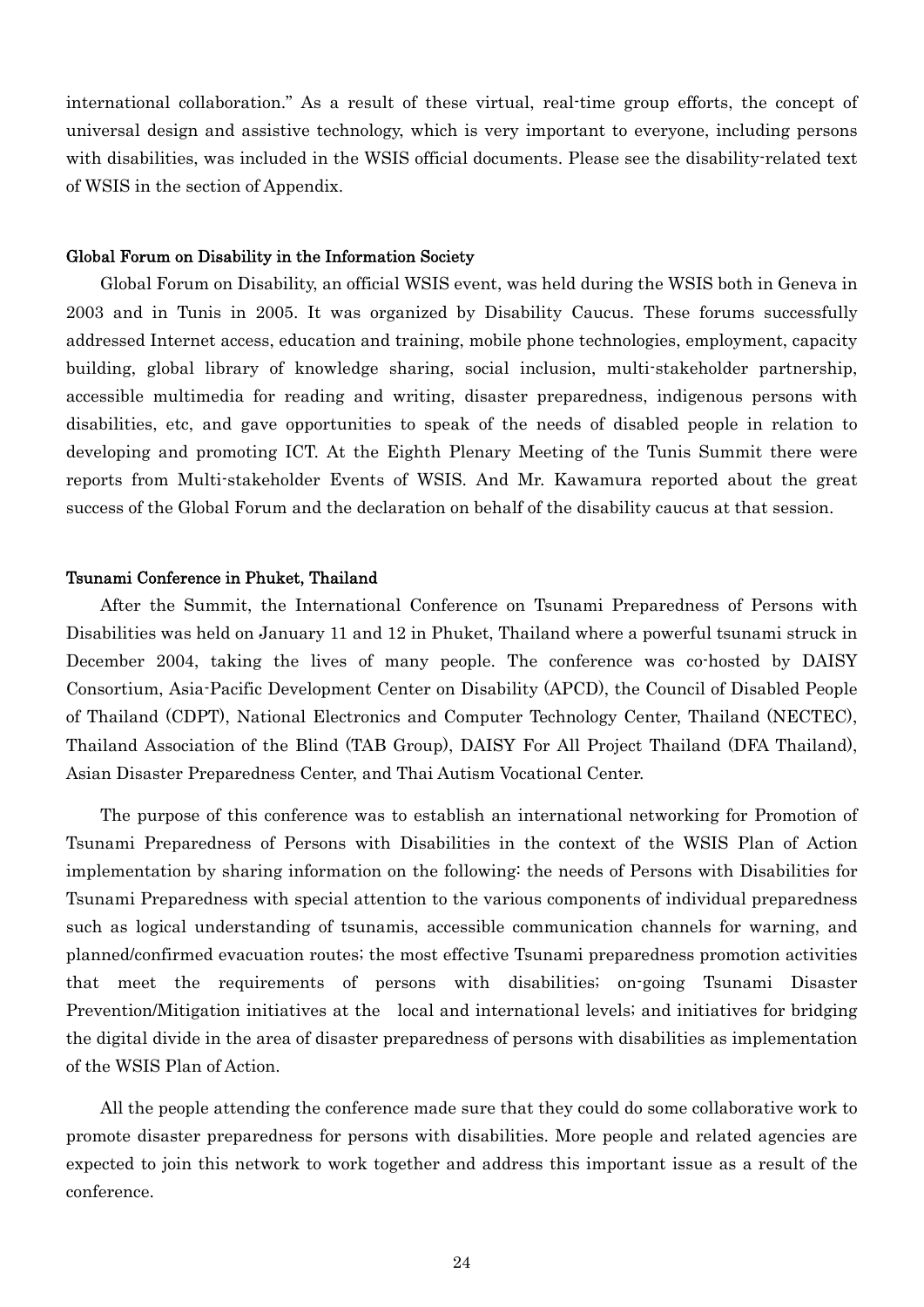Almost all the records of activities by the WSIS Disability Caucus and the major official documents of the WSIS are available on the home page of the WSIS at the website of the Japanese Society for Rehabilitation of Persons with Disabilities. (http://www.dinf.ne.jp/doc/english/prompt/wsisindex.html)

The above are considered as some of best activities related to the promotion of ICT for persons with disabilities.

For the present, this report only focuses on this one outstanding activity, but it is sincerely hoped that information on other effective practices will be collected and put on the DINF (http://www.dinf.ne.jp/doc/english/index\_ehtml) site in the future.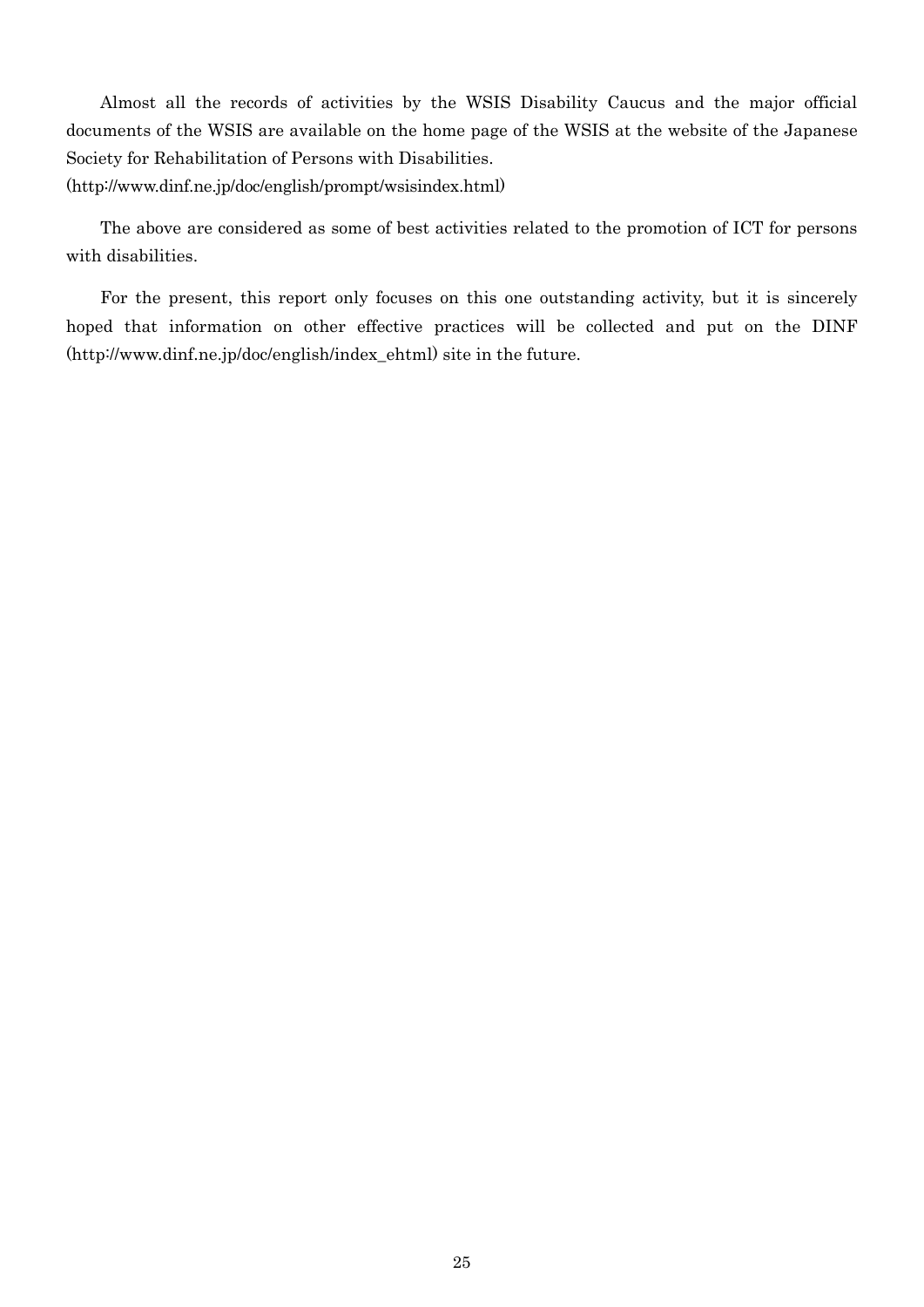# <span id="page-25-0"></span>Appendix

#### F. Access to information and communications, including information, communication, and assistive technologies (Extract from Biwako Millennium Framework)

#### 1 Critical issues

- 38. ICT has been the engine of economic growth and continues to spur the globalization process. However, the benefits of ICT development have spread unevenly between the haves and the have-nots and between developed and developing countries
- 39. The effects of ICT upon persons with disabilities have been both positive and negative. Many disabled persons benefit from ICT development, as the technologies are opening up opportunities for employment at all skill levels and opportunities to live independently in the community. Deaf-blind persons, with proper training, are using a refreshable Braille screen reader and persons with severe cerebral palsy are taking part in information exchange through the Internet. However, benefits are still largely limited to persons with disabilities in more developed countries. The rapid development of ICT has given rise to unanticipated problems for persons with certain disabilities. For example, online processes for registration, banking or shopping transactions may not be accessible to persons with cognitive/intellectual, physical or visual and/or auditory disabilities.
- 40. The majority of disabled persons in the developing countries in the Asian and Pacific region are poor and have been excluded from ICT use, although there is a great potential benefit for the use of ICT in rural areas in developing countries.
- 41. The Tokyo Declaration on Asia-Pacific Renaissance through ICT in the Twenty-first Century, adopted by the Asia-Pacific Summit on the Information Society, organized by the Asia-Pacific Tele-community and held at Tokyo in November 2000, declared that people in the Asian and Pacific region should have access to the Internet by the year 2005 to the extent possible. It also recognized disability as one of the causes of the digital divide, along with income, age and gender. The World Summit on the Information Society will be held at Geneva in 2003 and at Tunis in 2005. At the Summit, issues concerning persons with disabilities and other disadvantaged groups should be considered.
- 42. In the information society, access to information and communications is a basic human right. Copyright owners should bear responsibility for ensuring that content is accessible to all, including persons with disabilities. Any anti-piracy or digital rights management technology should not prevent persons with disabilities from access to information and communications. [2] Information and communication technology should break down the barriers in telecommunication and broadcasting systems. Developing countries need greater support in the area of ICT.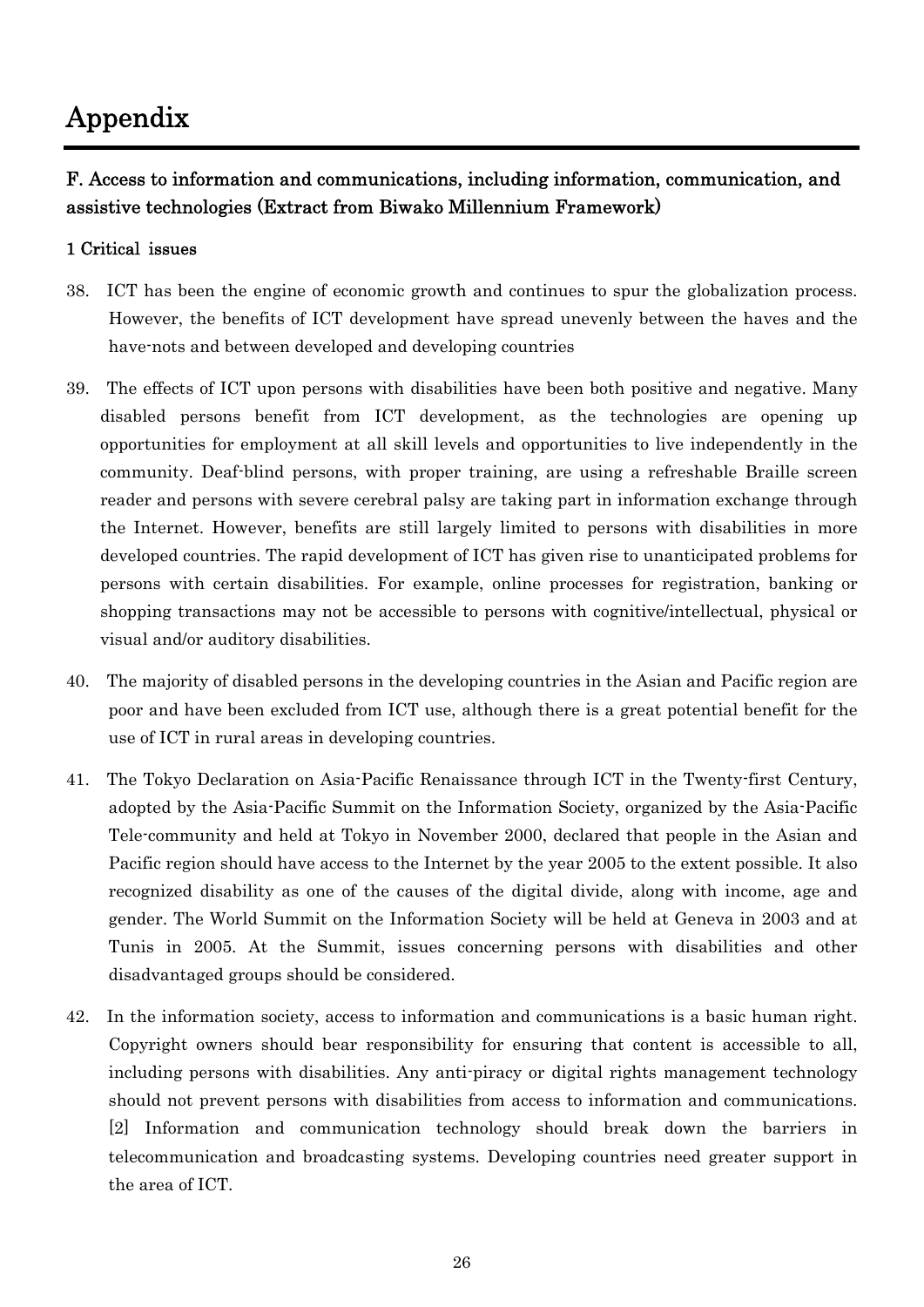43. In many countries in Asia and the Pacific, Sign Language, Braille, finger Braille, tactile sign language, have not yet been standardized. These and other forms of communication need to be developed and disseminated. Without access to such forms of communication, persons with visual and/or hearing impairments cannot benefit from ICT developments. More importantly, they maybe deprived of the basic human right to language and communication in their everyday lives.

#### 2 Targets

- Target 16 By 2005, persons with disabilities should have at least the same rate of access to the Internet and related services as the rest of citizens in a country of the region.
- Target 17 International organizations (e.g., International Telecommunication Union, International Organization for Standardization, World Trade Organization, World Wide Web Consortium, Motion Picture Engineering Group) responsible for international ICT standards should, by 2004, incorporate accessibility standards for persons with disabilities in their international ICT standards.
- Target 18 Governments should adopt, by 2005, ICT accessibility guidelines for persons with disabilities in their national ICT policies and specifically include persons with disabilities as their target beneficiary group with appropriate measures.
- Target 19 Governments should develop and coordinate a standardized sign language, finger Braille, tactile sign language, in each country and to disseminate and teach the results through all means, i.e. publications, CD-ROMs, etc.
- Target 20 Governments should establish a system in each country to train and dispatch sign language interpreters, Braille transcribers, finger Braille interpreters, and human readers and to encourage their employment.

#### 3 Action required to achieve targets

- 1. Governments should promulgate and enforce laws, policies and programmes to monitor and protect the right of persons with disabilities to information and communication; for instance, legislation providing copyright exemptions to organizations which make information content accessible to persons with disabilities, under certain conditions. Governments, in collaboration with other concerned agencies and civil society organizations, should:
- 2. Set up an ICT accessibility unit within the ICT ministry/regulatory agency, and encourage private companies to establish an equivalent unit to coordinate activities within and outside agencies/companies.
- 3. Conduct and encourage awareness-raising training for ICT policy makers, regulatory agencies, representatives as well as technical personnel of private ICT companies to raise understanding of disability issues, including disabled persons' ICT accessibility needs, their capability and aspiration to be productive members of society.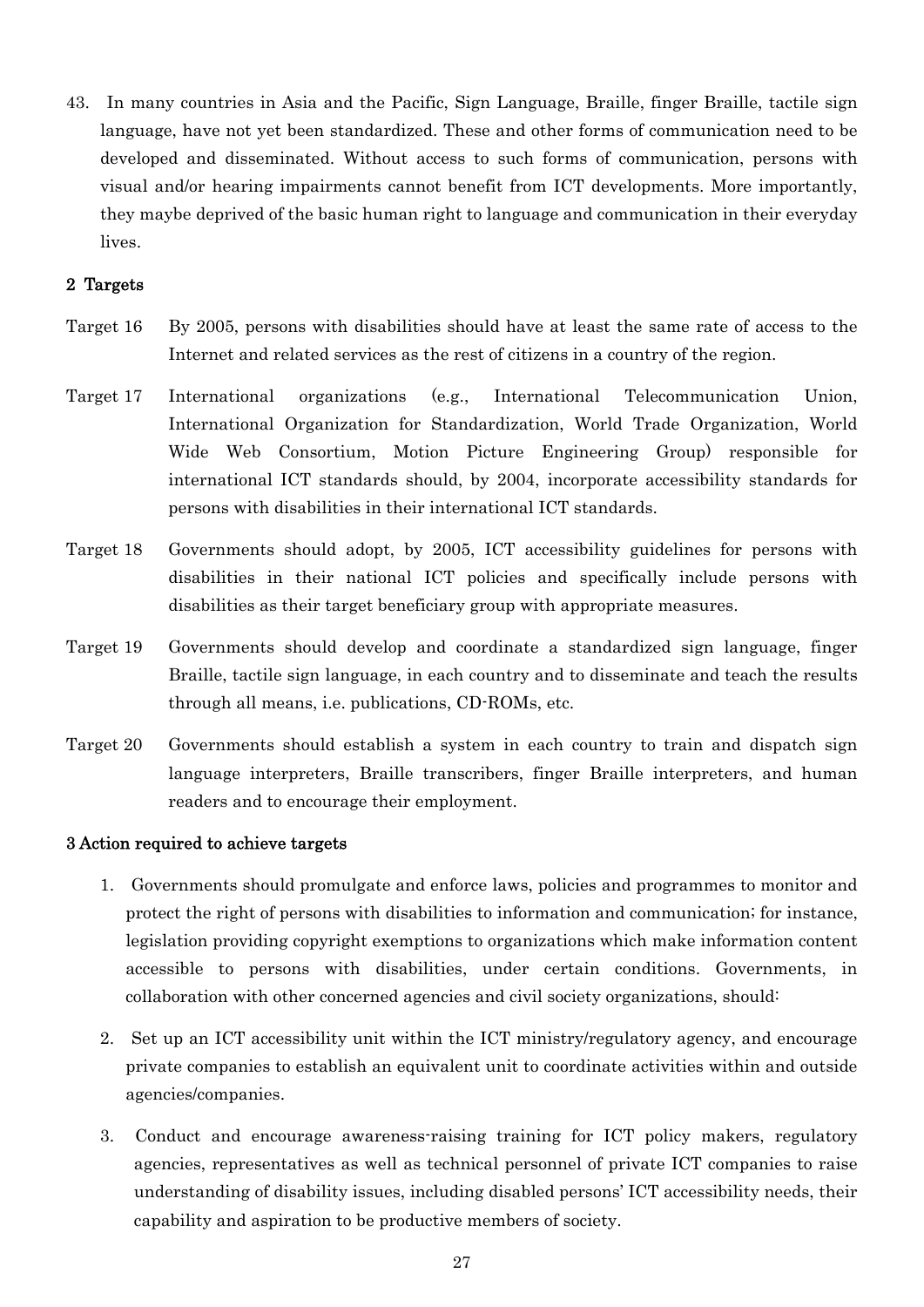- 4 Support computer literacy training and capacity-building for persons with disabilities, through training on how to communicate with software and hardware developers and standards organizations to address their needs.
- 5 Provide various forms of incentives, including exemption of duties for ICT devices used by persons with disabilities and subsidize the cost of assistive technology equipment to ensure that they are affordable for persons with disabilities in need.
- 6 Support the creation and strengthening of networks, including cooperatives, of consumers with disabilities at the national, regional and international levels in order to increase the bargaining and buying power for ICT products and services, which are generally expensive to buy individually.
- 7 Take all necessary steps to ensure, in the development of measures and standards relating to ICT accessibility, that organizations of persons with disabilities are involved in all stages of the process.
- 8 Adopt and support ICT development based on international standards which are universal/open/non-proprietary to ensure the long-term commitment to ICT accessibility for persons with disabilities among all sectors, with special attention to standards that have accessibility components and features with a proven record of effectiveness. Examples of these are the Web Accessibility Initiative of the World Wide Web Consortium and the Digital Accessible Information System Consortium.
- 9 Require that local language applications and content use national/international standard character encoding and modeling, such as the Unified Modeling Language, and encourage dialogue on accessibility requirements of character encoding and modeling.
- 10 Support participation of civil society organizations representing and reflecting the requirements of persons with disabilities in discussions on regional and international standards towards a goal of increased harmonization of international standards supporting the requirements of persons with disabilities. Where such international standards are lacking, Governments should support alternative initiatives to address those needs, with attention to compatibility and interoperability with international standards.
- 11 Bilateral and multilateral donor agencies and international funding agencies should adopt award criteria based on the social responsibility of the receiving agencies/organizations, including their obligation to promote ICT accessibility for persons with disabilities.
- 12 Support and establish a regional working group to develop standards in ICT, telecommunication and broadcasting to ensure that new and existing technologies are based on disability inclusive standards and are developed on a universal design concept. In addition to ICT, measures to ensure communication of persons with disabilities, including development of standardized Sign Language and Braille, need to be established.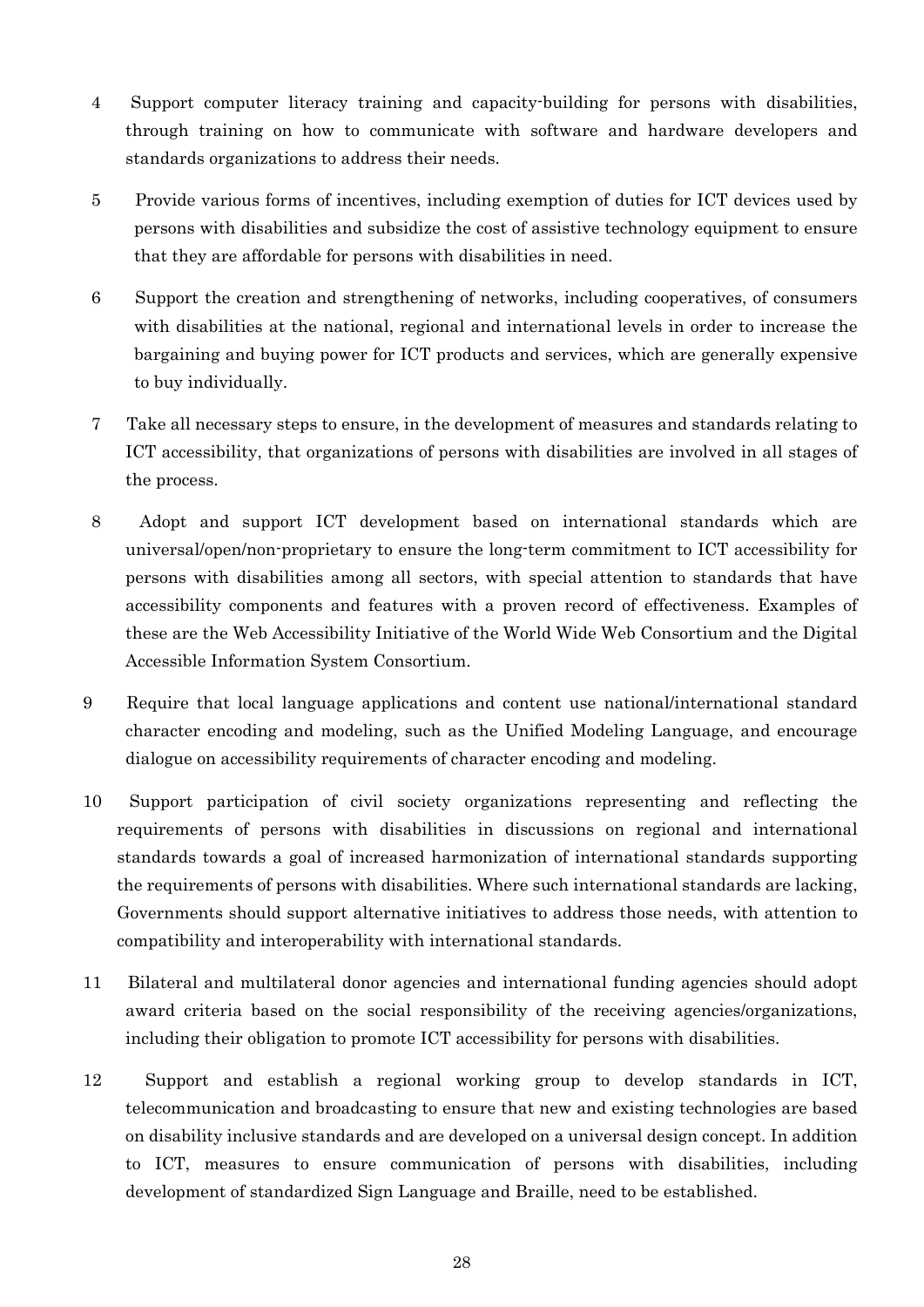#### <span id="page-28-0"></span>UN Convention on the Rights of Persons with Disabilities

#### Article 9

1. To enable persons with disabilities to live independently and participate fully in all aspects of life, States Parties shall take appropriate measures to ensure to persons with disabilities access, on an equal basis with others, to the physical environment, to transportation, to information and communications, including information and communications technologies and systems, and to other facilities and services open or provided to the public, both in urban and in rural areas. These measures, which shall include the identification and elimination of obstacles and barriers to accessibility, shall apply to, inter alia:

- (a) Buildings, roads, transportation and other indoor and outdoor facilities, including schools, housing, medical facilities and workplaces;
- (b) Information, communications and other services, including electronic services and emergency services.
- 2. States Parties shall also take appropriate measures to:
	- (a) Develop, promulgate and monitor the implementation of minimum standards and guidelines for the accessibility of facilities and services open or provided to the public;
	- (b) Ensure that private entities that offer facilities and services which are open or provided to the public take into account all aspects of accessibility for persons with disabilities;
	- (c) Provide training for stakeholders on accessibility issues facing persons with disabilities;
	- (d) Provide in buildings and other facilities open to the public signage in Braille and in easy to read and understand forms;
	- (e) Provide forms of live assistance and intermediaries, including guides, readers and professional sign language interpreters, to facilitate accessibility to buildings and other facilities open to the public;
	- (f) Promote other appropriate forms of assistance and support to persons with disabilities to ensure their access to information;
	- (g) Promote access for persons with disabilities to new information and communications technologies and systems, including the Internet;
	- (h) Promote the design, development, production and distribution of accessible information and communications technologies and systems at an early stage, so that these technologies and systems become accessible at minimum cost.

#### Article 21

Freedom of expression and opinion, and access to information

States Parties shall take all appropriate measures to ensure that persons with disabilities can exercise the right to freedom of expression and opinion, including the freedom to seek, receive and impart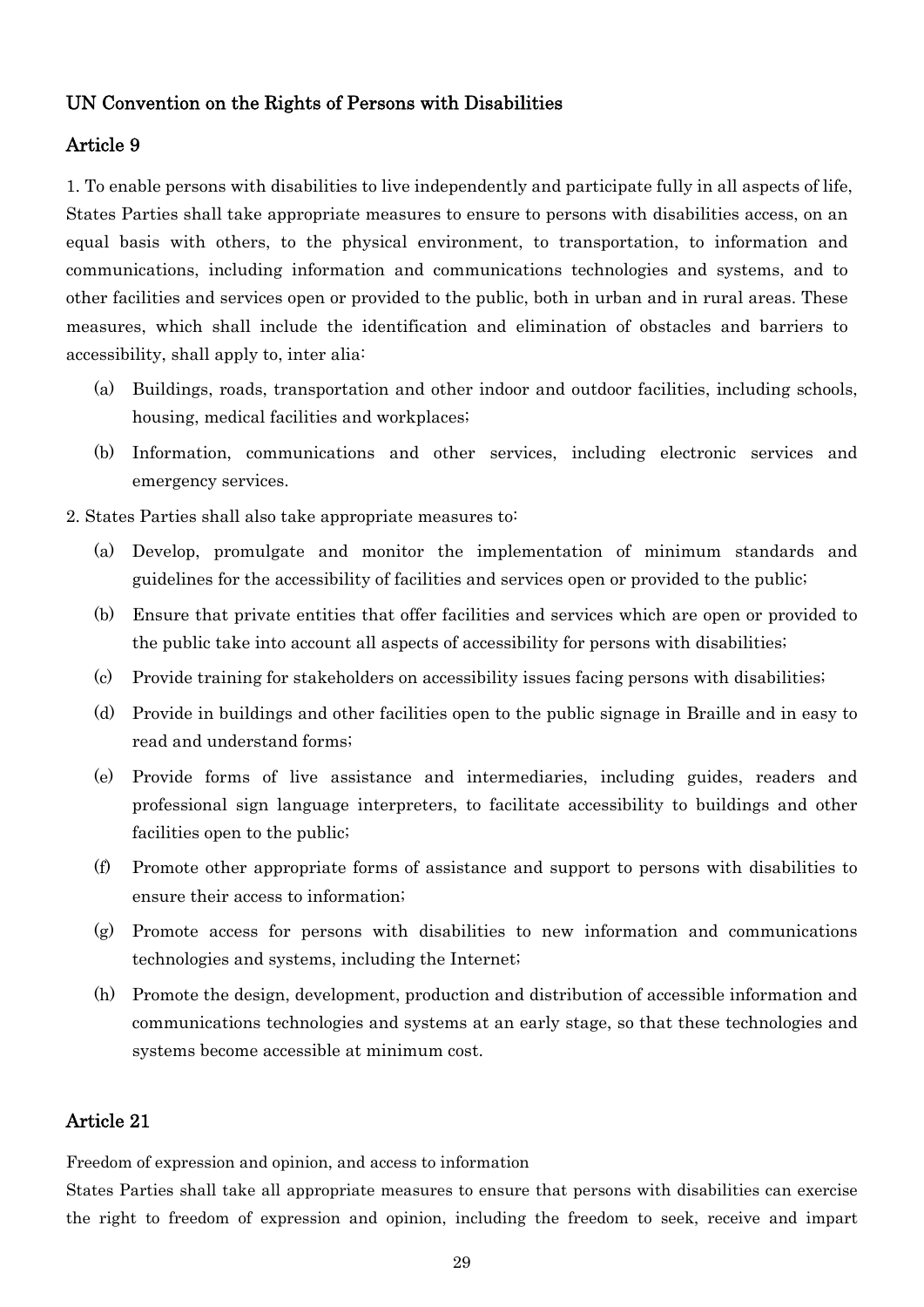information and ideas on an equal basis with others and through all forms of communication of their choice, as defined in article 2 of the present Convention, including by:

- (a) Providing information intended for the general public to persons with disabilities in accessible formats and technologies appropriate to different kinds of disabilities in a timely manner and without additional cost;
- (b) Accepting and facilitating the use of sign languages, Braille, augmentative and alternative communication, and all other accessible means, modes and formats of communication of their choice by persons with disabilities in official interactions;
- (c) Urging private entities that provide services to the general public, including through the Internet, to provide information and services in accessible and usable formats for persons with disabilities;
- (d) Encouraging the mass media, including providers of information through the Internet, to make their services accessible to persons with disabilities;
- (e) Recognizing and promoting the use of sign languages.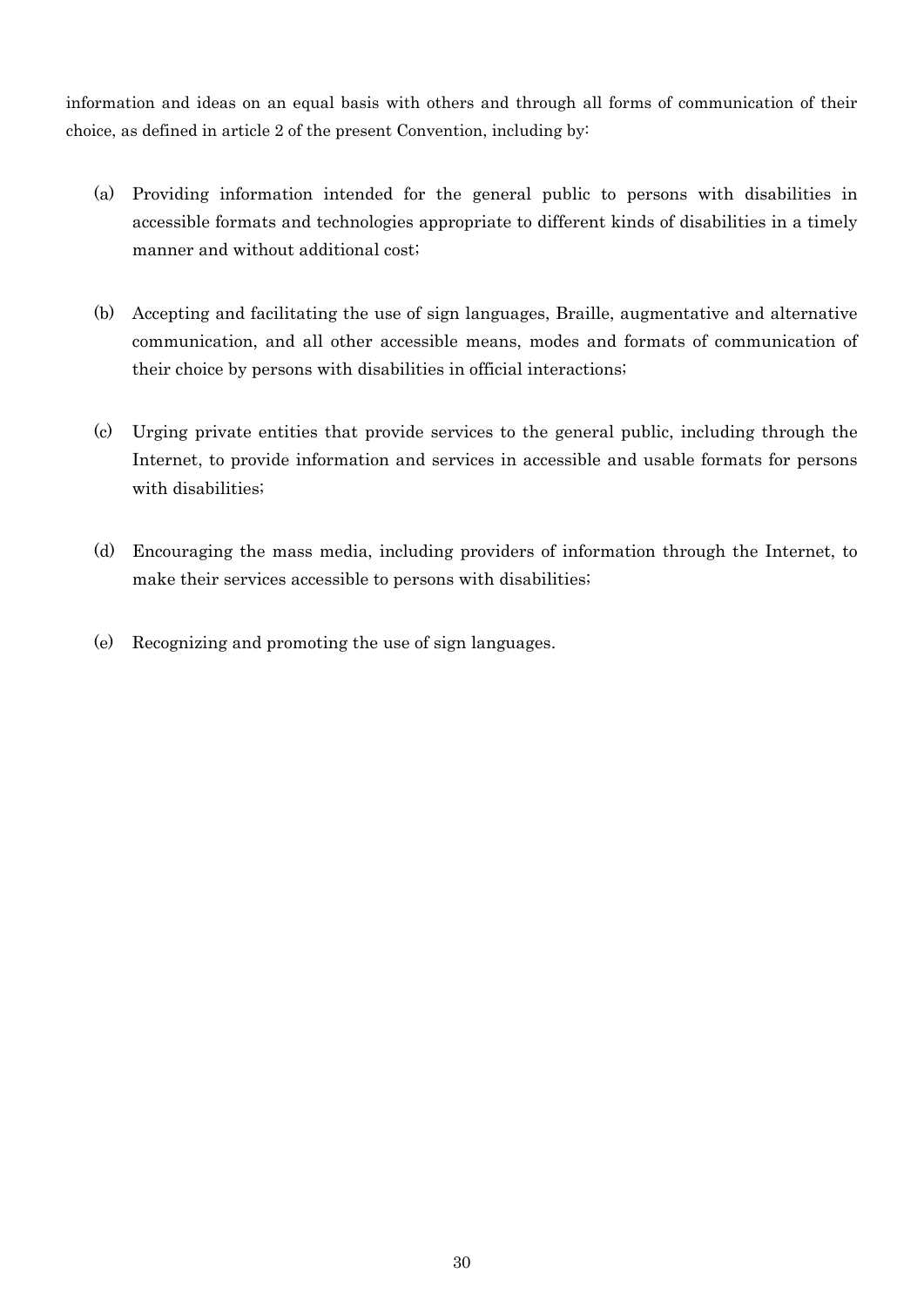#### <span id="page-30-0"></span>Tunis Declaration on Information Society for Persons with Disabilities, November 18, 2005 Adopted in the Second Global Forum on Disability during the WSIS in Tunis

Recalling the historic success of the first Global Forum on Disability and the over all first phase of WSIS; Being encouraged and moved by the spirit of the Geneva Declaration on Inclusive Information Society, WSIS Declaration of Principles and Plan of Action;

Noting, however, with great concern the difficulty of transforming words on paper into real actions/implementation, given the fact that the concept of "inclusiveness" in general often leaves disability aspects out, causing persons with disabilities to be excluded, marginalized, forgotten and left behind;

Having high hope and confidence in the ultimate power of the united force, among persons with disabilities, our representative organizations our friends and our empathetic allies of all sectors around the world, to work for the true inclusive information society,

Therefore, we, participants of the Second Global Forum on Disability, held during the second phase of WSIS, on the 18th day of November 2005, in the City of Tunis, Republic of Tunisia:

- 1. Call upon all governments, private sectors, civil society and international organizations to make the implementation, evaluation and monitoring of all WSIS documents, both from the first and second phase, inclusive to persons with disabilities;
- 2. Strongly urge that persons with disabilities and our needs be included in all aspects of designing, developing, distributing and deploying of appropriation strategies of information and communication technologies, including information and communication services, so as to ensure accessibility for persons with disabilities, taking into account the universal design principle and the use of assistive technologies;
- 3. Strongly request that any international, regional and national development program, funding or assistance, aimed to achieve the inclusive information society be made disability-inclusive, both through mainstreaming and disability-specific approaches;
- 4. Urge all governments to support the process of negotiation, adoption, ratification and implementation of the International convention on the rights of persons with disabilities, in particular through enactment of national legislation, as it contains strong elements concerning information and communication accessibility for persons with disabilities.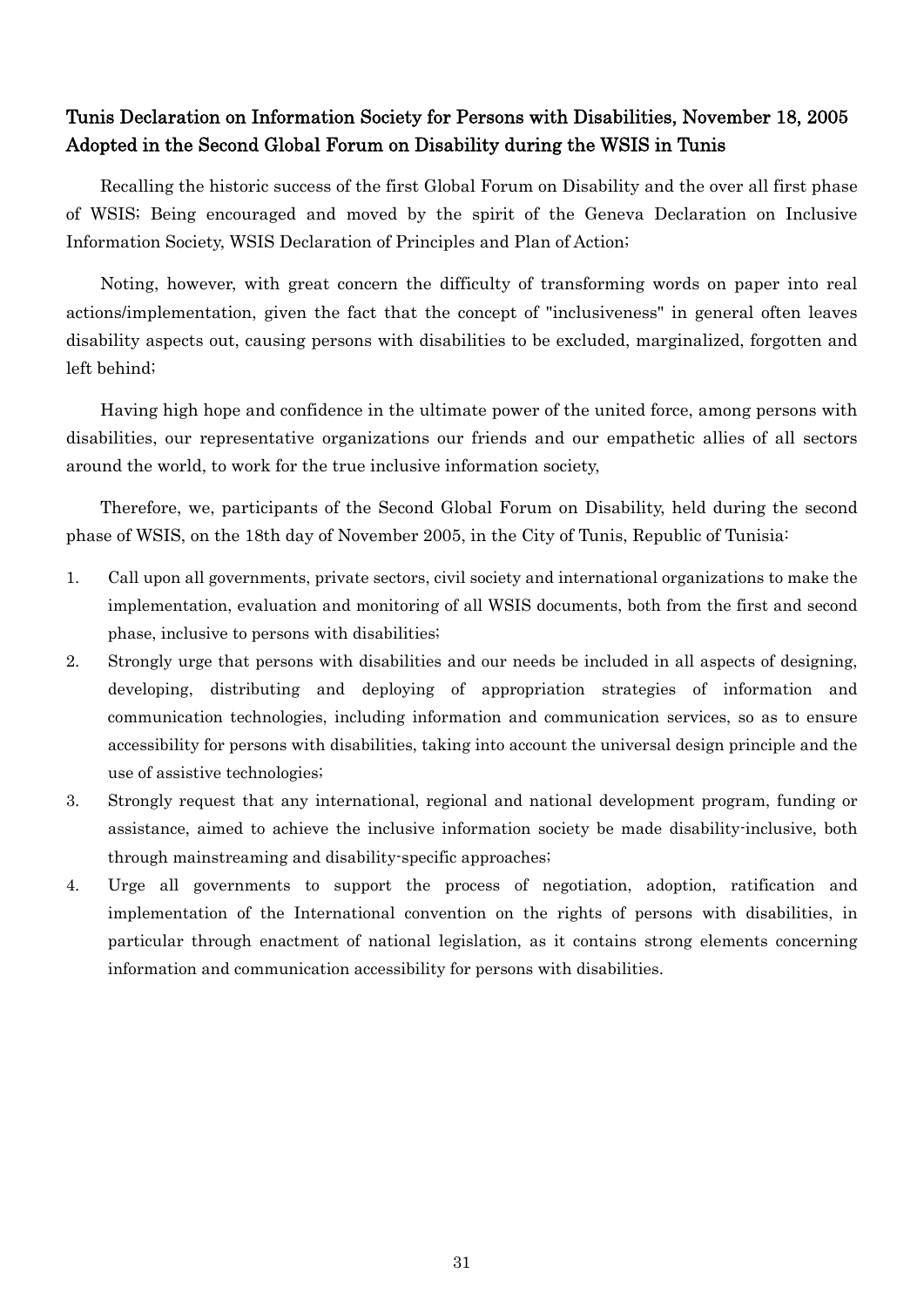#### <span id="page-31-0"></span>Disability Related Texts the WSIS official documents

The World Summit on the Information Society (WSIS) was held in two phases. The first phase of WSIS took place in Geneva hosted by the Government of Switzerland from 10 to 12 December 2003, and 175 countries adopted a Declaration of Principles and Plan of Action. The second phase took place in Tunis hosted by the Government of Tunisia from 16 to 18 November 2005, and 174 countries adopted the Tunis Commitment and the Tunis Agenda for the Information Society. Disability-related texts in the above documents are described below.

#### Declaration of principles:

- 13. In building the Information Society, we shall pay particular attention to the special needs of marginalized and vulnerable groups of society, including migrants, internally displaced persons and refugees, unemployed and under-privileged people, minorities and nomadic people. We shall also recognize the special needs of older persons and persons with disabilities".
- 25. The sharing and strengthening of global knowledge for development can be enhanced by removing barriers to equitable access to information for economic, social, political, health, cultural, educational, and scientific activities and by facilitating access to public domain information, including by universal design and the use of assistive technologies".
- 30. The use of ICTs in all stages of education, training and human resource development should be promoted, taking into account the special needs of persons with disabilities and disadvantaged and vulnerable groups".
- 53. The creation, dissemination and preservation of content in diverse languages and formats must be accorded high priority in building an inclusive Information Society, paying particular attention to the diversity of supply of creative work and due recognition of the rights of authors and artists. It is essential to promote the production of and accessibility to all content—educational, scientific, cultural or recreational—in diverse languages and formats. The development of local content suited to domestic or regional needs will encourage social and economic development and will stimulate participation of all stakeholders, including people living in rural, remote and marginal areas".

#### Plan of Actions:

9.

e) In the context of national e-strategies, address the special requirements of older people, persons with disabilities, children, especially marginalized children and other disadvantaged and vulnerable groups, including by appropriate educational administrative and legislative measures to ensure their full inclusion in the Information Society.

f) Encourage the design and production of ICT equipment and services so that everyone, has easy and affordable access to them including older people, persons with disabilities, children, especially marginalized children, and other disadvantaged and vulnerable groups, and promote the development of technologies, applications, and content suited to their needs, guided by the Universal Design principle and further enhanced by the use of assistive technologies".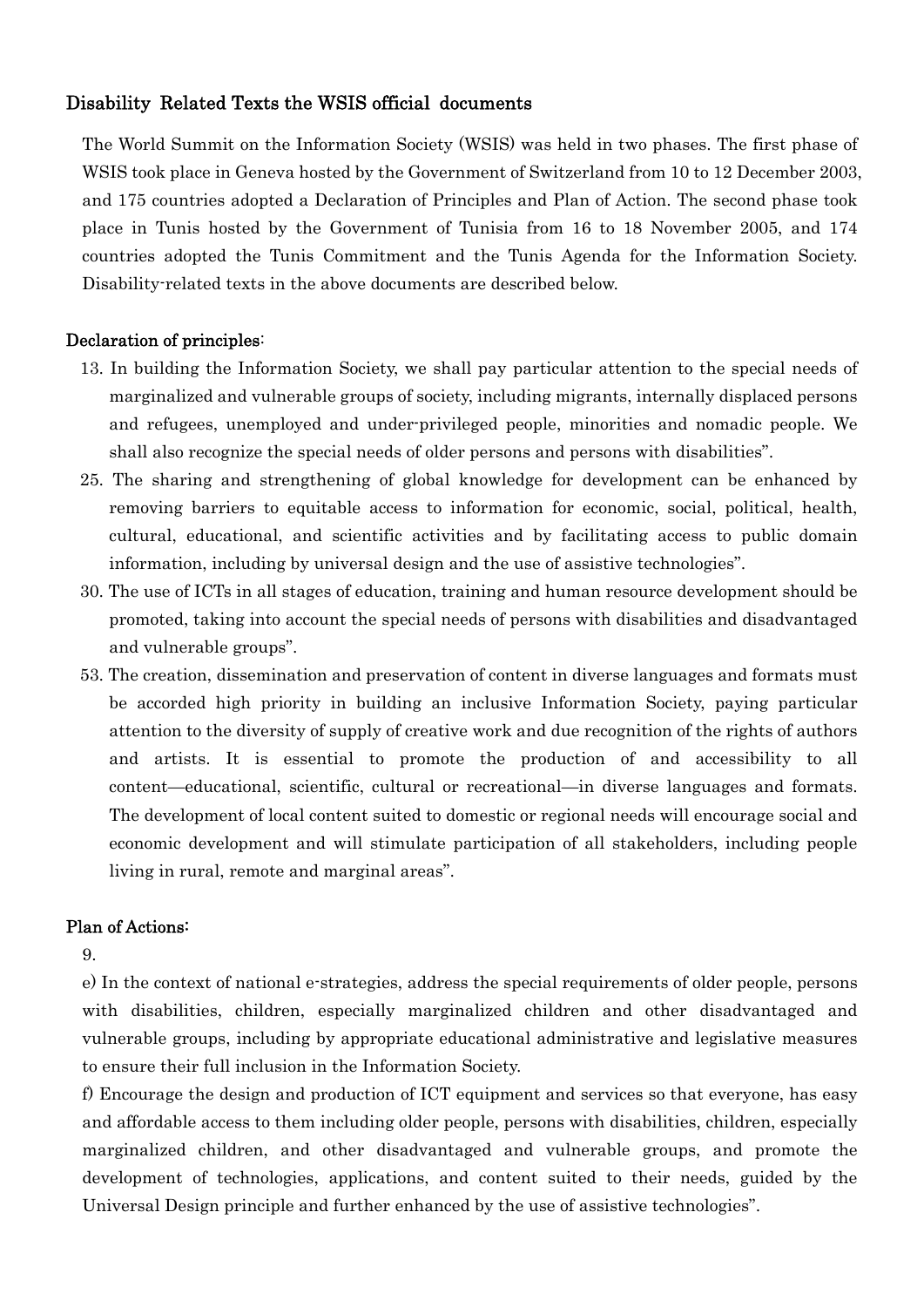10.

c) Promote research and development to facilitate accessibility of ICTs for all, including disadvantaged, marginalized and vulnerable groups".

#### 19.

c) Promote teleworking to allow citizens, particularly in the developing countries, LDCs, and small economies, to live in their societies and work anywhere, and to increase employment opportunities for women, and for those with disabilities. In promoting teleworking, special attention should be given to strategies promoting job creation and the retention of the skilled working force". 23.

i) Nurture the local capacity for the creation and distribution of software in local languages, as well as content that is relevant to different segments of population, including non-literate, persons with disabilities, disadvantaged and vulnerable groups especially in developing countries and countries with economies in transition".

28.

e) Develop and launch a website on best practices and success stories, based on a compilation of contributions from all stakeholders, in a concise, accessible and compelling format, following the internationally-recognised web accessibility standards. The website could be periodically updated and turned into a permanent experience-sharing exercise".

#### Tunis Commitments

18. We shall strive unremittingly, therefore, to promote universal, ubiquitous, equitable and affordable access to ICTs, including universal design and assistive technologies, for all people, especially those with disabilities, everywhere, to ensure that the benefits are more evenly distributed between and within societies, and to bridge the digital divide in order to create digital opportunities for all and benefit from the potential offered by ICTs for development.

20. To that end, we shall pay particular attention to the special needs of marginalised and vulnerable groups of society including migrants, internally displaced persons and refugees, unemployed and underprivileged people, minorities and nomadic people, older persons and persons with disabilities.

#### Tunis Agenda

90. We reaffirm our commitment to providing equitable access to information and knowledge for all, recognising the role of ICTs for economic growth and development. We are committed to working towards achieving the indicative targets, set out in the Geneva Plan of Action, that serve as global references for improving connectivity and universal, ubiquitous, equitable, non-discriminatory and affordable access to, and use of ICTs, considering different national circumstances, to be achieved by 2015, and to using ICTs, as a tool to achieve the internationally-agreed development goals and objectives, including the Millennium Development Goals, by: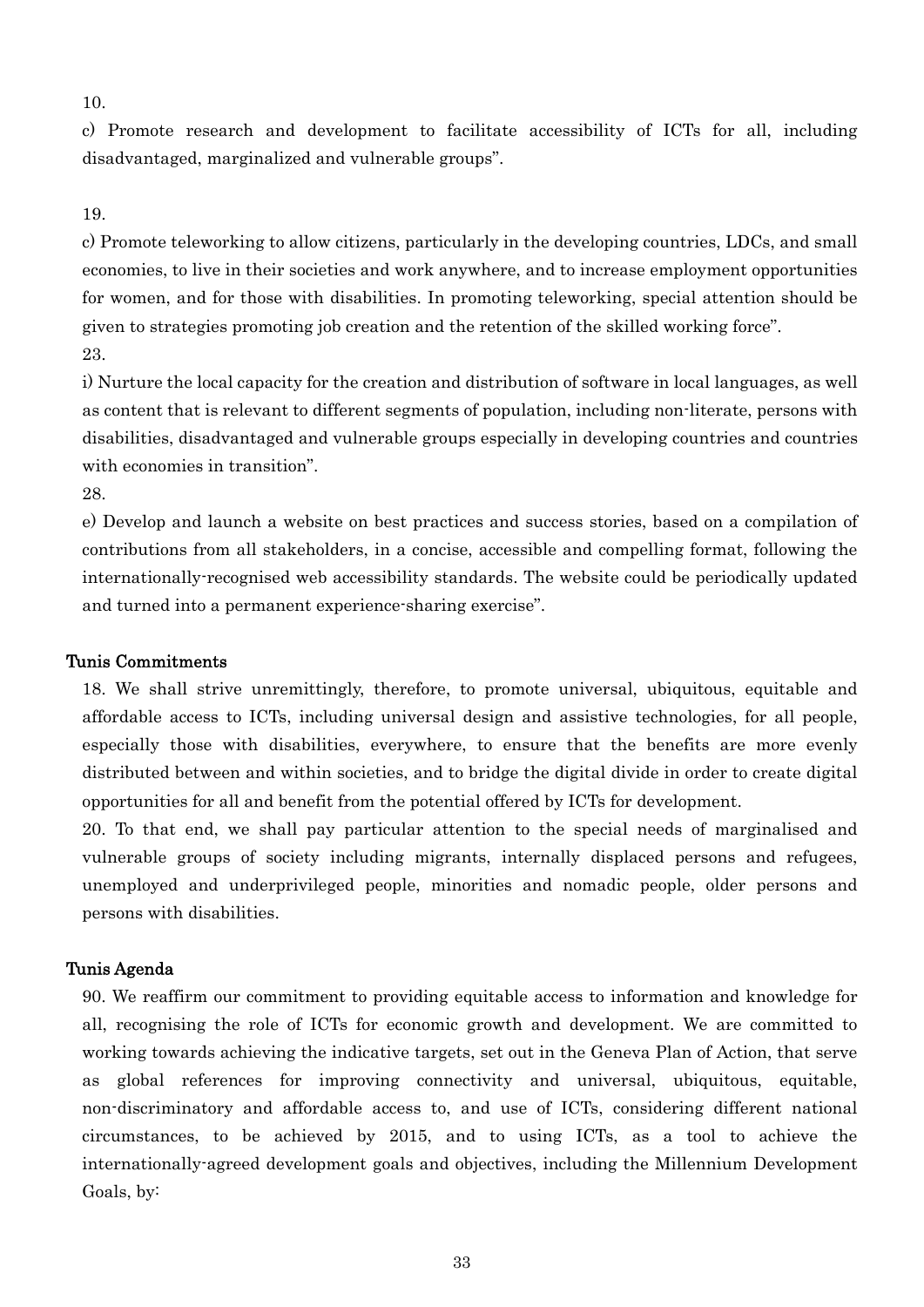<span id="page-33-0"></span>c. building ICT capacity for all and confidence in the use of ICTs by all  $\cdot$  including youth, older persons, women, indigenous peoples, people with disabilities, and remote and rural communities - through the improvement and delivery of relevant education and training programmes and systems including lifelong and distance learning;

e. paying special attention to the formulation of universal design concepts and the use of assistive technologies that promote access for all persons, including those with disabilities;

| Country            | Organization                                                                           | <b>URL</b>                        |
|--------------------|----------------------------------------------------------------------------------------|-----------------------------------|
| Afghanistan        | Afghanistan Independent Human Right Commission                                         |                                   |
| Afghanistan        | Afghanistan Information Management Services (AIMS)                                     | www.aims.org.af                   |
| Australia          | People with Disabilities Australia                                                     | www.pwd.org.au/                   |
| Australia          | ACROD, National Industry Association for Disability<br>Services                        | www.acrod.org.au                  |
| Australia          | Deafness Forum of Australia                                                            | www.deafnessforum.org.au          |
| Bangladesh         | BERDO, Blind Education and Rehabilitation<br>Development Organization                  |                                   |
| Bangladesh         | Dhaka Persons with Disabilities Self Initiative to<br>Development Centre               | agentishaquem.blogspot.com        |
| Bangladesh         | Bangladesh National Federation of the Deaf                                             |                                   |
| Bangladesh         | YPSA, Young Power in Social Action                                                     | www.ypsa.org                      |
| Hong Kong, China   | Equal Opportunities Commission (Statutory Body)                                        | www.eoc.org.hk                    |
| India              | Sense International (India)                                                            | www.senseintindia.org             |
| Indonesia          | IAWD, Indonesian Association for the Welfare of the<br>$\mathrm{Deaf}$                 |                                   |
| Japan              | Japan Federation of the Blind                                                          | www.normanet.ne.jp/~nichimo       |
| Japan              | Information and Culture Center for the Deaf                                            | www.jyoubun-center.or.jp          |
| Japan              | DPI-Japan                                                                              | www.dpi-japan.org                 |
| Japan              | Hiroshima University                                                                   | www.hiroshima-u.ac.jp/            |
| Korea(Republic of) | Daegu University (Korean Society for Rehabilitation of<br>Persons with Disabilities)   | www.daegu.ac.kr (www.freeget.net) |
| Korea(Republic of) | KOREA ASSOCIATION of the DEAF                                                          | www.kdeaf.or.kr                   |
| Malaysia           | POCAM, Persatuan Orang cacat Anggota Malaysia or<br>Society of the Physically Disabled |                                   |
| Malaysia           | President, Damai Disabled Persons Association of Sel &<br>w.p Malaysia                 | www.damai.org.my                  |
| Malaysia           | Malaysian Federation of the Deaf                                                       | www.mfd.org.my                    |

# A List of Responding NGOs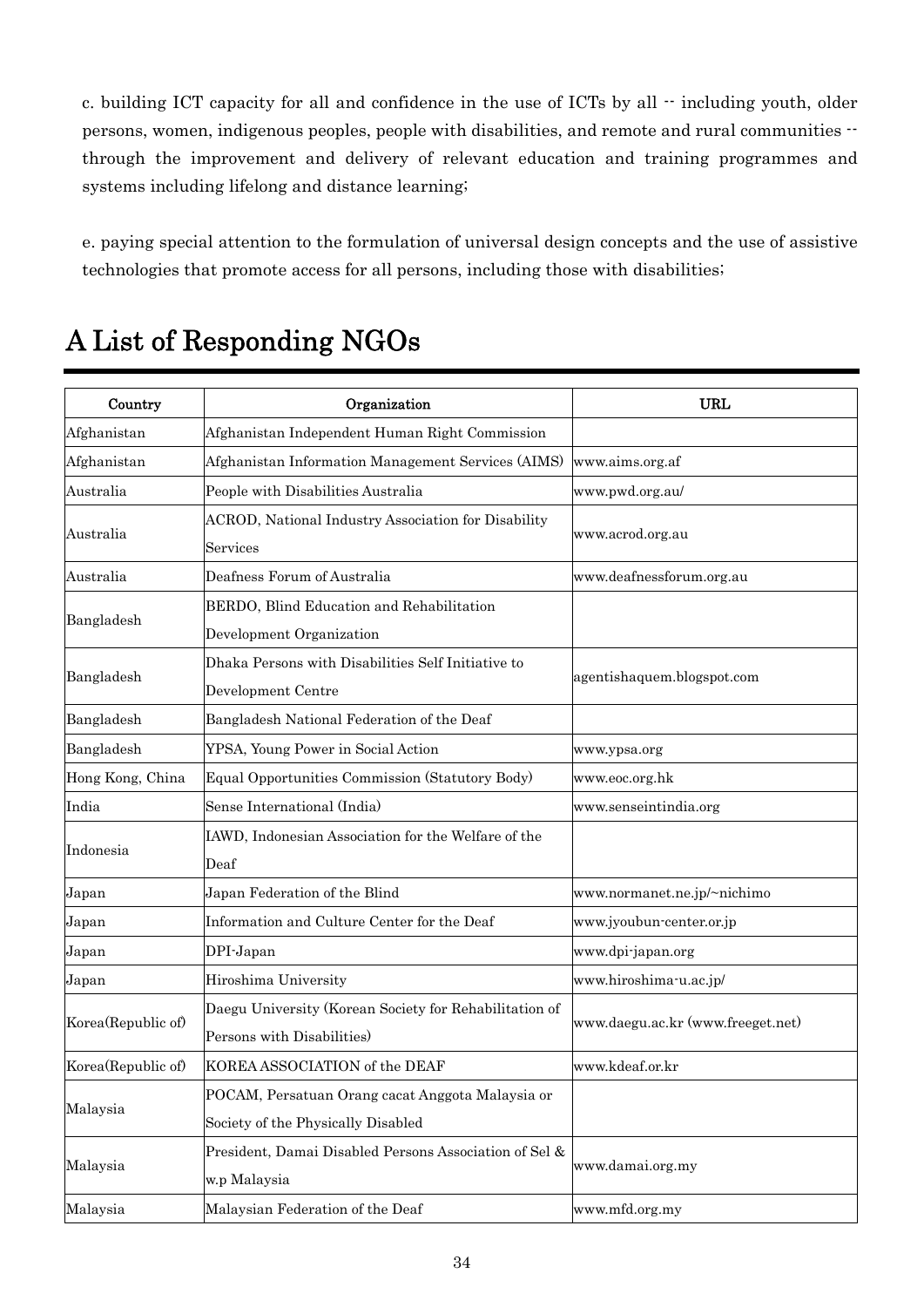| Maldives           | The Maldives Association of the Handicapped                                                              |                                |
|--------------------|----------------------------------------------------------------------------------------------------------|--------------------------------|
| Nepal              | Nepal Society of Disabled                                                                                |                                |
| Nepal              | National Association of the Physical Disabled Nepal<br>(NAPD-Nepal)                                      | www.disabilitynepal.org        |
| Nepal              | Disable Empowerment Center, Surkhet                                                                      |                                |
| Pakistan           | All Sanghar Handicaps Association/DPI AP                                                                 | www.dpi.org and www.dpiap.org/ |
| Papua New Guinea   | NOPS/ Department of Health                                                                               |                                |
| Philippines        | Provincial Federation of Persons With Disability of<br>Nueva Vizcaya, Inc.                               |                                |
| Philippines        | Handicapped's Anchoris Christ, Inc. (HACI D ORO)                                                         |                                |
| Philippines        | Association of Disabled Persons-iloilo                                                                   |                                |
| Philippines        | Resources for the Blind, Inc.                                                                            |                                |
| Philippines        | Adaptive Technology for Rehabilitation, Integration and<br>Empowerment of the Visually Impaired (ATRIEV) | www.atriev.org.ph              |
| Singapore          | Down Syndrome Association                                                                                | www.downsyndrome-singapore.org |
| Sri Lanka          | Disability Organization Joint Front                                                                      |                                |
| Sri Lanka          | Sri Lanka Central federation of the deaf                                                                 |                                |
| Thailand           | CFBT, The Christian Foundation for the Blind in<br>Thailand                                              |                                |
| Thailand           | Centre for Educational Technology                                                                        | www.braille-cet.in.th/         |
| <b>Timor</b> Leste | KATILOSA, Klibur Aleizadus Timor Loro Sae                                                                |                                |
| Tonga              | The Naunau 'o e 'Alamaite Tonga Association<br>Incorporated (NATA).                                      | www.wayfunky.com/onefunky/nata |
| Vanuatu            | The Vanuatu Disability Promotion and Advocacy<br>Association                                             |                                |
| Viet Nam           | CAN THO CLUB OF PWDS                                                                                     |                                |
| Vietnam            | Catholic Rrkiy Services                                                                                  |                                |
| Vietnam            | Handicap International (Belgium)                                                                         | www.hivietnam.org              |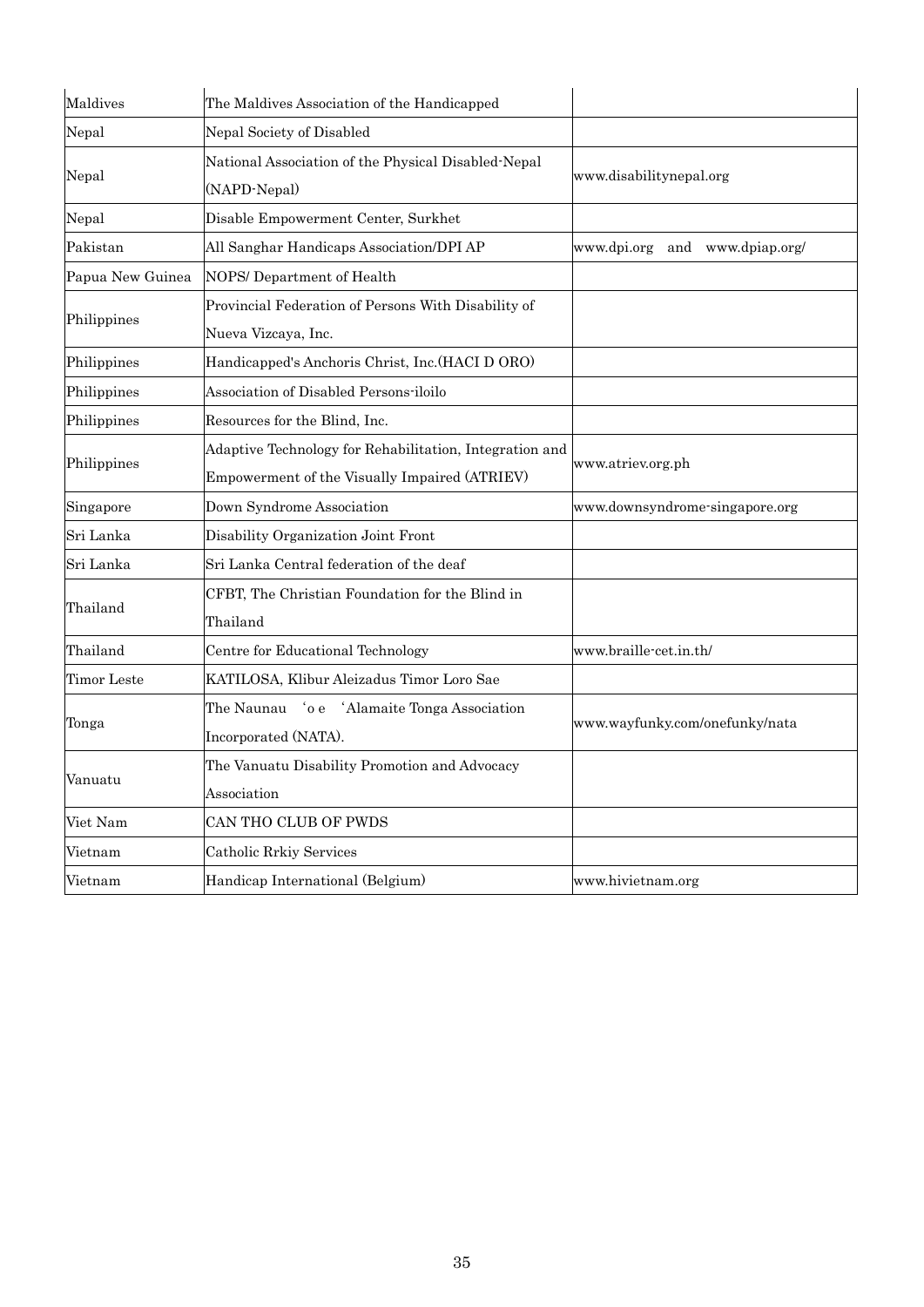# <span id="page-35-0"></span>Questionnaire

Please answer all of the questions about the governmental organizations, international organizations or NGOs which you belong to, and the section marked "For all". If you have any related information about other organizations, please include such in your answers.

#### Respondent's information

| Your country:                                                                 |  |
|-------------------------------------------------------------------------------|--|
| Your name:                                                                    |  |
| Title of your Ministry / Department / Organization providing the information: |  |
| Address:                                                                      |  |
| Telephone No:                                                                 |  |
| Facsimile No:                                                                 |  |
| E-mail address:                                                               |  |
| Website of your Ministry / Department / organization:                         |  |
| Mailing address:                                                              |  |

Please tick the relevant boxes on the right and /or provide the information requested.

#### For Governmental organizations

| 1.1            | Are there any surveys on ICT (information          | $\gamma_{\rm es}$             |  |
|----------------|----------------------------------------------------|-------------------------------|--|
|                | communication technology) usage by persons         |                               |  |
|                | with disabilities in your country? (e.g. Number    |                               |  |
|                | of internet providers, Mobile phone, computer      | $\rm No$                      |  |
|                | users, etc.)                                       |                               |  |
| $1.2\,$        | If yes, what are the title, time and organizer of  |                               |  |
|                | the surveys?                                       |                               |  |
| $\overline{2}$ | Do you have any departments which are              | $\operatorname{Yes}$          |  |
|                | responsible for ICT for persons with disabilities? | No                            |  |
| 3.1            | Does your country have any of the followings       | ICT accessibility guidelines  |  |
|                | ICT policies for persons with disabilities?        | for persons with disabilities |  |
|                |                                                    | ICT standards for persons     |  |
|                |                                                    | with disabilities             |  |
|                |                                                    | others(specify):              |  |
|                |                                                    | No                            |  |
| 3.2            | What are the titles of the guidelines/standards?   |                               |  |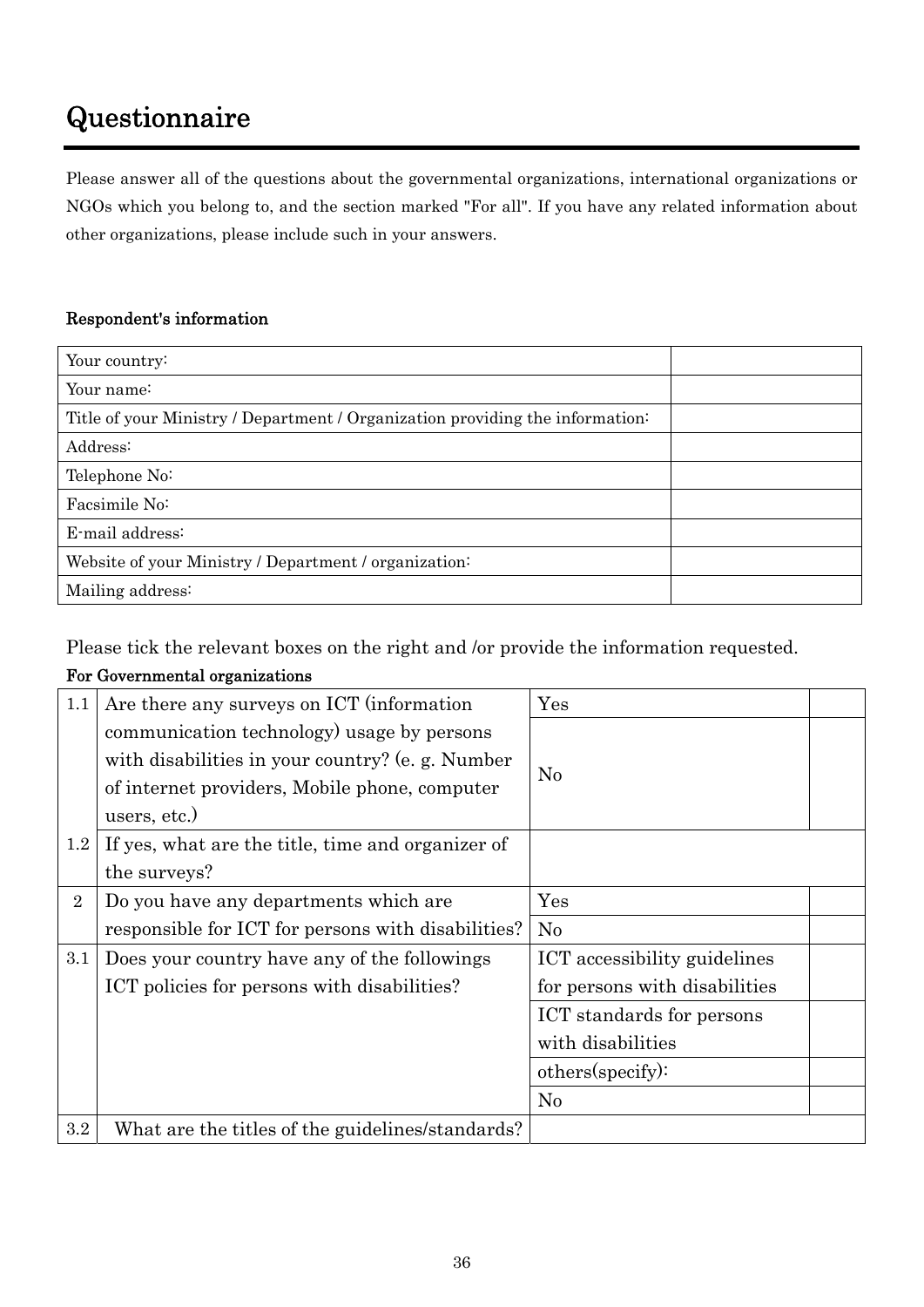| $\overline{4}$  | Does your government support ICT development      | Yes                   |  |
|-----------------|---------------------------------------------------|-----------------------|--|
|                 | for persons with disabilities based on            |                       |  |
|                 | international standard such as Web                |                       |  |
|                 | Accessibility Initiative of the World Wide Web    |                       |  |
|                 | Consortium (W3C), Digital Accessible              | No                    |  |
|                 | Information System Consortium (DAISY) and         |                       |  |
|                 | Web Accessibility Initiative (WAI)?               |                       |  |
| 5               | Does your government support ICT literacy         | Yes                   |  |
|                 | training for persons with disabilities? (e.g. How |                       |  |
|                 | to communicate with software and hardware         | No                    |  |
|                 | developers to address their needs?)               |                       |  |
| $6\phantom{1}6$ | Does your government take any measures to         | Yes                   |  |
|                 | protect the right of persons with disabilities to |                       |  |
|                 | information and communication? (e.g. copy         | No                    |  |
|                 | right exemption, exemption of duties, subsidize   |                       |  |
|                 | the cost of assistive technology)                 |                       |  |
| $\overline{7}$  | Does your government organize disability          | Yes                   |  |
|                 | awareness-raising training for ICT-related        |                       |  |
|                 | peoples (ICT policy makers, representatives and   | No                    |  |
|                 | technical personnel of private ICT companies)?    |                       |  |
|                 |                                                   |                       |  |
| 8.1             | Are there any standardized forms of               | Yes                   |  |
|                 | communication in your native language?            | No                    |  |
|                 | If yes, what are the standardized forms of        | sign language         |  |
|                 | communication?                                    | finger Braille        |  |
|                 |                                                   | tactile sign language |  |
|                 |                                                   | others(specify):      |  |
| 8.3             | Does your government support and cooperate to     | Yes                   |  |
|                 | standardize such forms of communication?          | No                    |  |
| $9\phantom{.0}$ | Are there any systems to train / dispatch sign    | Yes                   |  |
|                 | language interpreters, Braille transcribers,      |                       |  |
|                 | finger Braille interpreter, human reader?         | No                    |  |
| 10              | Are there any networks of consumers with          | Yes                   |  |
|                 | disabilities with a purpose to increase the       |                       |  |
|                 | buying power for ICT products and services?       | No                    |  |
| 11              | Is there any regional working group to develop    | Yes                   |  |
|                 | standards in ICT telecommunication and            |                       |  |
|                 | broadcasting for persons with disabilities?       | No                    |  |
| 12              | Is there any financial support system for         | Yes                   |  |
|                 | persons with disabilities to utilize accessible   | No                    |  |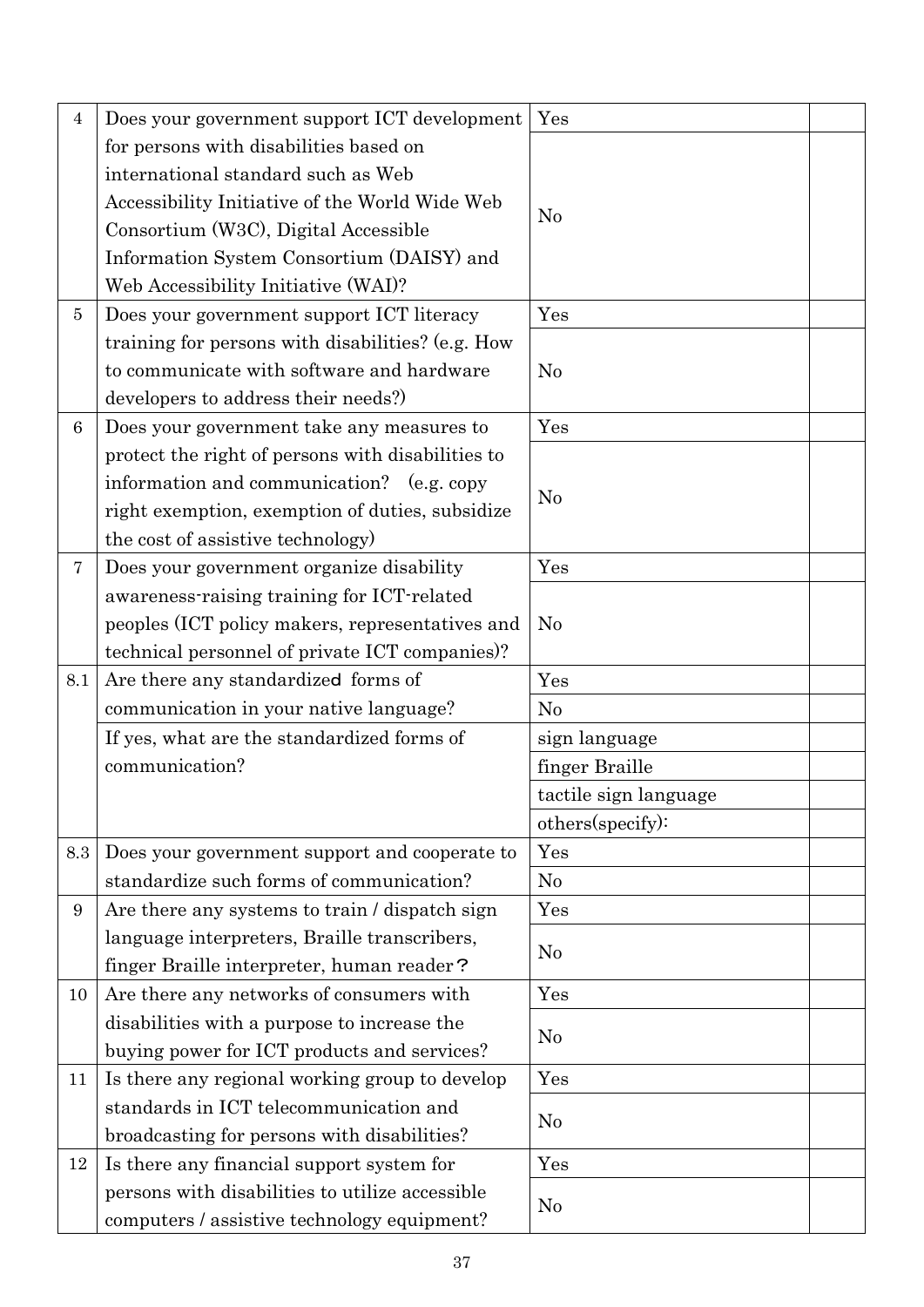# For International Organizations

|   | Does your organization incorporate accessibility | $\operatorname{Yes}$ |  |
|---|--------------------------------------------------|----------------------|--|
|   | standards for persons with disabilities in       |                      |  |
|   | international ICT standards?                     | $\rm No$             |  |
| 2 | Are there any funding resources to promote ICT   | Yes                  |  |
|   | accessibility for Persons with disabilities?     | No                   |  |
|   | If yes, please specify.                          |                      |  |

#### For NGOs

| 1              | Has your organization ever got involved in        | Yes              |  |
|----------------|---------------------------------------------------|------------------|--|
|                | setting up ICT guideline?                         | No               |  |
| $\overline{2}$ | Does your organization conduct ICT-related        | Yes              |  |
|                | training?                                         | No               |  |
| 3              | Dose your organization provide any of the         | sign language    |  |
|                | following services for persons with disabilities? | closed caption   |  |
|                |                                                   | <b>Braille</b>   |  |
|                |                                                   | induction loop   |  |
|                |                                                   | others(specify): |  |
| $\overline{4}$ | Are there any activities to promote ICT for       | Yes              |  |
|                | persons with disabilities?                        | No               |  |
|                | If yes, please specify.                           |                  |  |

### For all

| 1              | Do you have any information about the              | Biwako Millennium             |
|----------------|----------------------------------------------------|-------------------------------|
|                | following items? Please check all the appropriate  | Framework towards an          |
|                | items.                                             | Inclusive, Barrier-free and   |
|                |                                                    | Rights-based Society for      |
|                |                                                    | Persons with Disabilities in  |
|                |                                                    | Asia and the Pacific (BMF)    |
|                |                                                    | World Summit on The           |
|                |                                                    | Information Society (WSIS)    |
|                |                                                    | International ICT standards   |
|                |                                                    | for persons with disabilities |
| $\overline{2}$ | Do you think the development of environmental      | $\operatorname{Yes}$          |
|                | infrastructure for utilizing ICT is adequately     |                               |
|                | carried out?                                       | No                            |
|                | If not, what are the barriers to using ICT in your |                               |
|                | country? (Please specify)                          |                               |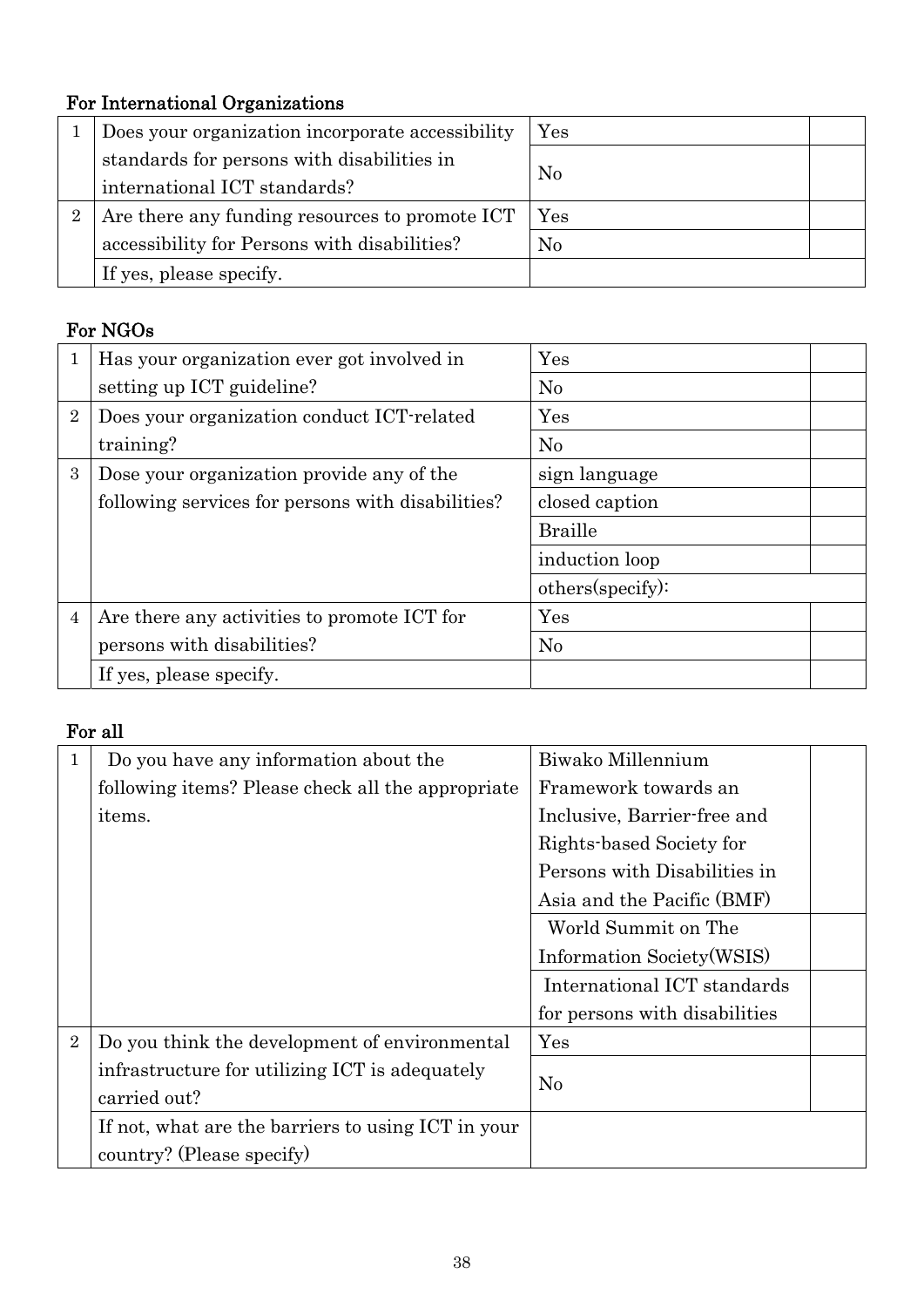| 3 If you know the organization in your country or  | Name:            |
|----------------------------------------------------|------------------|
| the Asian and Pacific area to promote ICT for      | contact details: |
| persons with disabilities. Please give us the name |                  |
| of organization and its contact details.           |                  |

\* The result of the survey will be available around November 2006. Please let us have your e-mail address if you want to have a copy of the survey result.

| Your e-mail address or home address. |  |
|--------------------------------------|--|
|                                      |  |

Thank you very much for your cooperation.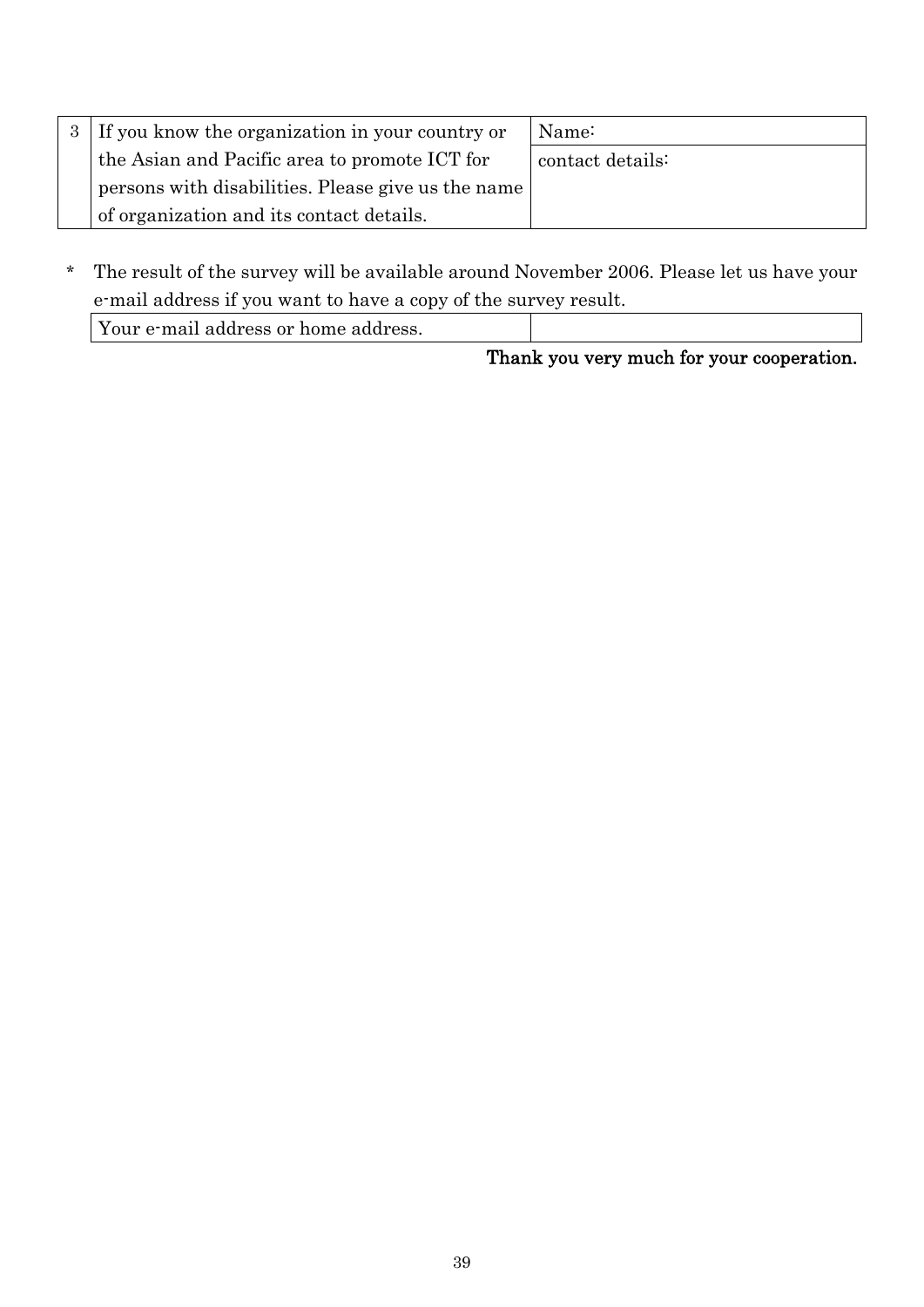# **Notes**

<span id="page-39-1"></span><span id="page-39-0"></span>1 http://www.dinf.ne.jp/doc/japanese/twg/eng/ict\_e.html

#### <sup>2</sup> Responding Government Section

| Country            | <b>Responding Government Section</b>                                         |  |  |  |
|--------------------|------------------------------------------------------------------------------|--|--|--|
| Australia          | Disability and Carers Branch Department of Families, Community Services and  |  |  |  |
|                    | Indigenous Affairs                                                           |  |  |  |
| Bhutan             | MoLHR, Department of Human Resources                                         |  |  |  |
| Cambodia           | Disability Action Council (DAC)                                              |  |  |  |
| China              | CDPF, China Disabled Persons' Federation                                     |  |  |  |
|                    | Health, Welfare and Food Bureau                                              |  |  |  |
| Hong Kong, China   | <b>HKSAR</b> Government                                                      |  |  |  |
| Indonesia          | Ministry of Social Affairs Republic of Indonesia                             |  |  |  |
| Japan              | United Nations Administration Division                                       |  |  |  |
| Kazakhstan         | Ministry of Foreign Affairs, National Commission for UNESCO                  |  |  |  |
| Korea(Republic of) | Ministry of Health and Welfare                                               |  |  |  |
| Lao PDR            | Department of Transport, Ministry of Communication, Transport, Post and      |  |  |  |
|                    | Construction                                                                 |  |  |  |
| Maldives           | Ministry of Higher Education, Employment and Social Security                 |  |  |  |
| Mongolia           | Ministry of Social Welfare and Labour                                        |  |  |  |
| New Zealand        | Office for Disability Issues                                                 |  |  |  |
| Niue               | <b>Community Affairs Department</b>                                          |  |  |  |
| Pakistan           | Ministry of Social Welfare & Special Education                               |  |  |  |
| Philippines        | National Council for the Welfare of Disabled Persons                         |  |  |  |
| Thailand           | Office of Welfare Promotion, Protection and Empowerment of Vulnerable Groups |  |  |  |
| Timor Leste        | Division of Social Services, Ministry of Labor and community Reinsertion     |  |  |  |
| Turkey             | Prime Ministry, Administration on Disabled People                            |  |  |  |
| Vanuatu            | Department of Strategic Management                                           |  |  |  |

#### 3 The answer from Pakistan Government with following comments:

Survey was not conducted however collected information is given below : Computer Users :3500 No. of Computer Labs more than 30.

No of Mobile Phone Users: 0.450 Millions. No of Internet Providers=10

#### <sup>4</sup> The answer from Pakistan Government with following comments:

Directorate General of Special Education.

Further detail annexed as per appendix-I

# Institutes Related to the Provision of Training on ICT

| No | Name of Institute dealing with the<br>Disability                                                 | No. of<br>Workshops<br>on ICT | No. of<br>Seminars on<br><b>ICT</b> | No. of<br>Participants | No. of<br>Computer<br>Labs |
|----|--------------------------------------------------------------------------------------------------|-------------------------------|-------------------------------------|------------------------|----------------------------|
| 01 | National Library & Resource Centre,<br>Islamabad.<br>Daily Visits of Students<br>Per year visits | 04                            | 03                                  | 210<br>12<br>2880      | 04                         |
| 02 | National Training Centre for Special<br>Persons, Islamabad.                                      |                               |                                     | 143 Class<br>Students  | 01                         |
| 03 | National Institute of Special Education,<br>Islamabad.                                           | 02                            |                                     | 36                     |                            |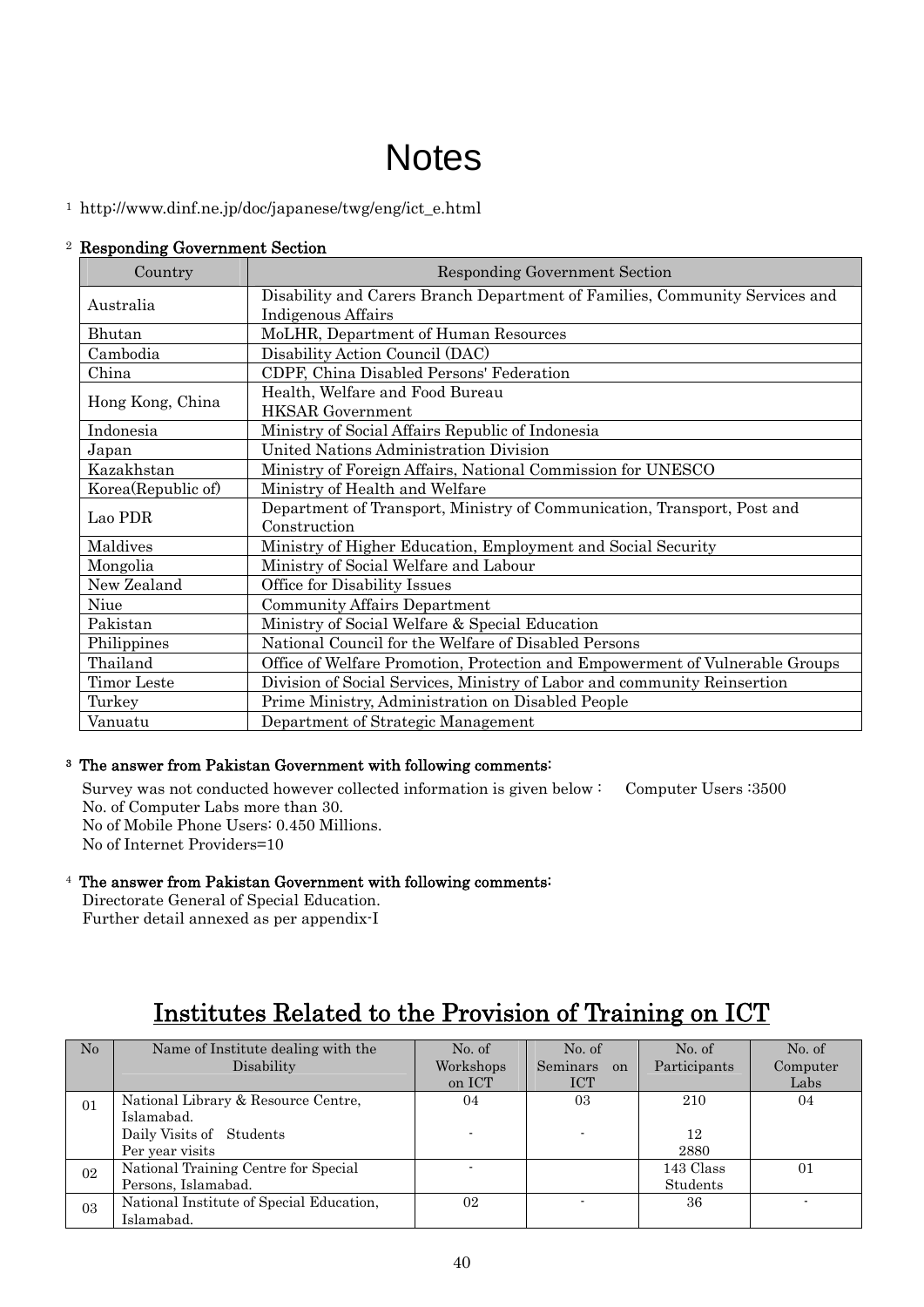<span id="page-40-0"></span>

| 04 | Al-Maktoom Special Education Centre for<br>VHC, Islamabad.             | 02             |                | 54                   | 01 |
|----|------------------------------------------------------------------------|----------------|----------------|----------------------|----|
| 05 | Hamza Foundation Academy for the Deaf,<br>Lahore                       |                | $\blacksquare$ | 75                   | 01 |
| 06 | SirSyed Academy for the Deaf, Rawalpindi.                              | $\blacksquare$ | $\blacksquare$ | 38                   | 01 |
| 07 | Dewa Academy for the Deaf, Karachi                                     | $\blacksquare$ | 01             | 44                   | 01 |
| 08 | National Special Education Centre for<br>(HIC), Islamabad              |                |                | 32 class<br>students | 01 |
| 09 | Special Education Centre for (HIC), Swat.                              |                |                | 16 Class<br>Students | 01 |
| 10 | Shalimar SEC for HIC, Lahore                                           |                |                | 08 Class<br>Students | 01 |
| 11 | SEC for VHC, Mir Pur Khas                                              |                |                | 10 Class<br>Students | 01 |
| 12 | SE & TC for MR & Emotionally<br>Handicapped Children, Lahore           |                |                | 13 Class<br>Students | 01 |
| 13 | SEC for PHC, Rawalpindi                                                |                |                | 07 Class<br>Students | 01 |
| 14 | Shachal Sarmast SEC for PHC, Nawab<br>Shah                             |                |                | 05 Class<br>Students | 01 |
| 15 | SEC for HIC, Gilgit                                                    |                | $\overline{a}$ | 06 Class<br>Students | 01 |
| 16 | Rohtas SEC for VHC, Jhelum                                             |                | $\overline{a}$ | 09 Class<br>Students | 01 |
| 17 | Chandka SEC for VHC, Larkana                                           |                | $\overline{a}$ | 08 Class<br>Students | 01 |
| 18 | <b>IDARAU</b> Absa Karachi                                             |                |                | 56 Class<br>Students | 02 |
| 19 | Anjuman-e-Behboode Mazoorane Lahore                                    |                |                | 46 Class<br>Students | 01 |
| 20 | Rising Sun School for Slow Learners &<br>Handicapped Children, Lahore. |                |                | 12 Class<br>Students | 01 |
| 21 | Hassan Aacademy, Rawalpindi                                            |                |                | 08                   | 01 |

#### 5The answer from Australian Government with following comments:

At the federal level, overall responsibility for ICT primarily resides with the Department of Communications, Information Technology and the Arts. The Attorney General's Department has responsibility for human rights issues, including disability discrimination legislation (the Commonwealth Disability Discrimination Act - see response to Question 6). The Department of Families, Community Services and Indigenous Affairs provides employment assistance and other services. It is also responsible for the Commonwealth Disability Strategy (CDS – see response to Question 6) .

States and territories also have departments responsible for disability and ICT access issues.

#### <sup>6</sup> Appendix II (Pakistan Government)

An Extracted information abort ICT form National Policy for Persons With Disability 2002.approved by the Government of Pakistan.

#### VOCATIONAL TRAINING:

Vocational training facilities at present are very limited to meet the requirements of persons with disabilities in both private and public sectors. The following measures will be adopted and promoted for further extension of these facilities to a larger segment of persons with disabilities.

- Establishment of sheltered and integrated workshops at provincial level.
- z Utilization of vocational training programs administered by the federal, provincial, district government and by private agencies.
- Establishment of vocational training centre at district level.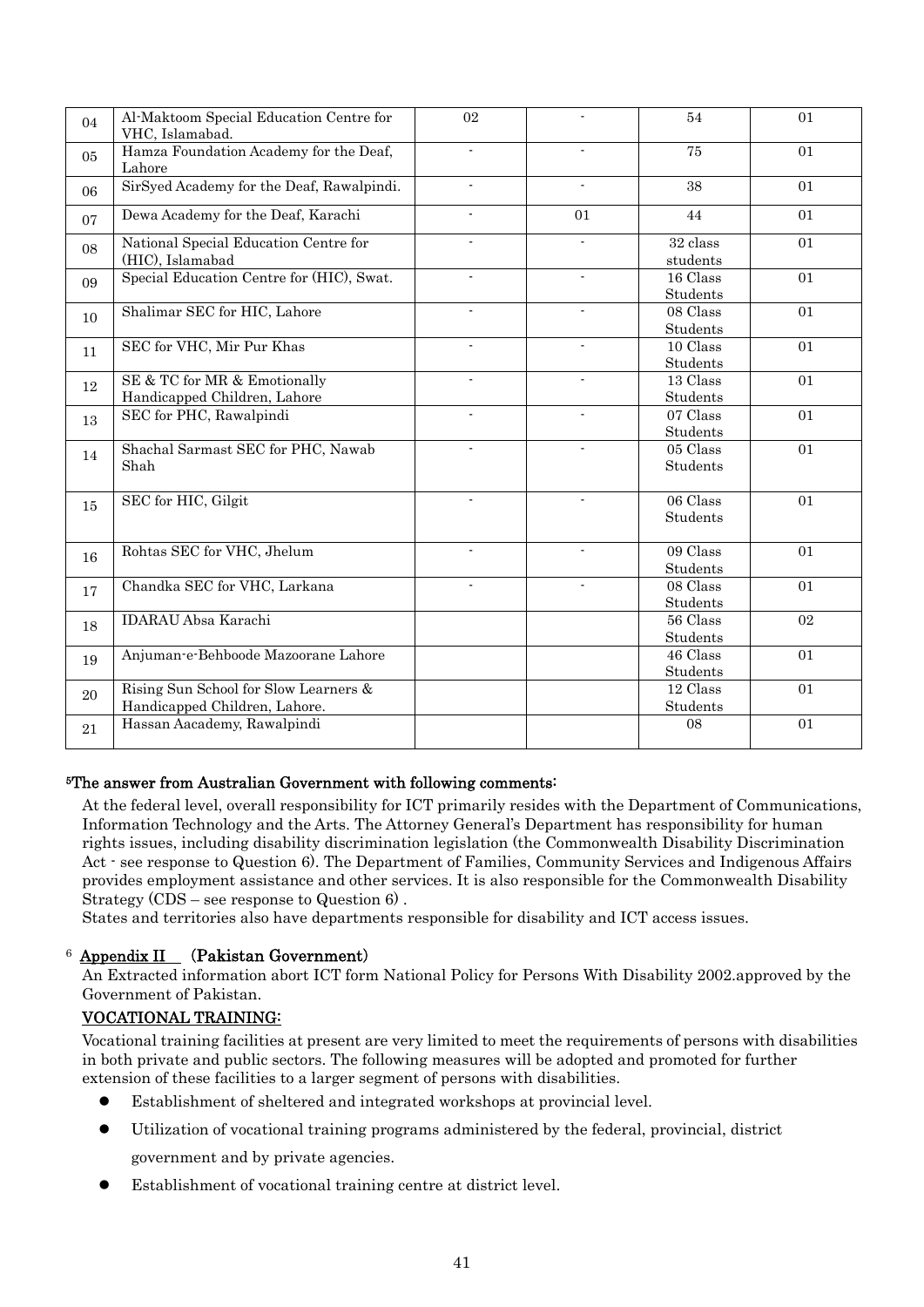<span id="page-41-0"></span>Linkage with relevant government and non-government establishments for the utilization of their facilities by persons with disabilities.

#### Use of information technology:

Information technology has the potential for multifarious uses for and by persons with disabilities. For the hearing impaired, it can provide direct access to visual images and source of information and means of instant communication. With additional gadgets for sound production and Braille printing, it can be at the service of the visually handicapped persons. It can be used by persons with severe physical disability and severe speech problems as the means of communication. It has been used for speech training of persons with mental retardation through relevant games and exercises. Use of computer for education and training of persons with disabilities will be promoted in the federal and provincial government special education centers. Private sectors will be involved in this system along with the public sector. Options open for the general public in this fast expanding field will be made available to persons with disabilities.

#### ASSISTATIVE TECHNOLOGIES:

Assistive technology plays an important role in rehabilitation of persons with disabilities. By using this modern technology these persons can perform in a better way. Special attention will be given to the development of assistive technology with the involvement of relevant organizations in particularly in the area of orthotics and prosthetics, for persons with disabilities. A directory of the services available in the country in this area shall be prepared for facility of the persons with disabilities and for other interested.

#### <sup>7</sup> The answer from Pakistan Government with following comments:

One day Seminar on DAISY already been conducted at National Library & Resource Centre, F-7 Markaz, Islamabad

#### The answer from Australian Government with following comments:

The globally recognised standard for web content accessibility is the Web Content Accessibility Guidelines, which were devised by the World Wide Web Consortium (W3C). The W3C standards are the baseline standard that best practice in accessibility is assessed against in the public and private sector.

9The answer from Australian Government with following comments:

YES (training provided by NGOs)

#### <sup>10</sup> The answer from Pakistan Government with following comments:

Eight workshops on JAWS and Open Book software as ICT literacy training have been arranged. More

than 300 persons with disabilities have already been trained.

#### <sup>11</sup> The answer from Pakistan Government with following comments:

Initiative is being taken with the concerned authority.

#### <sup>12</sup> The answer from Australian Government with following comments: Overarching Policy

'The [Commonwealth Disability Discrimination Act 1992](http://scaleplus.law.gov.au/html/pasteact/0/311/top.htm)' (DDA)

[\(http://scaleplus.law.gov.au/html/pasteact/0/311/top.htm](http://scaleplus.law.gov.au/html/pasteact/0/311/top.htm)) obliges all telecommunications carriers that provide goods and services to customers to provide them to people with disabilities on a non-discriminatory basis (including price), except where this would result in unjustifiable hardship on the provider. The Australian Government Attorney General's department is responsible for this legislation [\(www.ag.gov.au](http://www.ag.gov.au/))

The 'Commonwealth Disability Strategy' (CDS) [\(http://www.facsia.gov.au/disability/cds/index.htm\)](http://www.facsia.gov.au/disability/cds/index.htm) encourages Australian Government organisations to provide equal access for people with disabilities to all Australian Government mainstream policies, programs and services. One of the Strategy's five principles is 'Access' which states that 'people with disabilities have access to information in appropriate formats about the programs and services they use'. The Australian Government Department of Families, Community Services and Indigenous Affairs (FaCSIA) is responsible for this strategy ([www.facsia.gov.au\)](http://www.facsia.gov.au/).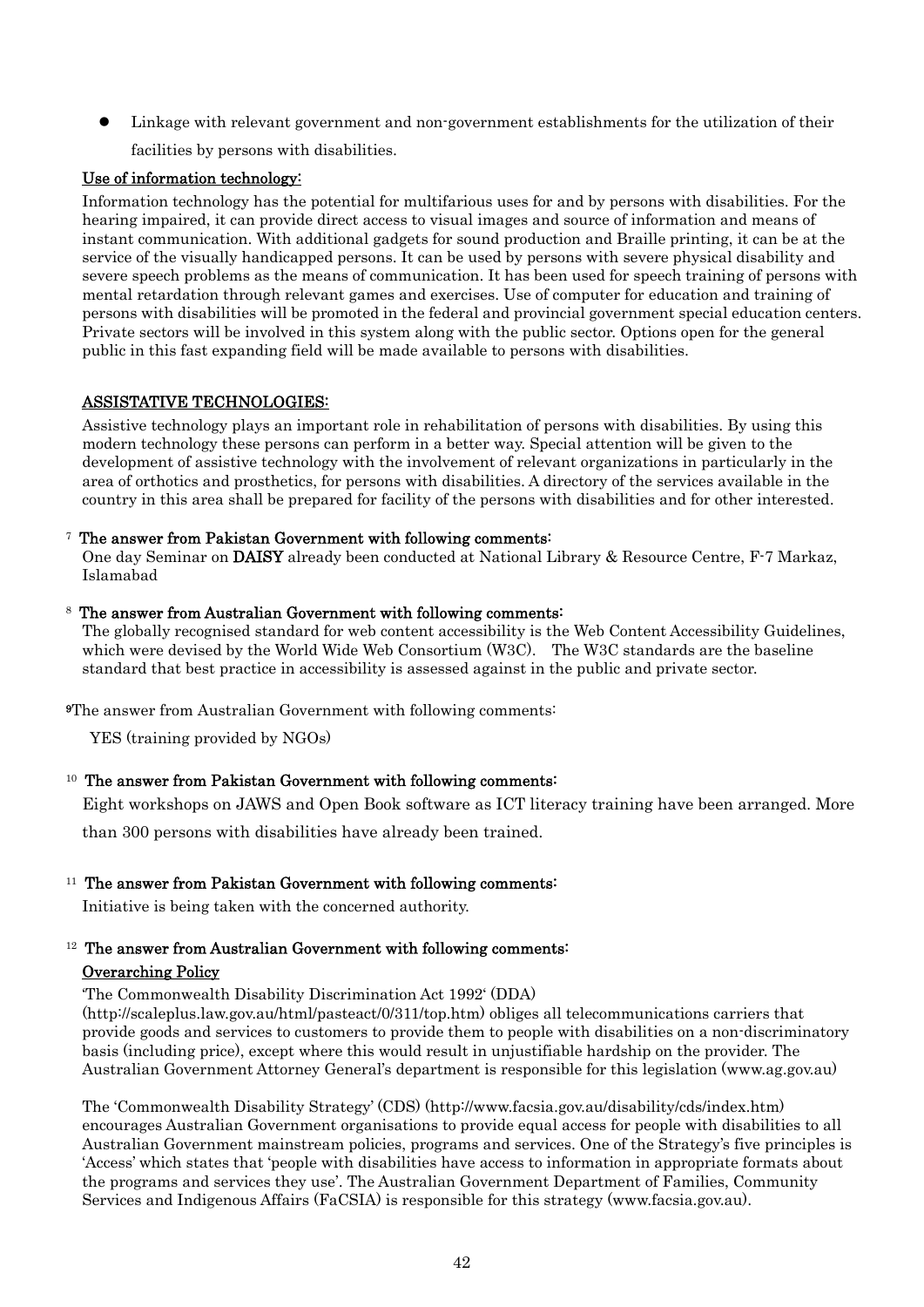#### <span id="page-42-0"></span>Specific examples

Copy Right Exemption: Certain educational institutions and institutions assisting persons who have a print or intellectual disability may make multiple reproductions and communications of works for educational purposes or for assisting people who have a disability, under a licence set out in the Copyright Act (a statutory licence). Such statutory licences give the copyright owner a right to be paid equitable remuneration through an approved collecting society. Educational institutions and institutions assisting people who have a disability may for educational purposes, or for the purpose of assisting people who have a disability, also copy television and radio broadcasts, under statutory licences. Again, the licences provide for a right for copyright owners to be paid equitable remuneration through an approved collecting society. These licences also extend to communication within the institution by electronic means.

Exemption of Duties: Australia is a contracting state to the Florence Agreement and its protocols (1992).

Subsidies: Communication aids for people with disabilities are considered exempt from the Goods and Services Tax (Schedule 3 to the GST Act).

Workplace Modifications Scheme: The Australian Government provides financial assistance for employers to modify workplaces and/or purchase special or modified equipment for people with disabilities.

National Relay Service: an Australian Government initiative that allows people who are deaf, or have a hearing and/or speech impairment to use the telephone to contact anyone in the wider telephone network and vice versa. Messages are relayed by voice, modem or teletypewriter (TTY). The NRS will also offer Internet Relay services from 2007.

Postal Concessions for the Blind program: The Australian Government reimburses the national postal service for posting braille, audio recordings and other material for people who are blind or vision-impaired.

Print Disability Services Program: The Australian Government funds 13 print disability service providers to produce alternative formats of printed material for blind or vision-impaired people who are unable to read, hold or manipulate printed material in standard form because of their disabilities.

In June 2005 the Australian Government announced funding of \$150,000 to the Royal Society for the Blind South Australia to rollout the highly successful Books in the Sky (BiTS) system to public libraries in several states. The BiTS system is a digital compression and encryption system for storing, handling and transmitting electronic information through the public library system.

Australian Government agencies also have internal policies regarding the provision of assistive technology to employees (at no cost to the employee).

Additional Support for Students with Disabilities (ASSD) provides funding support to eligible higher education providers to assist with high costs incurred in providing educational support and/or equipment to students with disabilities with high cost needs; and

Schools Grants scheme provides supplementary funding for additional assistance for the most educationally disadvantaged students to support activities such as literacy and numeracy intervention programmes; additional specialist learning assistance; teachers for students with disabilities and learning difficulties; and classroom resources and equipment for students who require extra help to achieve an appropriate standard of learning.

#### <sup>13</sup> The answer from Pakistan Government with following comments:

National and international conferences have been conducted in Pakistan; Different lectures on this topic have been delivered by the technical persons. However Consultation to this effect is being made to boost up such activities at large all level for the general awareness of the persons with disabilities.

<sup>14</sup> The answer from Australian Government with following comments:

NO, but is provided by NGOs

#### <sup>15</sup> The answer from Pakistan Government with following comments:

Uniformed sign language books have already been developed in Urdu in printed as well as software form. Efforts for preparation of ICT software in Urdu is being made at different level.

#### <sup>16</sup> The answer from Australian Government with following comments:

| Sign language  | YES – 'Auslan'         |
|----------------|------------------------|
| Finger Braille | YES - Standard Braille |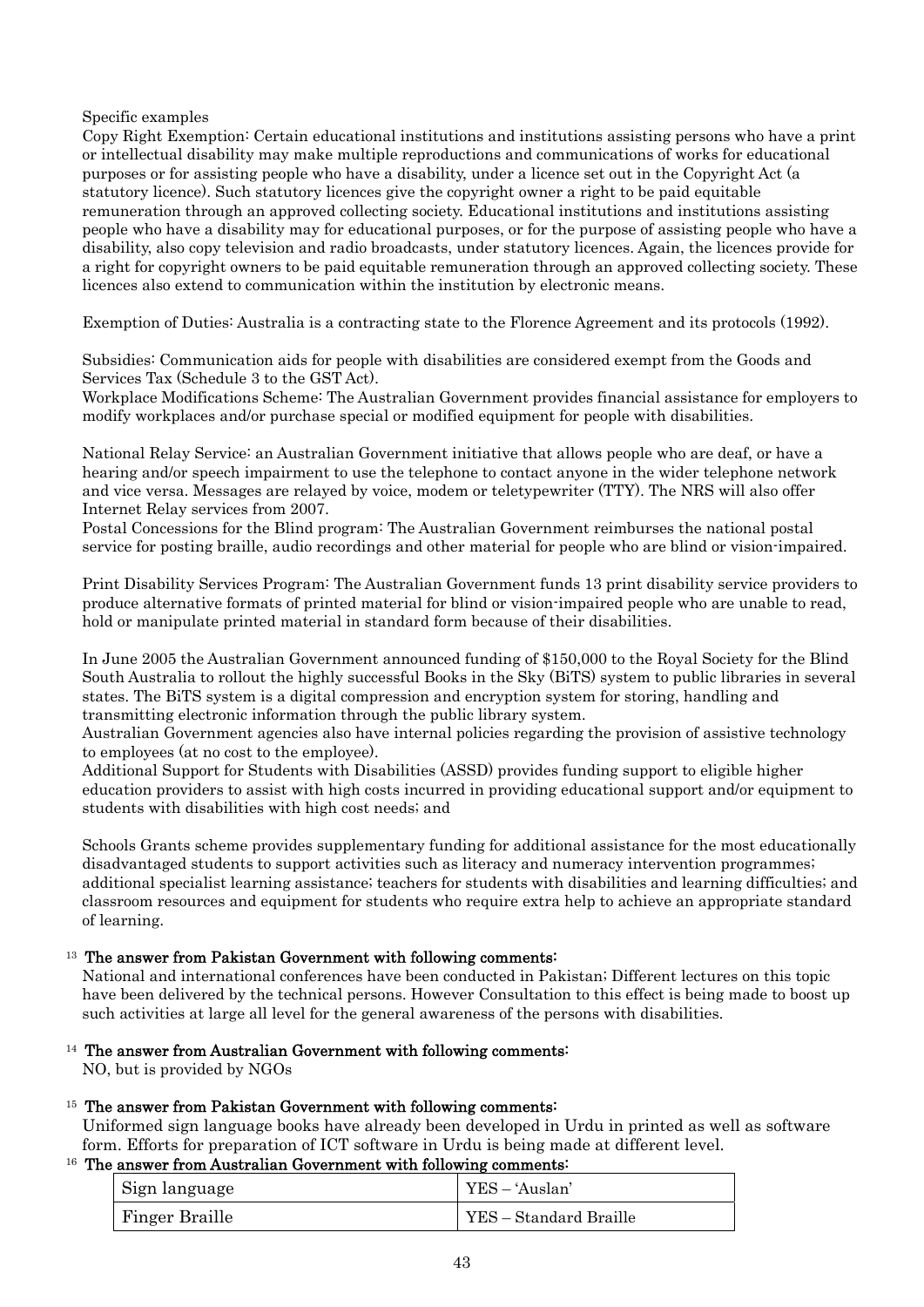<span id="page-43-0"></span>

| Tactile sign language |                                   |
|-----------------------|-----------------------------------|
| Others(specify):      | YES - Audio recordings in English |

#### <sup>17</sup> The answer from Australian Government with following comments:

The Australian government provides funding to NGOs to provide alternate format information.

#### <sup>18</sup> The answer from Australian Government with following comments:

The National Auslan Interpreter Booking Service (NABS) is a service that provides accredited Auslan

interpreters to deaf Auslan users attending private medical consultations.

#### <sup>19</sup> The answer from Pakistan Government with following comments:

Addition information annexed as per appendix-III:

#### Appendix III

#### Institutes related to the Development of Sign Language & Speech Therapy

- 1. National Institute of Handicapped. (Training Institute)
- 2. Hamza Foundation Lahore.
- 3. National Institute of Special Education. (Training Institute)
- 4. Sirsyed Deaf Academy Islamabad. (NGO)
- 5. National Special Education Centre for (HIC), Islamabad
- 6. Sirsyed Academy for the Deaf, Rawalpindi
- 7. Dewa Deaf Academy, Karachi
- 8. Special Education Centre for (HIC), Mardan.
- 9. Provincial Government Institute for the Deaf, Lahore.
- 10. Speech & Hearing Centre, Karachi
- 11. Speech & Hearing Centre, Mardan

#### Institutes related to the Development of Braille Transcription.

- 1. National Braille Press Islamabad.
- 2. Government College for the Teachers of the Blinds Garden Town Lahore.
- 3. Al-Maktoom National Special Education Centre for Visually Handicapped Children, Islamabad.
- 4. Aziz Jahan Begum School for Visually Impaired Children Lahore.
- 5. IDAREU Absa Karachi.
- 6. Special Education Centre for VHC, Lahore.
- 7. Qandeel Special Education Centre for (VHC), Rawalpindi.

#### <sup>20</sup> The answer from Australian Government with following comments:

Many peak industry groups (such as deafness societies) bulk purchase ICT products and sell them to their individual members (for example audio playback devices).

#### $21$  The answer from Pakistan Government with following comments:

To improve life style of persons with disabilities through the means of social and economic integration, employment quota has been increased from 1% to 2% in Pakistan. On the basis of ICT training they are availing better opportunity for the employment and ultimately this will increase their buying power.

#### $22$  The answer from Australian Government with following comments:

Asia-Pacific Telecommunity Standardization Program (ASTAP) Accessibility and Usability Working Group Contact Details Rapporteur: Mr Bill Jolley, Australian Communications and Media Authority Telephone: (03) 99636894 Email: bill.jolley@acma.gov.au

#### <sup>23</sup> The answer from Pakistan Government with following comments:

However opportunities are being provided on Radio and Television in order to broad cost their different live / recorded programs.